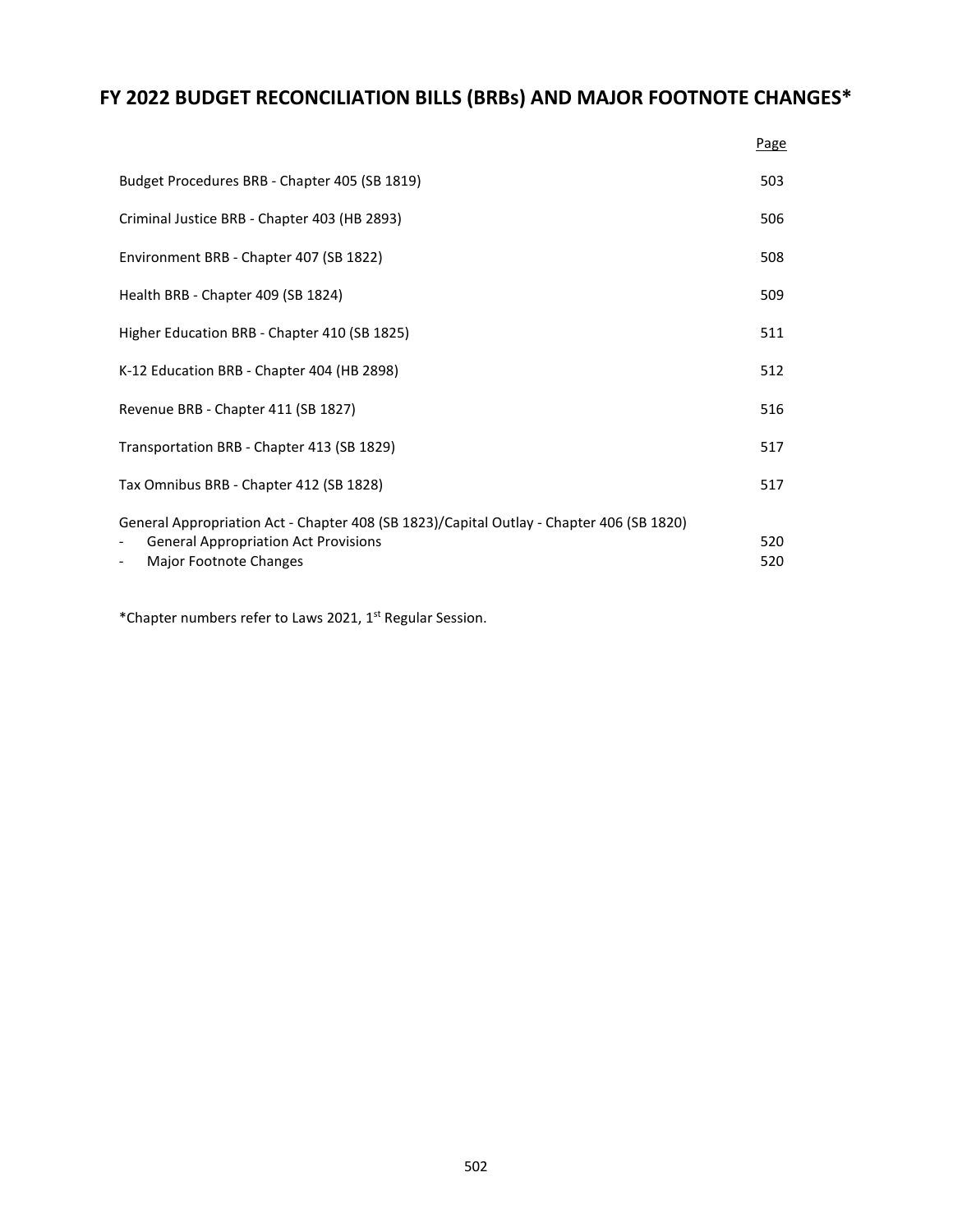### **FY 2022 BUDGET RECONCILIATION BILL PROVISIONS**

The budget includes the enactment of statutory changes associated with its funding amount. The following provisions are grouped by subject into Budget Reconciliation Bills (BRBs).

## **BUDGET PROCEDURES – CHAPTER 405 (SB 1819)**

| <b>Statewide</b> |                                                                                                                                                                                                                                                                                                                                                                                                                                                                                                                                                                                                                                                                                                                                                                                                                                                                                                                                                                                                                                       | <b>Section</b>               |
|------------------|---------------------------------------------------------------------------------------------------------------------------------------------------------------------------------------------------------------------------------------------------------------------------------------------------------------------------------------------------------------------------------------------------------------------------------------------------------------------------------------------------------------------------------------------------------------------------------------------------------------------------------------------------------------------------------------------------------------------------------------------------------------------------------------------------------------------------------------------------------------------------------------------------------------------------------------------------------------------------------------------------------------------------------------|------------------------------|
| 1.               | As session law, continues to set the FY 2022 Capital Outlay Stabilization Fund (COSF) rental rate<br>charged by the Arizona Department of Administration (ADOA) at \$17.87/square foot for<br>rentable office space and \$6.43/square foot for rentable storage space.                                                                                                                                                                                                                                                                                                                                                                                                                                                                                                                                                                                                                                                                                                                                                                | <b>BP 36</b>                 |
| 2.               | As session law, adds a provision allowing ADOA to approve agency rent exemptions in FY 2022<br>without Joint Committee on Capital Review (JCCR) review. Requires ADOA to report to the Joint<br>Legislative Budget Committee (JLBC) Staff on rent exemptions prior to taking action.                                                                                                                                                                                                                                                                                                                                                                                                                                                                                                                                                                                                                                                                                                                                                  | <b>BP 36</b>                 |
| 3.               | As session law, continues to require unrestricted Federal Funds to be deposited in the General<br>Fund for the payment of essential government services.                                                                                                                                                                                                                                                                                                                                                                                                                                                                                                                                                                                                                                                                                                                                                                                                                                                                              | <b>BP 34</b>                 |
| 4.               | As session law, continues to notwithstand the requirements for any deposit to or any<br>withdrawals from the Budget Stabilization Fund through FY 2024.                                                                                                                                                                                                                                                                                                                                                                                                                                                                                                                                                                                                                                                                                                                                                                                                                                                                               | <b>BP 37</b>                 |
| 5.<br>6.         | As session law, prior to spending more than \$10,000,000, requires the following entities to<br>report to the Senate President, Speaker of the House of Representatives, Appropriations<br>Committee chairmen, and the JLBC Director on the use of monies received from the American<br>Rescue Plan Act. In addition, require each entity to report quarterly on all expenditures.<br>The Governor's Office would report on the Coronavirus State Fiscal Recovery Fund, and the<br>Coronavirus Capital Projects Fund.<br>The Superintendent of Public Instruction would report on the Elementary and Secondary<br>-<br>School Emergency Relief Fund.<br>The Arizona Board of Regents would report the Higher Education Emergency Relief Fund.<br>The Legislature's intent is that the Executive branch also report on any additional federal aid<br>distributed to Arizona through federal legislation enacted before the end of FY 2022.<br>As permanent law, changes the JLBC's January 31 reporting requirement for state debt and | <b>BP 38</b><br><b>BP 24</b> |
|                  | obligations to include information for the upcoming fiscal year instead of the prior fiscal year<br>and eliminate the requirement that the report be based on the ADOA Report of Bonded<br>Indebtedness.                                                                                                                                                                                                                                                                                                                                                                                                                                                                                                                                                                                                                                                                                                                                                                                                                              |                              |
| 7.               | As permanent law, limits the Governor's initial state of emergency for public health to 30 days.<br>Allows the Governor to extend the order in 30-day increments with a report to the Joint<br>Committee of Health Committees. Requires legislative approval to extend the state of<br>emergency beyond 120 days.                                                                                                                                                                                                                                                                                                                                                                                                                                                                                                                                                                                                                                                                                                                     | BP 7, 8                      |
| 8.               | As session law, states that COVID-19 is a matter of statewide concern. Prohibits a county, city,<br>or town from issuing a rule or ordinance to mitigate COVID-19 that impacts schools or private<br>entities. Allows a county, city, or town to enforce mitigation policies within its own buildings.                                                                                                                                                                                                                                                                                                                                                                                                                                                                                                                                                                                                                                                                                                                                | <b>BP 39</b>                 |
| 9.               | As permanent law, allows a person to refuse a vaccination as mandated during certain public<br>health emergencies based on the person's personal beliefs.                                                                                                                                                                                                                                                                                                                                                                                                                                                                                                                                                                                                                                                                                                                                                                                                                                                                             | <b>BP 11</b>                 |
|                  | <b>Arizona Department of Administration</b>                                                                                                                                                                                                                                                                                                                                                                                                                                                                                                                                                                                                                                                                                                                                                                                                                                                                                                                                                                                           |                              |
| 10.              | As permanent law, allows ADOA to transfer unspent Automation Project Fund (APF) subaccount<br>funding back to the fund of origin at the completion of an information technology project.<br>Require ADOA to annually report on transfers.                                                                                                                                                                                                                                                                                                                                                                                                                                                                                                                                                                                                                                                                                                                                                                                             | <b>BP 22</b>                 |
| 11.              | As permanent law, establishes the State Permitting Director and the State Permitting                                                                                                                                                                                                                                                                                                                                                                                                                                                                                                                                                                                                                                                                                                                                                                                                                                                                                                                                                  | BP 30, 31, 45,               |
|                  | Dashboard and outline the requirements of the database and its use.                                                                                                                                                                                                                                                                                                                                                                                                                                                                                                                                                                                                                                                                                                                                                                                                                                                                                                                                                                   | 46                           |
| 12.              | As permanent law, expands the use of the Monument and Memorial Repair Fund to include<br>alter and modify monuments and memorials.                                                                                                                                                                                                                                                                                                                                                                                                                                                                                                                                                                                                                                                                                                                                                                                                                                                                                                    | <b>BP 28</b>                 |
| 13.              | As permanent law, allows the Governor's Regulatory Review Council (GRRC) to initiate a review<br>of an agency rule, policy or procedure in addition to the current requirement that a petition be<br>submitted to GRRC for that purpose.                                                                                                                                                                                                                                                                                                                                                                                                                                                                                                                                                                                                                                                                                                                                                                                              | <b>BP 23</b>                 |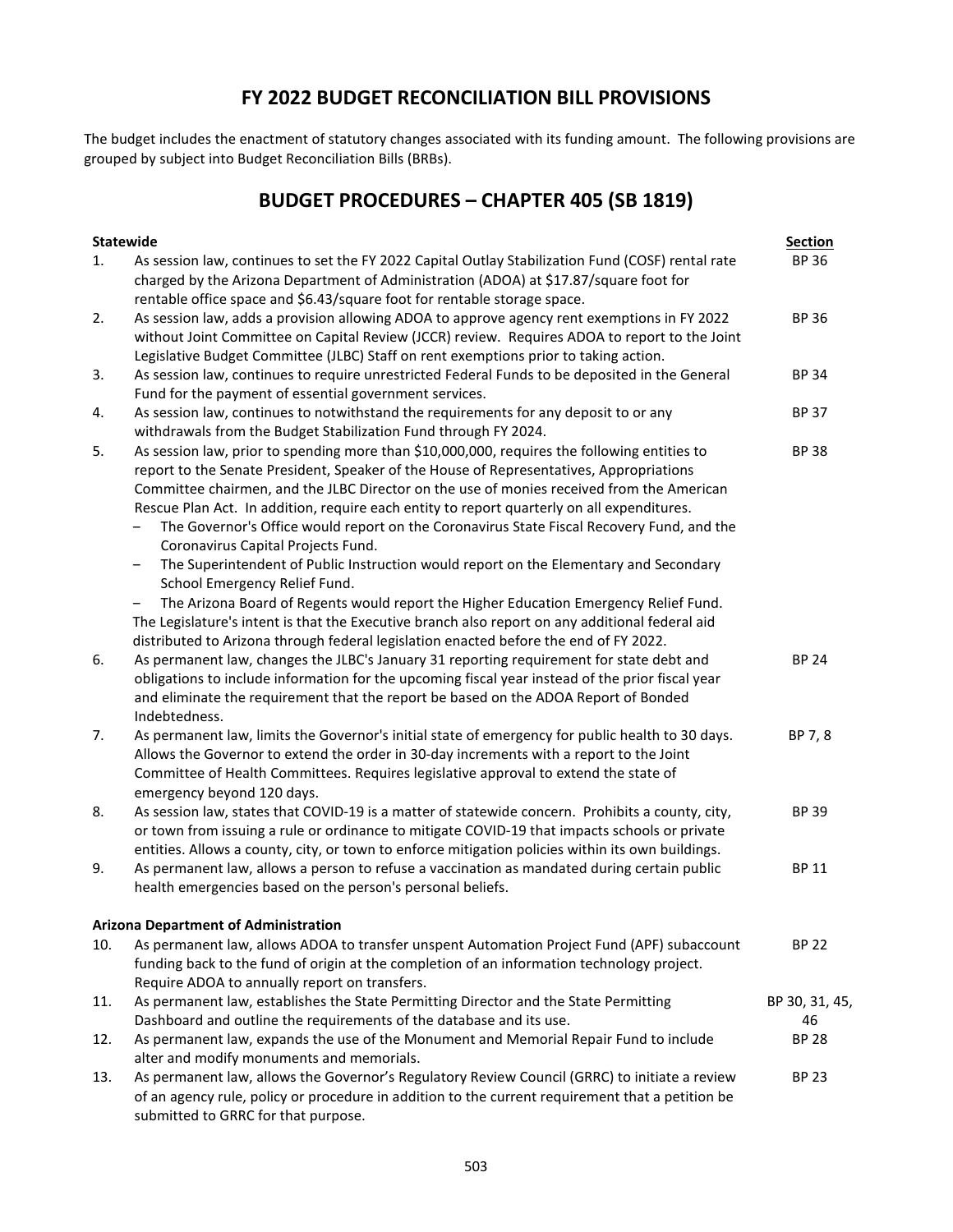| 14. | As permanent law, removes prohibition that a newspaper be defined as not a publication that<br>does not have a second class mail rate.                                                                                                                                                                                                                                                                                                                                                                                                                                                                | <b>BP 19</b>    |
|-----|-------------------------------------------------------------------------------------------------------------------------------------------------------------------------------------------------------------------------------------------------------------------------------------------------------------------------------------------------------------------------------------------------------------------------------------------------------------------------------------------------------------------------------------------------------------------------------------------------------|-----------------|
|     | <b>Attorney General</b>                                                                                                                                                                                                                                                                                                                                                                                                                                                                                                                                                                               |                 |
| 15. | As session law, modifies the Missing and Murdered Indigenous Peoples Study Committee and<br>extend the committee through September 30, 2025.                                                                                                                                                                                                                                                                                                                                                                                                                                                          | <b>BP 32</b>    |
| 16. | As permanent law, establishes the Unreported In-kind Political Contributions Task Force Fund<br>consisting of legislative appropriations. The fund is continuously appropriated and is<br>administered by the Attorney General. The Task Force consists of designees of the Attorney<br>General and the Secretary of State. The Task Force is to investigate whether the practices of<br>social media platforms and internet search engines result in unreported in-kind political<br>contributions. Appropriates \$500,000 to the Attorney General from the General Fund for the<br>Task Force Fund. | BP 21, 49       |
|     | <b>Auditor General</b>                                                                                                                                                                                                                                                                                                                                                                                                                                                                                                                                                                                |                 |
| 17. | As permanent law, requires the Auditor General to review the processes and statutory<br>requirements for maintaining the statewide voter registration database, county early voting<br>lists and the county voter registration databases for Maricopa and Pima Counties. Specifies the<br>information the Secretary of State and the county recorders are to provide to the Auditor<br>General. On June 30 of each even-numbered year, the Auditor General shall submit a report of<br>its findings. Appropriates \$500,000 to the Auditor General from the General Fund for this<br>purpose.         | BP 25, 50       |
|     | <b>Arizona Commerce Authority</b>                                                                                                                                                                                                                                                                                                                                                                                                                                                                                                                                                                     |                 |
| 18. | As permanent law, establishes the Major Events Fund consisting of monies appropriated by the<br>Legislature for a special event promotion and attraction pilot program. Monies are non-lapsing<br>and can be used for planning and operations of competitively bid major events, grants to local<br>organizing committees for infrastructure and operations costs of major events, and other<br>economic development activities associated with major event operations. Requires ACA to<br>report semi-annually on expenditures.                                                                      | <b>BP 29</b>    |
|     | <b>Department of Emergency and Military Affairs</b>                                                                                                                                                                                                                                                                                                                                                                                                                                                                                                                                                   |                 |
| 19. | As permanent law, amends A.R.S. § 35-192 to allow the Governor's Emergency Fund to<br>reimburse expenses from the fund at Department of Forestry and Fire Management cooperator<br>rates with approval of the Governor or the State Emergency Council.                                                                                                                                                                                                                                                                                                                                                | BP <sub>9</sub> |
|     | <b>Arizona Game and Fish Department</b>                                                                                                                                                                                                                                                                                                                                                                                                                                                                                                                                                               |                 |
| 20. | As permanent law, requires the Arizona Game and Fish Department to provide assistance with<br>voter registration when accepting applications for a hunting, fishing, or trapping license.                                                                                                                                                                                                                                                                                                                                                                                                             | BP <sub>4</sub> |
|     | <b>Department of Gaming</b>                                                                                                                                                                                                                                                                                                                                                                                                                                                                                                                                                                           |                 |
| 21. | As permanent law, converts a dog racing permit to a harness racing permit by January 1, 2023 if<br>the permitee meets all the qualifications for a harness racing permit.                                                                                                                                                                                                                                                                                                                                                                                                                             | BP <sub>1</sub> |
| 22. | As permanent law, amends Laws 2021, Chapter 234 to require the Department of Gaming to<br>transfer all monies in the Event Wagering Fund to the General Fund after up to 10% of monies<br>are used for administrative and regulatory purposes. Previously, the department was required<br>to transfer all monies in the fund to the General Fund on the 25th day of each month.                                                                                                                                                                                                                       | BP 3, 52        |
|     | <b>Arizona Department of Health Services</b>                                                                                                                                                                                                                                                                                                                                                                                                                                                                                                                                                          |                 |
| 23. | As permanent law, allows the Director of the Department of Health Services to adopt rules<br>regarding the collection of data from health care institutions.                                                                                                                                                                                                                                                                                                                                                                                                                                          | BP 10           |
|     | Legislature                                                                                                                                                                                                                                                                                                                                                                                                                                                                                                                                                                                           |                 |
| 24. | As session law, establishes a special Senate committee on the election audit to receive and<br>review the findings of the Senate audit of the 2020 General Election in Maricopa County and to<br>make recommendations on legislative action.                                                                                                                                                                                                                                                                                                                                                          | BP 47           |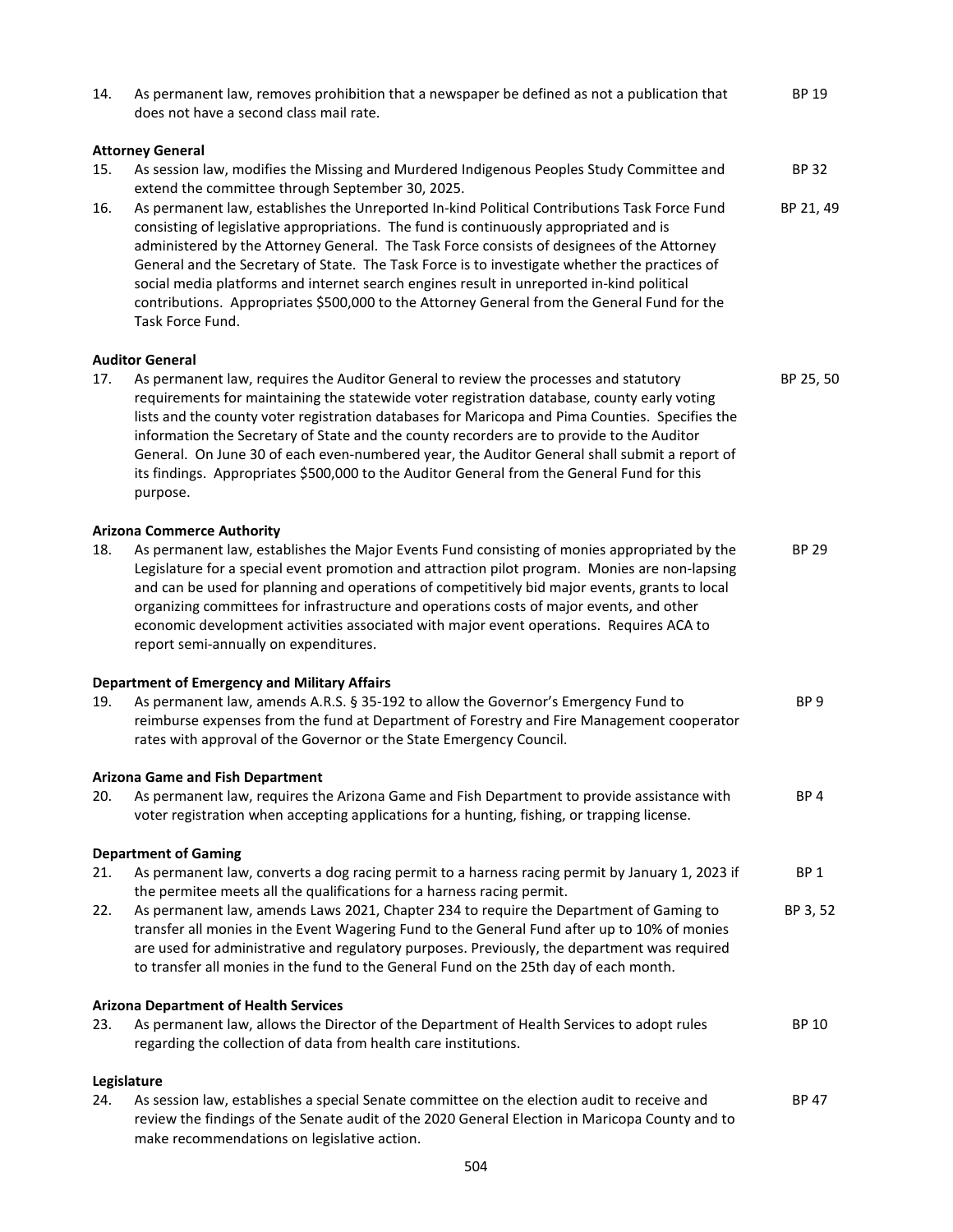| 25. | <b>Department of Liquor Licenses and Control</b><br>As session law, allows the Department of Liquor Licenses and Control to adopt rules and be<br>exempt from rulemaking for recent legislation associated with liquor delivery and off-sale<br>permits and leases.                                                                                                                                                                                                                                                                                                 | <b>BP43</b>                      |
|-----|---------------------------------------------------------------------------------------------------------------------------------------------------------------------------------------------------------------------------------------------------------------------------------------------------------------------------------------------------------------------------------------------------------------------------------------------------------------------------------------------------------------------------------------------------------------------|----------------------------------|
| 26. | <b>Arizona State Lottery Commission</b><br>As permanent law, prohibits the State Lottery from directly or indirectly spending or allocating<br>lottery funds to advertise the lottery at a professional sporting event or in conjunction with any<br>professional sports team.                                                                                                                                                                                                                                                                                      | BP 2, 41                         |
| 27. | <b>Department of Public Safety</b><br>As session law, exempts the FY 2022 appropriation for DPS body cameras from oversight from<br>the Information Technology Authorization Committee.                                                                                                                                                                                                                                                                                                                                                                             | <b>BP 42</b>                     |
| 28. | <b>Public Safety Personnel Retirement System</b><br>As permanent law, requires PSPRS to submit a final report on contribution rates for the ensuing<br>fiscal year on December 1 of each year.                                                                                                                                                                                                                                                                                                                                                                      | BP 12, 13, 14,<br>15, 16, 17, 18 |
| 29. | <b>Department of Real Estate</b><br>As session law, through FY 2022, increases threshold for the termination of a condominium<br>from 80% agreement of owner units to 100% of the votes in the association. This language shall<br>not be construed to interfere with existing contracts.                                                                                                                                                                                                                                                                           | <b>BP 51</b>                     |
|     | <b>Secretary of State</b>                                                                                                                                                                                                                                                                                                                                                                                                                                                                                                                                           |                                  |
| 30. | As permanent law, caps the procurement exemption for the Library, Archives and Public<br>Records at \$150,000.                                                                                                                                                                                                                                                                                                                                                                                                                                                      | <b>BP 20</b>                     |
| 31. | As permanent law, transfers oversight of the State Museum from the Secretary of State to<br>Legislative Council.                                                                                                                                                                                                                                                                                                                                                                                                                                                    | BP 26,27, 44                     |
| 32. | As session law, states that legislative intent that the Attorney General has the authority in all<br>state election-related litigation through June 30, 2023. This authority excludes the Clean<br>Elections Commission.                                                                                                                                                                                                                                                                                                                                            | <b>BP 33</b>                     |
| 33. | As permanent law, requires that the Secretary of State (SOS) and county recorder shall post on<br>their website a list of each event that the SOS office or the recorder attends and provides voter                                                                                                                                                                                                                                                                                                                                                                 | BP <sub>4</sub>                  |
| 34. | registration services.<br>As permanent law, specifies the type of paper that is used for ballots.                                                                                                                                                                                                                                                                                                                                                                                                                                                                   | BP <sub>5</sub>                  |
| 35. | As session law, requires the Secretary of State to request, on or before December 31, 2021,<br>Arizona-specific guidance from the U.S. Election Assistance Commission on federal-only voter<br>registration.                                                                                                                                                                                                                                                                                                                                                        | <b>BP 35</b>                     |
| 36. | As permanent law, requires the Secretary of State to provide access to the statewide voter<br>registration database to a person or entity that is designated by the Legislature and to the<br>election integrity unit of the Attorney General's office for the purpose of analyzing voter<br>registration rolls. Requires the Secretary of State to notify county recorders if the analysis<br>determines there are persons registered to vote who are not eligible. Requires county<br>recorders to submit annual reports with information on federal-only voters. | BP <sub>4</sub>                  |
|     | <b>State Treasurer</b>                                                                                                                                                                                                                                                                                                                                                                                                                                                                                                                                              |                                  |
| 37. | As permanent law, establishes the Election Integrity Fund consisting of legislative<br>appropriations. The Treasurer shall administer the fund. Monies may only be used to pay<br>county recorders for voter education expenses and election security measures, including<br>tabulation equipment, cybersecurity, and postelection hand tabulation efforts. Based upon<br>applications from the county recorders, the Treasurer shall make payments from the fund.                                                                                                  | BP <sub>6</sub>                  |
| 38. | As session law, the sum of \$12,000,000 is appropriated from the General Fund in FY 2022 to the<br>Election Integrity Fund.                                                                                                                                                                                                                                                                                                                                                                                                                                         | <b>BP 48</b>                     |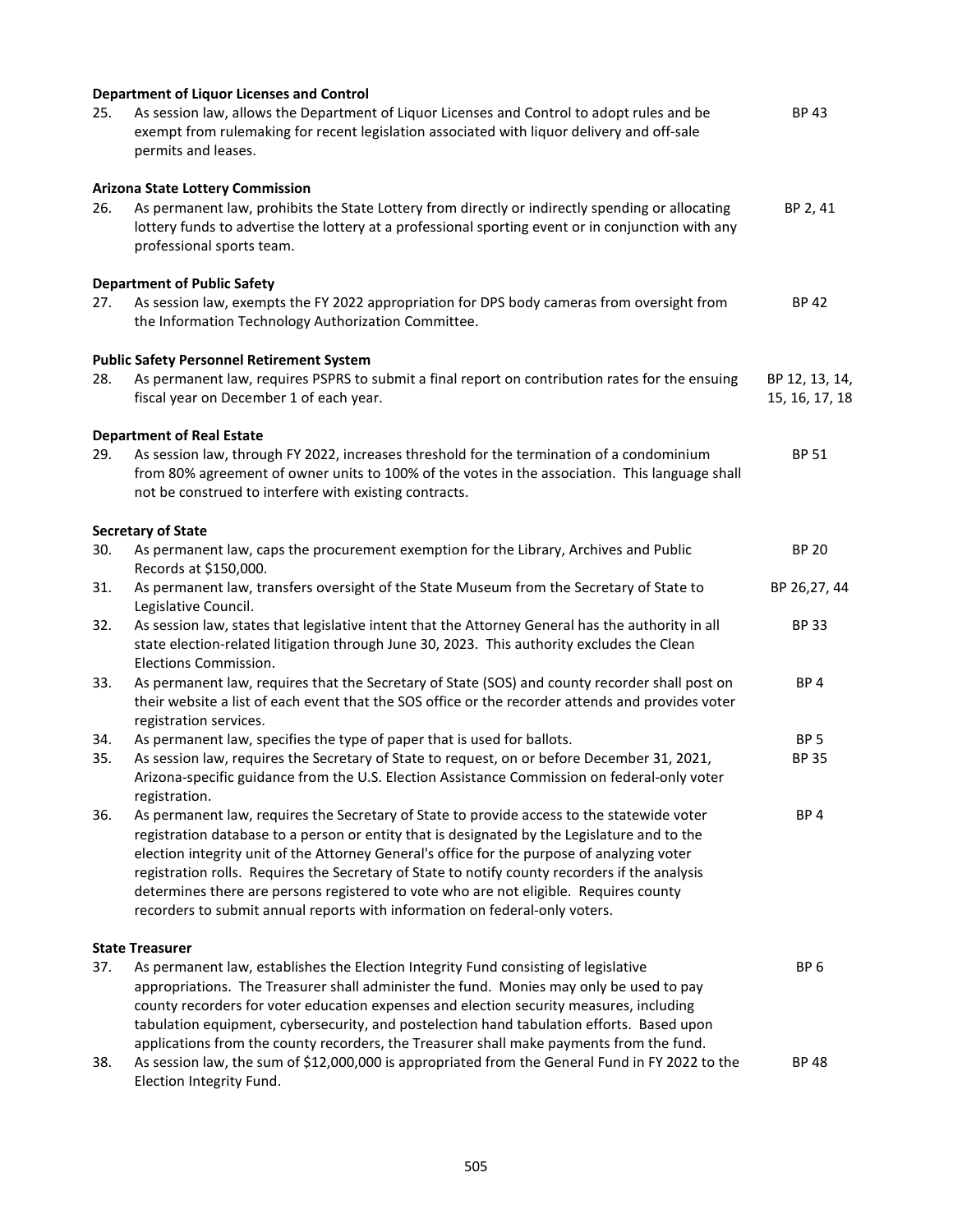#### **Office of Tourism**

39. As session law, establishes the Advisory Committee on the Formation of a Southern Arizona Regional Sports Authority.

## **CRIMINAL JUSTICE – CHAPTER 403 (HB 2893)**

BP 40

|           | <b>Attorney General</b>                                                                                                                                                                                                                                                                                                                                                                                                                                                | <b>Section</b>   |
|-----------|------------------------------------------------------------------------------------------------------------------------------------------------------------------------------------------------------------------------------------------------------------------------------------------------------------------------------------------------------------------------------------------------------------------------------------------------------------------------|------------------|
| 40.       | As permanent law, expands A.R.S. § 41-194.01 to require the Attorney General to investigate<br>any written policy, rule, or regulation adopted by any county, city, or town agency, department,<br>or other entity at the request of a legislative member. Requires that the member notify the<br>local government in writing of the alleged violation, and allows the body 60 days to resolve the<br>issue before the legislator can request that the AG investigate. | CJ 18            |
|           | <b>State Department of Corrections</b>                                                                                                                                                                                                                                                                                                                                                                                                                                 |                  |
| 41.       | As session law, continues to require the department to report actual FY 2021, estimated FY<br>2022, and requested FY 2023 expenditures as delineated in the prior year when the<br>department submits its FY 2023 budget request pursuant to A.R.S. § 35-113.                                                                                                                                                                                                          | CJ 25            |
| 42.       | As permanent law, amends A.R.S. § 31-227 to permit counties to send prosecution-related<br>invoices directly to the department for payment without the approval of the Executive or<br>ADOA.                                                                                                                                                                                                                                                                           | CJ 13            |
| 43.       | As permanent law, establishes a mental health transition pilot program in the Department of<br>Corrections with a delayed repeal of June 30, 2026, and require ADC to place up to 500 inmates<br>who have been diagnosed as seriously mentally ill and are eligible for AHCCCS benefits upon<br>release in at least a 90-day program each year. Also requires ADC to study the recidivism of<br>participants and submit an annual report by December 31.               | CJ 14,15         |
| 44.       | As permanent law, exempts correctional officers from jury duty. Current exemption expires<br>January 1, 2022.                                                                                                                                                                                                                                                                                                                                                          | CJ9              |
|           | <b>Counties and Cities &amp; Towns</b>                                                                                                                                                                                                                                                                                                                                                                                                                                 |                  |
| 45.       | As permanent law, amends A.R.S. § 13-1414 to allow expenses for forensic interviews to be<br>paid by the county with federal monies, state monies appropriated by the Legislature, or by any<br>applicable combination.                                                                                                                                                                                                                                                | CI 8             |
| 46.       | As permanent law, allows counties to establish a coordinated reentry planning services<br>program to provide screening and assessment of persons who are booked into county jail and<br>connect them with behavioral health and substance abuse treatment.                                                                                                                                                                                                             | $CJ_1$           |
|           | <b>Department of Emergency and Military Affairs</b>                                                                                                                                                                                                                                                                                                                                                                                                                    |                  |
| 47.       | As session law, extends the provision allowing the department to expend up to \$1,250,000<br>from the Military Installation Fund through June 30, 2026 for the construction of a new<br>Readiness Center. This authority was previously in effect through FY 2022.                                                                                                                                                                                                     | CJ 23            |
| 48.       | As permanent law, establishes the non-appropriated Border Security Fund, which shall be used<br>for preventing human trafficking, preventing unlawful entry into the state, commercial vehicle<br>inspection infrastructure, clearing nonindigenous plants, and constructing and maintaining a<br>physical border fence.                                                                                                                                               | $CJ$ 11          |
| 49.       | As permanent law, creates a National Guard Cyber Response Revolving Fund with monies<br>appropriated by the Legislature and monies received as reimbursement costs for the state has<br>incurred for cyber-attack prevention, response, and support activities. Monies in the fund may<br>be used for costs incurred for those same purposes or costs associated with assisting agencies<br>and political subdivisions with cyber support activities.                  | CI <sub>12</sub> |
| Judiciary |                                                                                                                                                                                                                                                                                                                                                                                                                                                                        |                  |
| 50.       | As session law, amends Laws 2018, Chapter 278, Section 17 to allow the Supreme Court to                                                                                                                                                                                                                                                                                                                                                                                | CJ 24            |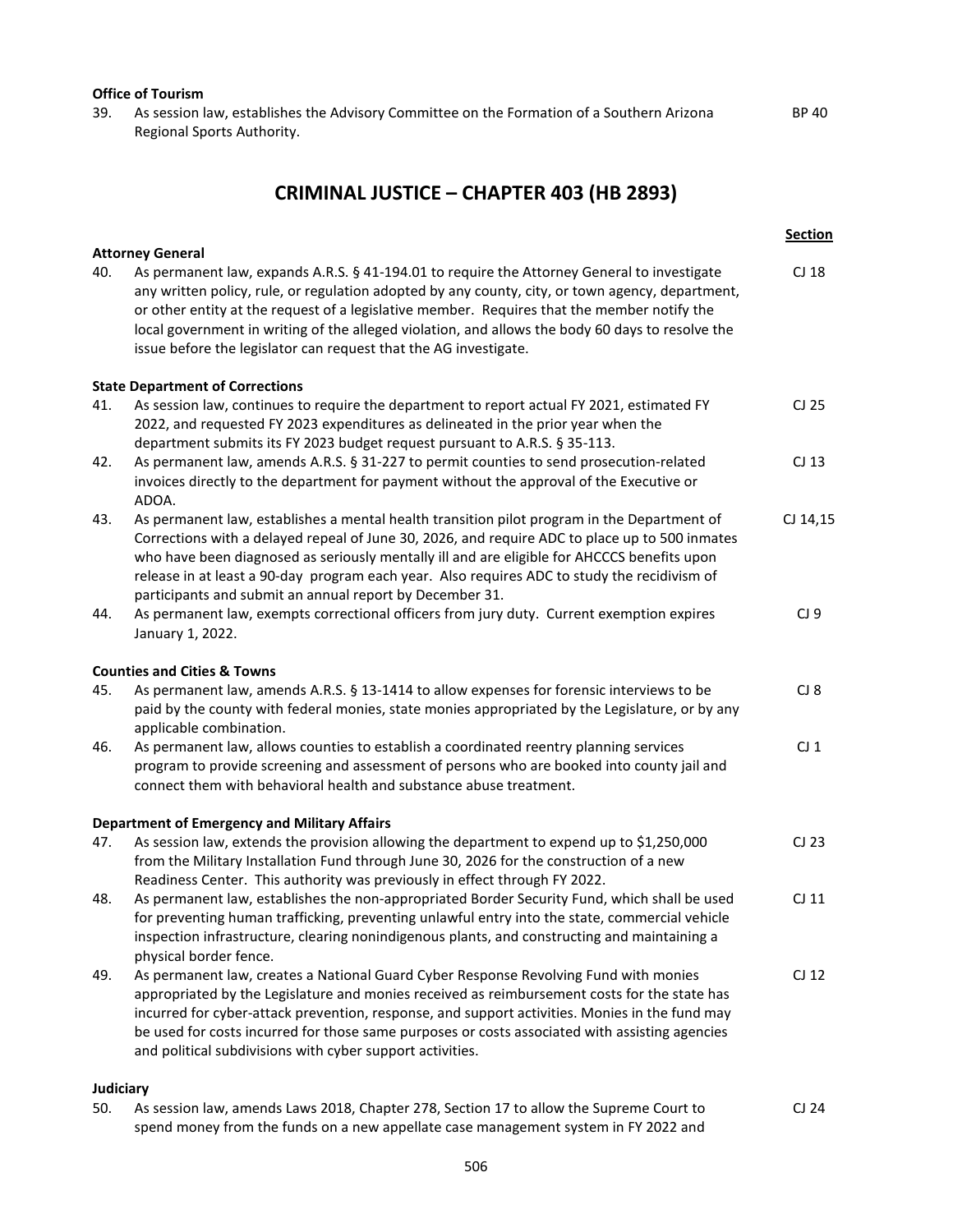reduce the total allowed expenditure from \$3,150,000 to \$2,600,000. The new system was scheduled to be ready at the end of FY 2021, but due to the impact of the COVID-19 pandemic on staffing, the go-live date was delayed to FY 2022. 51. As permanent law, establishes the General Adjudication and Personnel Support Fund to be used by the Supreme Court and Department of Water Resources for general water adjudication staff, equipment and services. Allow the Supreme Court to appoint paralegals and law clerks for general water adjudication and require the positions to be fully funded by the state. Require the Supreme Court to submit an expenditure plan to the JLBC prior to expending any monies in FY 2022 and FY 2023. The JLBC may require a review of the plan. CJ 4,22 52. As permanent law, establishes 2 county probation funding programs to reward counties for reducing the number of probationers that are returned to state prison: ‒ Probation success incentive payments: Payments are distributed to counties if they return fewer probationers to prison in a fiscal year compared to a baseline (the average number returned in FY 2008, FY 2015 and FY 2019). Incentive payments are equal to 50% of the marginal incarceration cost in the State Department of Corrections. ‒ Probation success incentive grants: The total grant funding is calculated in the same way as the incentive payments, but is equal to 25% of the marginal incarceration cost. Distribution of the grant funding is determined by a board consisting of the chief probation officers of each county. The permanent law change also specifies the uses of the funds and requires annual reporting. The incentive payments and grant funding are subject to appropriation. CJ 7 53. As permanent law, changes the name of the Arizona Lengthy Trial Fund to the "Arizona Lengthy Trial and Digital Evidence Fund" and allow the Courts to use excess revenue for digital storage costs. CJ 3,5,10 54. As permanent law, prohibits the Supreme Court from using rules or administrative orders from a) abridging, enlarging, or modifying substantive rights of a litigant, and b) abridging, enlarging, or modifying statutory, contractual or common law real property rights questions of substantive law.  $CJ2$ 55. As permanent law, repeals A.R.S. § 12-284.02, an unused statute which allows the courts to charge a fee for electronic filing and access to superior court records.  $CJ<sub>6</sub>$ **Department of Public Safety** 56. As session law, continues to allow the State Aid to Indigent Defense Fund to be used for DPS operating expenses. CJ 26 57. As permanent law, adds requirements and restrictions for redaction and release of video footage by DPS to the public. CJ 20 58. As permanent law, requires the director to adopt rules for rapid DNA testing procedures. CJ 21 59. As session law, require the Department of Public Safety to purchase a virtual firing range for the White Mountain Apache Police Department using an existing appropriation. CJ 27 60. As permanent law, amends Laws 2021, Chapter 322 (HB 2567) and Laws 2021, Chapter 338 (HB 2462) to clarify that the requirements also apply to a person, agency or department; further defines a civilian review board; and makes the bills retroactive to January 1, 2021. Also exempts those who are, or who have ever been AZPOST certified and those serving on the AZPOST board from the training requirements in Chapter 338. CJ 16,17,28 **State Treasurer** 61. As permanent law, changes the name of the Public Safety Interoperability Fund to the School Safety Interoperability Fund and shift the administrative control of the fund from the CJ 19

Department of Public Safety to the Treasurer.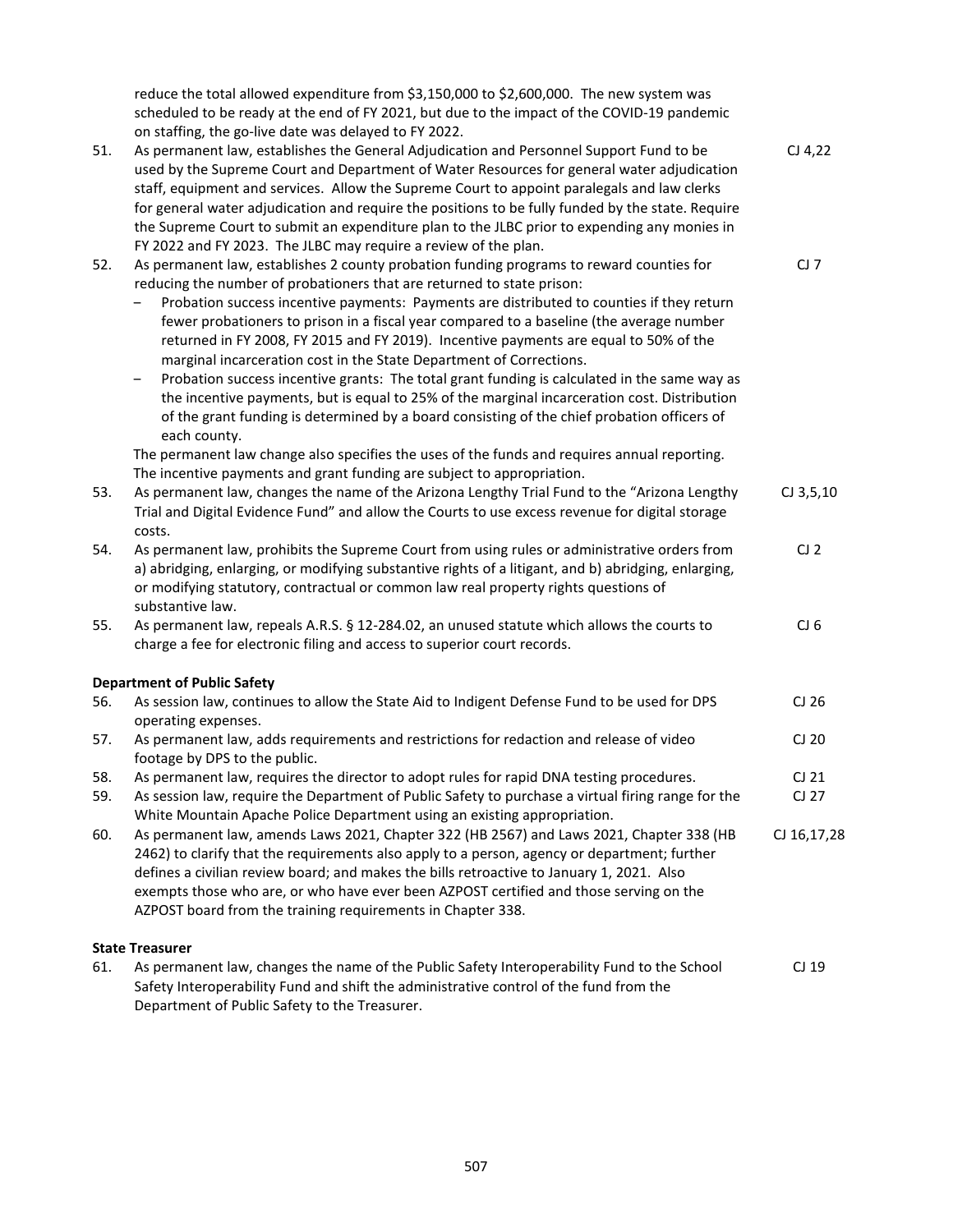### **ENVIRONMENT – CHAPTER 407 (SB 1822)**

**Section**

#### **Drought Mitigation Board**

|     | DI UURIIL IVIILIKALIUII DUAI U                                                                                                                                                                                                                                                                                                                                                                                                                                                                                                                                                                                                                                                                                                                                                                                                                                                                                                                                                                                                                                                                                                                                                                                                                                                                                                                                 |                  |
|-----|----------------------------------------------------------------------------------------------------------------------------------------------------------------------------------------------------------------------------------------------------------------------------------------------------------------------------------------------------------------------------------------------------------------------------------------------------------------------------------------------------------------------------------------------------------------------------------------------------------------------------------------------------------------------------------------------------------------------------------------------------------------------------------------------------------------------------------------------------------------------------------------------------------------------------------------------------------------------------------------------------------------------------------------------------------------------------------------------------------------------------------------------------------------------------------------------------------------------------------------------------------------------------------------------------------------------------------------------------------------|------------------|
| 62. | As permanent law, establishes the Drought Mitigation Revolving Fund to provide financial<br>assistance for drought mitigation efforts and water supply development. Fund can be used for<br>forbearance of water deliveries that would avoid cuts to Arizona's Colorado River Water<br>Supplies, grants for the State Land Department, low-cost long term loans for the planning,<br>designing, constructing or financing of water supply development projects to import water<br>supplies from outside Arizona into this state, and administrative costs. Creates a 7-member<br>oversight Drought Mitigation Board comprised of the Department of Water Resources (DWR)<br>director and 6 appointed members with a background in water issues within the state for 5-<br>year terms. The Governor, Senate President, and Speaker of the House of Representatives are<br>each to make 2 appointments that must meet geographic residential requirements. The Senate<br>President, Speaker of the House of Representatives, and State Land Commissioner are non-<br>voting advisory members of the board. Sets administration and procedures for the fund.<br>Includes a provision that a water study must be conducted prior to development of any<br>infrastructure associated with a State Land Department grant for the Butler Valley groundwater<br>basin. | ENV 4,5,13       |
| 63. | As session law, establishes fund and board statutes retroactively to allow for deposit from a FY<br>2021 supplemental to the new fund.                                                                                                                                                                                                                                                                                                                                                                                                                                                                                                                                                                                                                                                                                                                                                                                                                                                                                                                                                                                                                                                                                                                                                                                                                         | <b>ENV 14</b>    |
|     | <b>Department of Environmental Quality</b>                                                                                                                                                                                                                                                                                                                                                                                                                                                                                                                                                                                                                                                                                                                                                                                                                                                                                                                                                                                                                                                                                                                                                                                                                                                                                                                     |                  |
| 64. | As session law, continues to allow the department to utilize up to \$6,531,000 from the<br>Underground Storage Tank (UST) Fund in FY 2022 for department administrative expenses and<br>for sewage remediation.                                                                                                                                                                                                                                                                                                                                                                                                                                                                                                                                                                                                                                                                                                                                                                                                                                                                                                                                                                                                                                                                                                                                                | ENV <sub>9</sub> |
| 65. | As session law, appropriates \$15,000,000 from the General Fund to the Water Quality<br>Assurance Revolving Fund (WQARF) in FY 2022.                                                                                                                                                                                                                                                                                                                                                                                                                                                                                                                                                                                                                                                                                                                                                                                                                                                                                                                                                                                                                                                                                                                                                                                                                           | <b>ENV 11</b>    |
| 66. | As session law, allows the department to charge FY 2022 vehicle emissions inspections fees that<br>are no greater than the fees charged in FY 2021.                                                                                                                                                                                                                                                                                                                                                                                                                                                                                                                                                                                                                                                                                                                                                                                                                                                                                                                                                                                                                                                                                                                                                                                                            | <b>ENV 12</b>    |
|     | <b>Department of Forestry and Fire Management</b>                                                                                                                                                                                                                                                                                                                                                                                                                                                                                                                                                                                                                                                                                                                                                                                                                                                                                                                                                                                                                                                                                                                                                                                                                                                                                                              |                  |
| 67. | As permanent law, directs the department to process and pay claims to reimburse fire districts<br>with a population of less than 5,000 for expenses incurred responding to emergency medical<br>services provided on federal lands.                                                                                                                                                                                                                                                                                                                                                                                                                                                                                                                                                                                                                                                                                                                                                                                                                                                                                                                                                                                                                                                                                                                            | ENV <sub>2</sub> |
| 68. | As session law, amends Laws 2019, Chapter 263, section 141 to allow monies distributed to the<br>Mount Lemmon fire district to be used for capital and equipment and extend the lapsing date<br>of those monies to December 31, 2022.                                                                                                                                                                                                                                                                                                                                                                                                                                                                                                                                                                                                                                                                                                                                                                                                                                                                                                                                                                                                                                                                                                                          | ENV <sub>7</sub> |
|     | <b>State Land Department</b>                                                                                                                                                                                                                                                                                                                                                                                                                                                                                                                                                                                                                                                                                                                                                                                                                                                                                                                                                                                                                                                                                                                                                                                                                                                                                                                                   |                  |
| 69. | As permanent law, increases the Due Diligence Fund balance cap from \$500,000 to \$5,000,000<br>before transferring excess monies to the General Fund.                                                                                                                                                                                                                                                                                                                                                                                                                                                                                                                                                                                                                                                                                                                                                                                                                                                                                                                                                                                                                                                                                                                                                                                                         | ENV <sub>1</sub> |
|     | <b>Arizona Navigable Stream Adjudication Commission</b>                                                                                                                                                                                                                                                                                                                                                                                                                                                                                                                                                                                                                                                                                                                                                                                                                                                                                                                                                                                                                                                                                                                                                                                                                                                                                                        |                  |
| 70. | As session law, continues to allow use of the Water Banking Fund for the commission's legal<br>obligations.                                                                                                                                                                                                                                                                                                                                                                                                                                                                                                                                                                                                                                                                                                                                                                                                                                                                                                                                                                                                                                                                                                                                                                                                                                                    | <b>ENV 10</b>    |
|     |                                                                                                                                                                                                                                                                                                                                                                                                                                                                                                                                                                                                                                                                                                                                                                                                                                                                                                                                                                                                                                                                                                                                                                                                                                                                                                                                                                |                  |

#### **Arizona State Parks**

71. As permanent law, establishes the Park Store Fund consisting of monies deposited pursuant to the fee schedule set by the agency to charge customers for gift shop items. Monies in the fund would be subject to appropriation for the purpose of operating and maintaining state-owned gift shops. Monies in the fund would be exempt from the provisions of A.R.S. § 35-190 relating to lapsing of appropriations and a fund balance capped at \$1.25 million. Any monies above the cap at the end of each fiscal year would be transferred to the State Parks Revenue Fund. ENV 3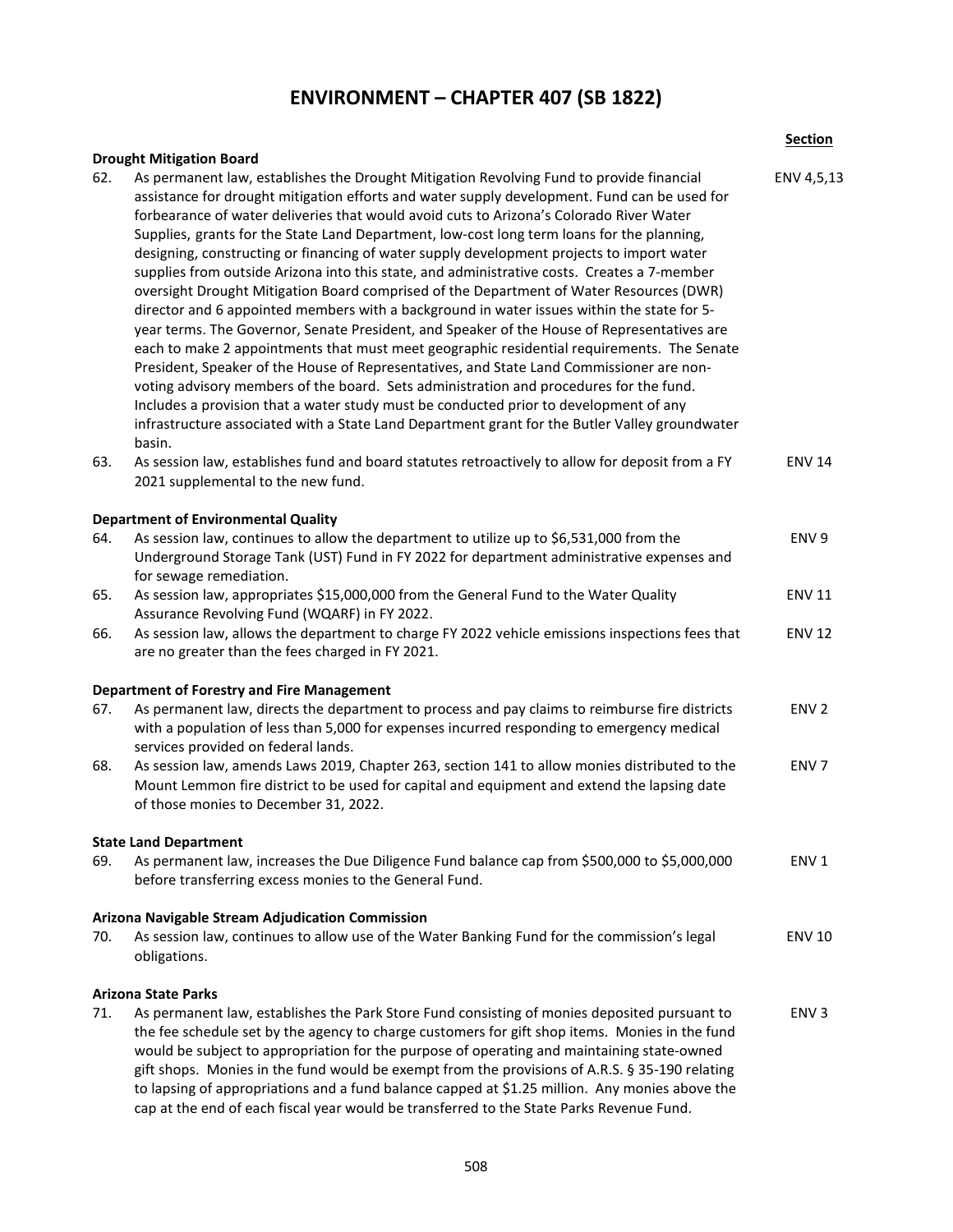|     | Water Infrastructure Finance Authority                                                                                                                                                     |                  |  |  |
|-----|--------------------------------------------------------------------------------------------------------------------------------------------------------------------------------------------|------------------|--|--|
| 72. | As permanent law, adds water supply studies to the permissible use of monies in the Water                                                                                                  | ENV <sub>6</sub> |  |  |
|     | Supply Development Revolving Fund.                                                                                                                                                         |                  |  |  |
|     | <b>Department of Water Resources</b>                                                                                                                                                       |                  |  |  |
| 73. | As session law, continues to allow the department's Water Protection Fund Commission to<br>spend up to \$336,000 on administrative functions out of their unobligated balances in FY 2022. | ENV <sub>8</sub> |  |  |
|     |                                                                                                                                                                                            |                  |  |  |

## **HEALTH – CHAPTER 409 (SB 1824)**

|                                   |                                                                                                                                                                                                                                                                                                                                                                            | <b>Section</b>     |
|-----------------------------------|----------------------------------------------------------------------------------------------------------------------------------------------------------------------------------------------------------------------------------------------------------------------------------------------------------------------------------------------------------------------------|--------------------|
| <b>Statewide</b>                  |                                                                                                                                                                                                                                                                                                                                                                            |                    |
| 74.                               | As permanent law, requires employers to provide reasonable accommodation to employees<br>who provide notice that sincerely held religious beliefs, practices or observances prevent the<br>employee from taking the COVID-19 vaccination, unless the accommodation poses an undue<br>hardship and more than a de minimus cost to the operation of the employer's business. | HLTH <sub>3</sub>  |
| 75.                               | As permanent law, prohibit state and local governments from establishing a COVID-19 passport,<br>requiring any person to be vaccinated for COVID-19, or requiring a business to obtain proof of<br>COVID-19 vaccination status from patrons.                                                                                                                               | HLTH 13            |
| <b>AHCCCS</b>                     |                                                                                                                                                                                                                                                                                                                                                                            |                    |
|                                   | <b>Rates and Services</b>                                                                                                                                                                                                                                                                                                                                                  |                    |
| 76.                               | As session law, continues the FY 2010 risk contingency rate reduction for all managed care<br>organizations. Continues to impose a reduction on funding for all managed care organizations<br>administrative funding levels.                                                                                                                                               | HLTH <sub>29</sub> |
| Counties                          |                                                                                                                                                                                                                                                                                                                                                                            |                    |
| 77.                               | As session law, sets the FY 2022 county Arizona Long Term Care System (ALTCS) contributions<br>at \$283,194,000.                                                                                                                                                                                                                                                           | HLTH <sub>22</sub> |
| 78.                               | As session law, sets the County Acute Care contribution at \$45,634,000. This amount includes<br>an inflation indexing of the Maricopa County contribution as required by Laws 2005, Chapter<br>328.                                                                                                                                                                       | HLTH 25            |
| 79.                               | As session law, continues to exclude Proposition 204 administration costs from county<br>expenditure limitations.                                                                                                                                                                                                                                                          | HLTH 27            |
| 80.                               | As session law, continues to require AHCCCS to transfer any excess monies back to the counties<br>by December 31, 2022 if the counties' proportion of state match exceeds the proportion<br>allowed in order to comply with the Federal Affordable Care Act.                                                                                                               | HLTH 24            |
| Hospitals                         |                                                                                                                                                                                                                                                                                                                                                                            |                    |
| 81.                               | As session law, continues to establish FY 2022 disproportionate share (DSH) distributions to the<br>Maricopa Special Healthcare District (MIHS), the Arizona State Hospital, private qualifying<br>disproportionate share hospitals, and Yuma Regional Medical Center. Keep the MIHS<br>distribution of \$113,818,500 in FY 2022.                                          | HLTH 23            |
| 82.                               | As session law, continues to require AHCCCS to give priority to rural hospitals in Pool 5<br>distribution, and allow MIHS to be eligible for Pool 5 allocations. Permit local jurisdictions to<br>provide additional local match for Pool 5 distributions.                                                                                                                 | HLTH <sub>23</sub> |
|                                   | Available Funding                                                                                                                                                                                                                                                                                                                                                          |                    |
| 83.                               | As session law, continues to state that it is the intent of the Legislature that AHCCCS implement<br>a program within its available appropriation.                                                                                                                                                                                                                         | HLTH 34            |
| <b>Department of Child Safety</b> |                                                                                                                                                                                                                                                                                                                                                                            |                    |
| 84.                               | As permanent law, establishes the Comprehensive Health Plan Fund consisting of                                                                                                                                                                                                                                                                                             | HLTH <sub>1</sub>  |
|                                   | comprehensive health plan revenues and require the department to transfer excess capitation<br>payments to the General Fund at the end of the following fiscal year. The comprehensive<br>health plan includes both acute and behavioral health services for foster care children.                                                                                         |                    |
|                                   |                                                                                                                                                                                                                                                                                                                                                                            |                    |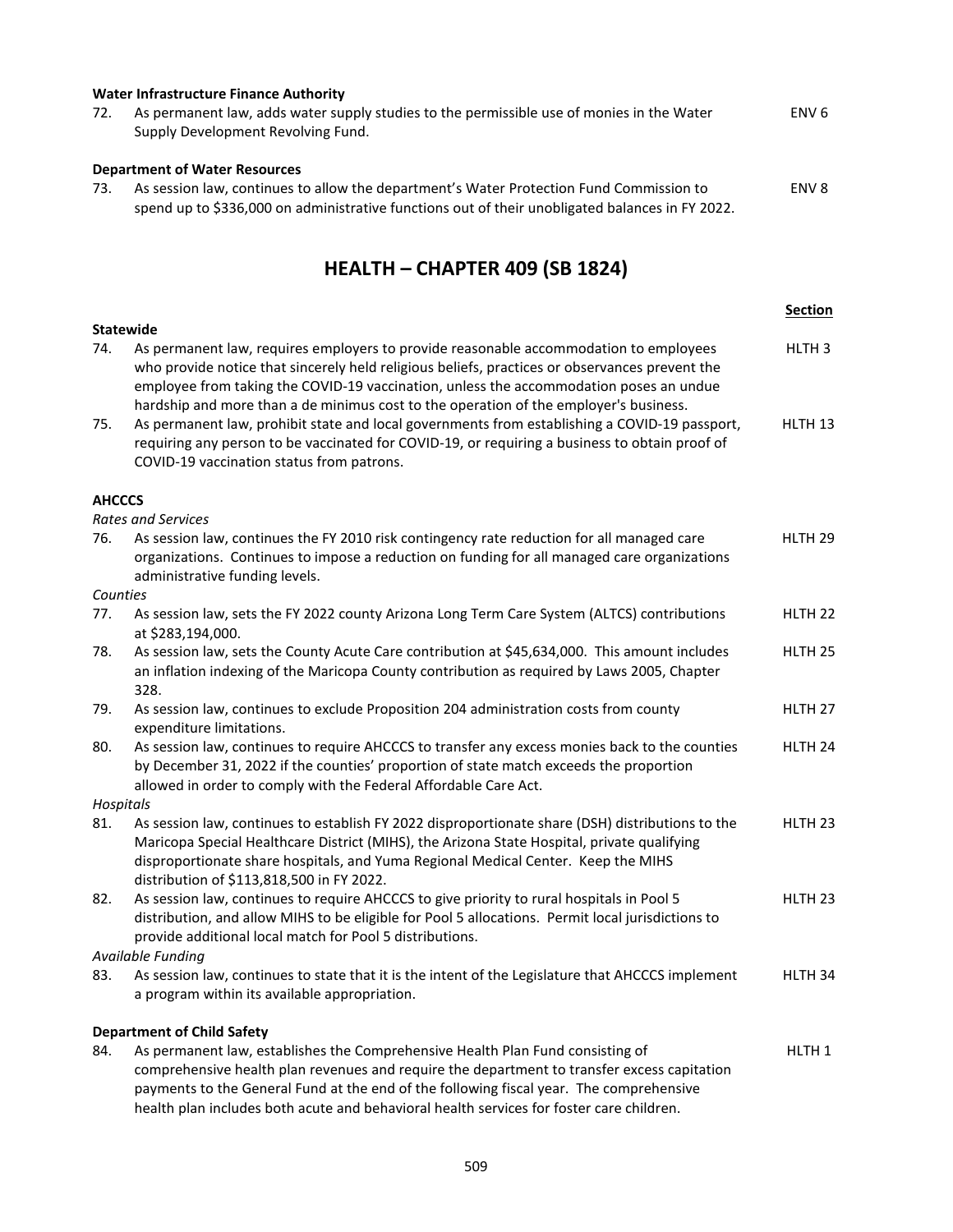|      | <b>Department of Economic Security</b>                                                                                                                                                                                                                                                                                                                                                               |                          |
|------|------------------------------------------------------------------------------------------------------------------------------------------------------------------------------------------------------------------------------------------------------------------------------------------------------------------------------------------------------------------------------------------------------|--------------------------|
| 85.  | As session law, continues to require recipients of Temporary Assistance for Needy Families<br>(TANF) Cash Benefits to pass a drug test in order to be eligible for benefits if the Department of<br>Economic Security (DES) has reasonable suspicion the recipient uses illegal drugs.                                                                                                               | HLTH 31                  |
| 86.  | As permanent law, establishes the Sexual Violence Services Fund to provide financial assistance<br>to service providers for victims of sexual violence. Requires a report from DES to the Governor,<br>Speaker of the House of Representatives, and Senate President on or before October 1 on the<br>population served.                                                                             | HLTH 17                  |
| 87.  | As permanent law, requires the Office of the State Long-Term Care Ombudsman to visit long-<br>term care facilities biannually, require the Ombudsman to speak with residents or their<br>representatives, investigate and resolve complaints and refer cases to Adult Protective Services<br>or the appropriate agency, and change complaint communication requirements for DD service<br>providers. | HLTH 8,9,10,<br>11,16,20 |
|      | <b>Department of Education</b>                                                                                                                                                                                                                                                                                                                                                                       |                          |
| 88.  | As permanent law, prohibits K-12 schools from requiring vaccines issued under emergency use<br>authorization for attendance.                                                                                                                                                                                                                                                                         | HLTH <sub>12</sub>       |
|      | <b>Department of Health Services</b>                                                                                                                                                                                                                                                                                                                                                                 |                          |
| 89.  | As session law, continues to exempt county expenditures on Restoration to Competency<br>treatment at the Arizona State Hospital from county expenditure limitations.                                                                                                                                                                                                                                 | HLTH <sub>28</sub>       |
| 90.  | As session law, continue to notwithstand A.R.S. § 5-572 and A.R.S. § 36-108.01 to allow the<br>Health Services Lottery monies to be used for homeless pregnant women services.                                                                                                                                                                                                                       | HLTH 30                  |
| 91.  | As permanent law, requires the Department of Health Services to report on July 1 of each year<br>to the JLBC on its distribution of Proposition 207 monies in the prior fiscal year, including<br>monies in the Justice Reinvestment Fund and monies received from a \$19,000,000 fund<br>transfer from the Medical Marijuana Fund.                                                                  | HLTH <sub>5</sub>        |
| 92.  | As permanent law, eliminates the requirement that the first \$300,000 in radiation regulatory<br>fees collected be deposited to the General Fund.                                                                                                                                                                                                                                                    | HLTH <sub>4</sub>        |
| 93.  | As session law, requires DHS to reduce fees collected for services provided by the Bureau of<br>Radiation Control so that revenues generated by the fees are reduced by \$300,000.                                                                                                                                                                                                                   | HLTH <sub>26</sub>       |
| 94.  | As session law, requires DHS to add Spinal Muscular Atrophy and X-Linked<br>Adrenoleukodystrophy to the newborn screening panel by December 30, 2021. As permanent<br>law, require all congenital disorders that are included on the U.S. Department of Health and<br>Human Services Recommended Uniform Screening Panel to be added by December 31, 2023.                                           | <b>HLTH 14,32</b>        |
| 95.  | As permanent law, allows DHS to set fees for newborns screening and require any fee changes<br>to be presented to the JLBC for review. The Legislature intends that any fee increase not<br>exceed the direct costs of testing.                                                                                                                                                                      | <b>HLTH 14,33</b>        |
|      | <b>Department of Insurance and Financial Institutions</b>                                                                                                                                                                                                                                                                                                                                            |                          |
| 96.  | As permanent law, requires the department to use data in existing regulatory filings to calculate<br>an annual medical loss ratio for each dental insurer in the state and post the information on the<br>department's website.                                                                                                                                                                      | HLTH <sub>2</sub>        |
|      | Board of Examiners of Arizona Nursing Care Institution Administrators and Assisted Living Facility<br><b>Managers</b>                                                                                                                                                                                                                                                                                |                          |
| 97.  | As permanent law, adds a public member who represents an organization that advocates for<br>the elderly and one person who is a family member of a resident in a skilled nursing facility or<br>assisted living facility as members of the board.                                                                                                                                                    | HLTH <sub>6</sub>        |
| 98.  | As permanent law, requires all new licenses and certifications issued after June 30, 2021 to be<br>approved by both the board and DHS.                                                                                                                                                                                                                                                               | <b>HLTH 7,36</b>         |
| 99.  | As permanent law, continue the board through March 31, 2022 and repeal the board on<br>January 1, 2023.                                                                                                                                                                                                                                                                                              | HLTH 19,35,36            |
| 100. | As session law, establishes the Nursing Care Institution and Assisted Living Facility Study<br>Committee to consider whether the board should be administered independently, or the duties                                                                                                                                                                                                           | HLTH <sub>21</sub>       |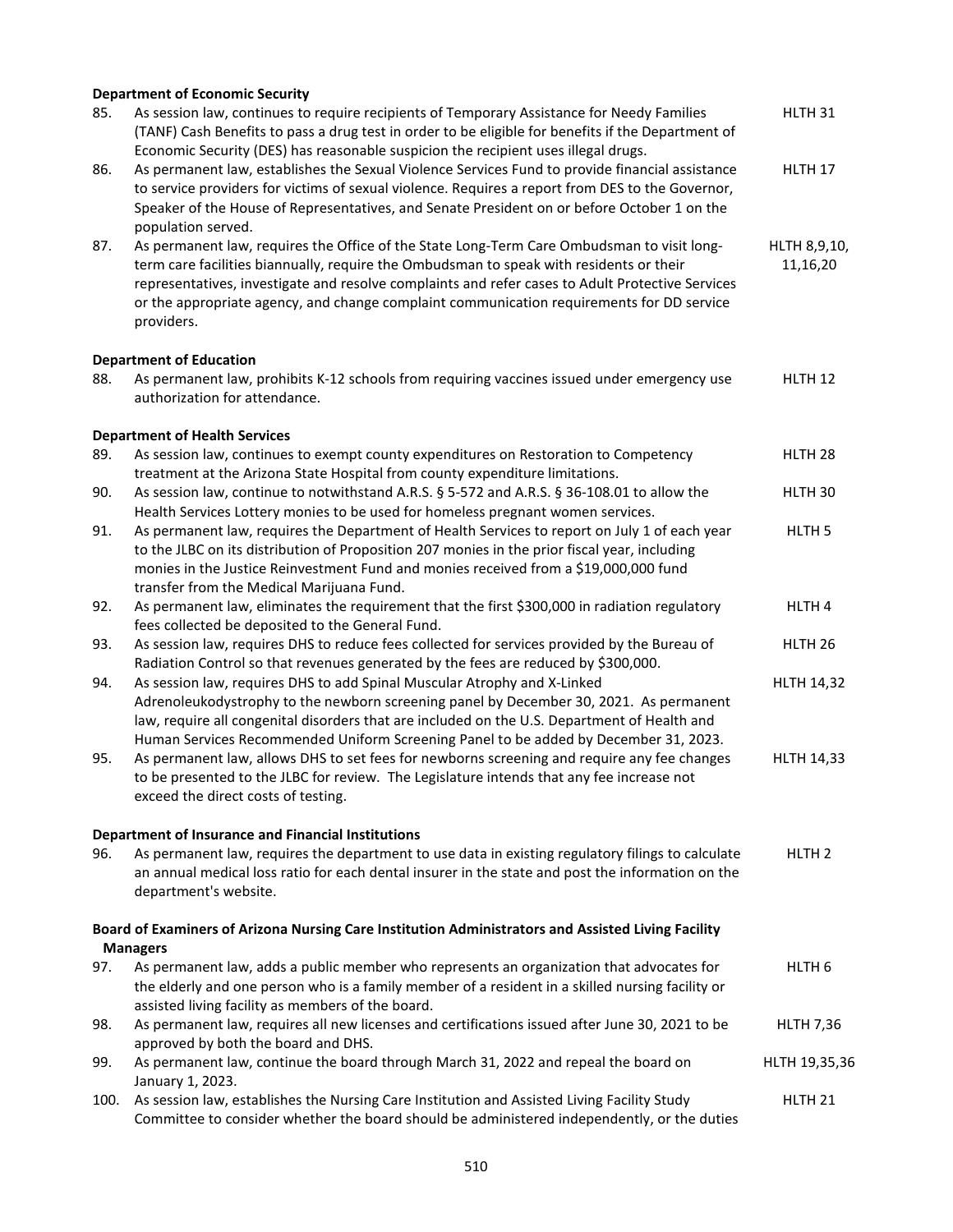should be moved to DHS or another successor. Requires the committee to report of its findings by December 1, 2021.

#### **State Treasurer**

101. As permanent law, requires the State Treasurer to submit an annual September 1 report to the JLBC and the Governor's Office of Strategic Planning and Budgeting on monies distributed from the Smart and Safe Arizona Fund to agencies for the administrative costs of implementing the provisions of Proposition 207. The report will include actual distributions from the prior fiscal year and estimated distributions for the current fiscal year. HLTH 5

## **HIGHER EDUCATION – CHAPTER 410 (SB 1825)**

|      |                                                                                                                                                                                                                                                                                                                                                                                                                                                                                                                                                                                                                                                                  | <b>Section</b> |
|------|------------------------------------------------------------------------------------------------------------------------------------------------------------------------------------------------------------------------------------------------------------------------------------------------------------------------------------------------------------------------------------------------------------------------------------------------------------------------------------------------------------------------------------------------------------------------------------------------------------------------------------------------------------------|----------------|
| 102. | <b>Arizona Community Colleges</b><br>As session law, continues to suspend the Operating State Aid funding at levels specified in the                                                                                                                                                                                                                                                                                                                                                                                                                                                                                                                             | <b>HEd 14</b>  |
|      | General Appropriation Act, which effectively means suspending the formula in FY 2022 for only<br>Maricopa and Pima Counties.                                                                                                                                                                                                                                                                                                                                                                                                                                                                                                                                     |                |
| 103. | As session law, continues to set the Science, Technology, Engineering and Mathematics and<br>Workforce Programs district funding at levels specified in the General Appropriation Act, which<br>effectively means suspending the formula in FY 2022 for only Maricopa, Pima and Pinal<br>Counties. The Maricopa and Pima distributions are already set by the FY 2020 General<br>Appropriation Act through FY 2022.                                                                                                                                                                                                                                              | <b>HEd 13</b>  |
|      | <b>Department of Economic Security</b>                                                                                                                                                                                                                                                                                                                                                                                                                                                                                                                                                                                                                           |                |
| 104. | As session law, establishes a Return to Work Program to provide last-dollar community college<br>scholarships to part-time students who were receiving unemployment benefits or had filed for<br>unemployment benefits as of May 15, 2021, are currently working at least 20 hours per week,<br>are enrolled in at least 6 credit hours per semester, and demonstrate financial need as<br>determined by the FAFSA. Allows awards to cover up to 6 credit hours per semester for up to 2<br>years or 4 academic semesters. Requires the Department of Economic Security (DES) to<br>reimburse community colleges for scholarships provided under the program.    | <b>HEd 15</b>  |
|      | <b>Commission for Postsecondary Education</b>                                                                                                                                                                                                                                                                                                                                                                                                                                                                                                                                                                                                                    |                |
| 105. | As permanent law, repeals the Commission for Postsecondary Education and transfer its<br>responsibilities to the Arizona Board of Regents beginning January 1, 2022.                                                                                                                                                                                                                                                                                                                                                                                                                                                                                             | HEd 6,7,16,17  |
| 106. | As permanent law, repeals the Private Postsecondary Education Student Financial Assistance<br>Program and the Private Postsecondary Education Grant Program.                                                                                                                                                                                                                                                                                                                                                                                                                                                                                                     | HEd 8,9,11     |
| 107. | As permanent law, requires all future awards made from the Arizona Teacher Student Loan<br>Program to be made to private school students.                                                                                                                                                                                                                                                                                                                                                                                                                                                                                                                        | HEd 5,17       |
|      | <b>Universities</b>                                                                                                                                                                                                                                                                                                                                                                                                                                                                                                                                                                                                                                              |                |
| 108. | As session law, continues to suspend the statutory requirement that the state provide a 2:1<br>ratio of state funding to student fees deposited into Arizona Financial Aid Trust (AFAT).                                                                                                                                                                                                                                                                                                                                                                                                                                                                         | <b>HEd 12</b>  |
| 109. | As permanent law, revises the current annual inflation adjustment for university capital<br>infrastructure appropriations beginning in FY 2023. Current law requires the adjustment to be<br>based off full calendar year growth rates. The revised calculation would be based on the<br>growth rate from the second quarter of the second preceding calendar year to the second<br>quarter of the calendar year immediately preceding the fiscal year to avoid timing issues<br>between the release of preceding year inflation data and enactment of the budget. Using<br>second quarter data will provide certainty in the level of the annual appropriation. | HEd 3,17       |
| 110. | As permanent law, establishes the Agriculture Workforce Development Program in the<br>University of Arizona Cooperative Extension Office to provide reimbursements to food-<br>producing agricultural organizations for the costs of hiring apprentices and require the<br>university to submit a report to the Governor, President of the Senate, and the Speaker of the                                                                                                                                                                                                                                                                                        | HEd 1,17       |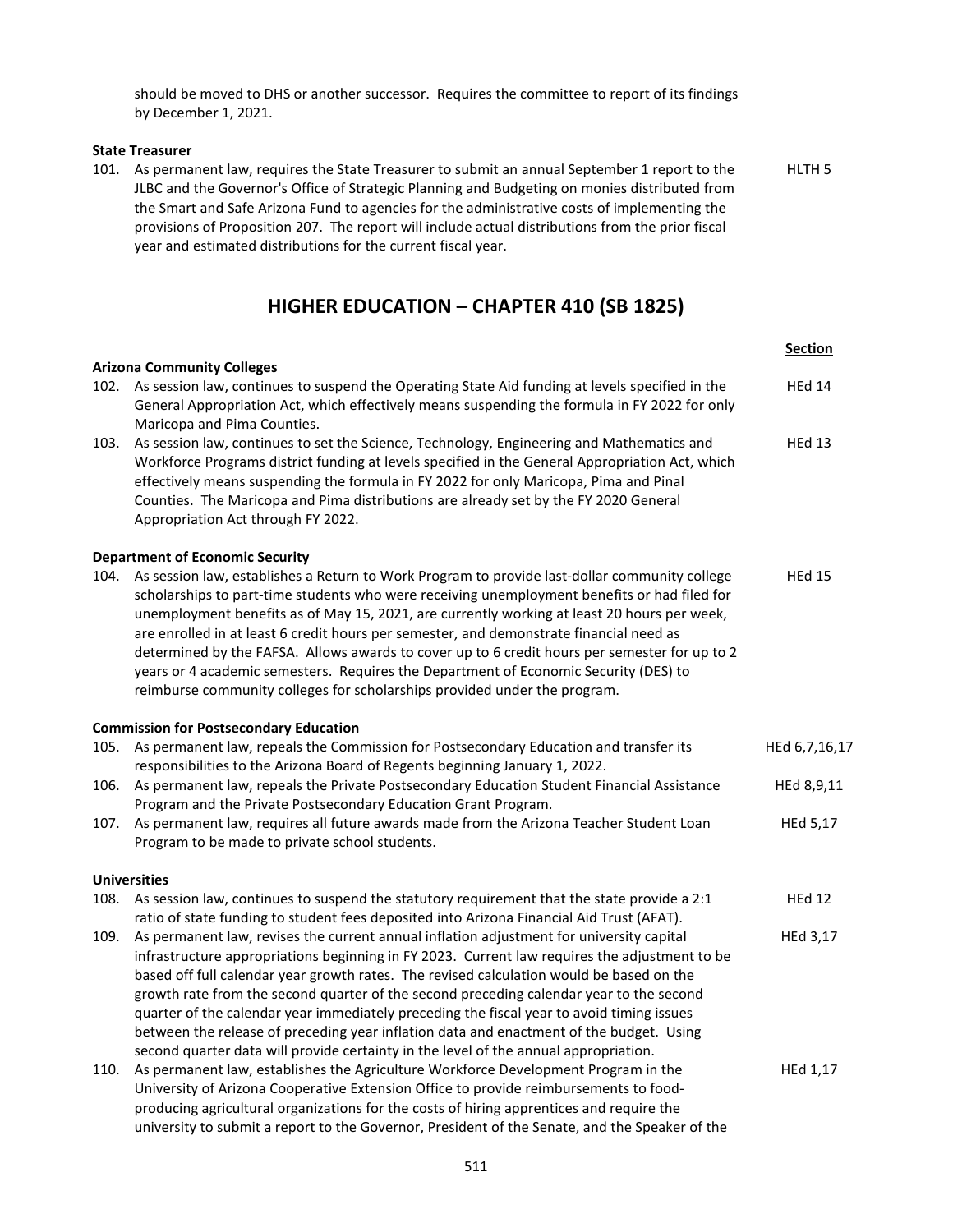House of Representatives on December 1 of each year regarding the effectiveness of the program.

- 111. As permanent law, allows a university under the jurisdiction of the Arizona Board or Regents to offer pro bono assistance to claimants who are small landowners in the general stream adjudication of water rights. Require the university to submit a report on the university's assistance activities to the Governor, Speaker of the House of Representatives, and Senate President on November 15 of each year. HEd 2 112. As permanent law, establishes the Arizona Promise Program to provide financial assistance to full-time university students who meet certain requirements. Requires the Arizona Board of Regents to guarantee awards to university students. Establish the Arizona Promise Program Fund in the Arizona Board of Regents consisting of legislative appropriations and other monies for administering the program and limit fund expenditures for marketing and administering the HEd 4
- program to 3% of monies in fund each fiscal year. 113. As permanent law, prohibits the universities from mandating that students obtain a COVID-19 vaccination, show proof of vaccination, or place any conditions on attendance or participation in classes or academic activities if a person chooses not to obtain a vaccine or disclose vaccination status. Students participating in clinical settings at a healthcare institution may be required to provide proof of COVID-19 vaccination as determined by the healthcare institution. Allows universities to require COVID-19 testing only if there is a significant outbreak in shared student housing and with approval from DHS. States that these requirements do not apply to students participating in research involving the live COVID-19 virus. HEd 2
- 114. As session law, eliminates the requirement that the universities use \$376,000,000 in SPEED bond authority for the projects on the Phoenix Biomedical Campus. HEd 10

### **K-12 EDUCATION – CHAPTER 404 (HB 2898)**

|      |                                                                                                                                                                                                                                                                                                                                                                                                                                                                                                                                                                                                                                                                                                  | <b>Section</b> |
|------|--------------------------------------------------------------------------------------------------------------------------------------------------------------------------------------------------------------------------------------------------------------------------------------------------------------------------------------------------------------------------------------------------------------------------------------------------------------------------------------------------------------------------------------------------------------------------------------------------------------------------------------------------------------------------------------------------|----------------|
|      | <b>Arizona Department of Administration</b>                                                                                                                                                                                                                                                                                                                                                                                                                                                                                                                                                                                                                                                      |                |
|      | 115. As session law, requires ADOA to select a $501(c)(3)$ nonprofit organization to administer the<br>Transportation Modernization Grants Program. Requires the nonprofit organization to submit<br>a report on the program's results by December 31, 2021 and June 30, 2022. Permits 5% of<br>monies appropriated for the program to be spent on administrative expenses.                                                                                                                                                                                                                                                                                                                      | K12 111        |
| 116. | As permanent law, requires ADOA to develop a school financial transparency portal with school<br>level data from districts and charter schools on revenues generated by weighted student count,<br>allocation of federal, state, and local revenue, allocation of Classroom Site Fund monies, and<br>expenditures on teacher pay and benefits, classroom supplies, student support, and other<br>expenditures.                                                                                                                                                                                                                                                                                   | K12 22,23,118  |
|      | Arizona State Schools for the Deaf and the Blind                                                                                                                                                                                                                                                                                                                                                                                                                                                                                                                                                                                                                                                 |                |
| 117. | As permanent law, establishes the Cooperative Services Fund. Authorize the fund to receive<br>special education voucher monies paid to ASDB by the Department of Education pursuant to<br>A.R.S. § 15-1202 on behalf of students enrolled in one of ASDB's 5 regional cooperatives, tuition<br>payments from school districts, and district membership fees. These changes codify into law an<br>existing administrative fund, but make monies appropriated and non-lapsing. A General<br>Appropriation Footnote will allow ASDB to spend monies in excess of the appropriation from<br>the fund, but requires the agency to first submit a report to JLBC on the intended use of the<br>monies. | K1243          |
| 118. | As permanent law, repeals the requirement in A.R.S. § 15-1304 that special education vouchers<br>for enrollees in a regional cooperative be continuously appropriated.                                                                                                                                                                                                                                                                                                                                                                                                                                                                                                                           | K1243          |
|      | <b>Department of Education</b>                                                                                                                                                                                                                                                                                                                                                                                                                                                                                                                                                                                                                                                                   |                |
|      | Formula Requirements<br>119. As permanent law, increases the base level (A.R.S. § 15-901B2), the transportation funding<br>levels (A.R.S. § 15-945A5) and the charter school "Additional Assistance" amounts (A.R.S. § 15-<br>185B4) by 1.21% for standard inflation. The base level also includes an increase of \$32.82 to                                                                                                                                                                                                                                                                                                                                                                     | K12 4,27,33    |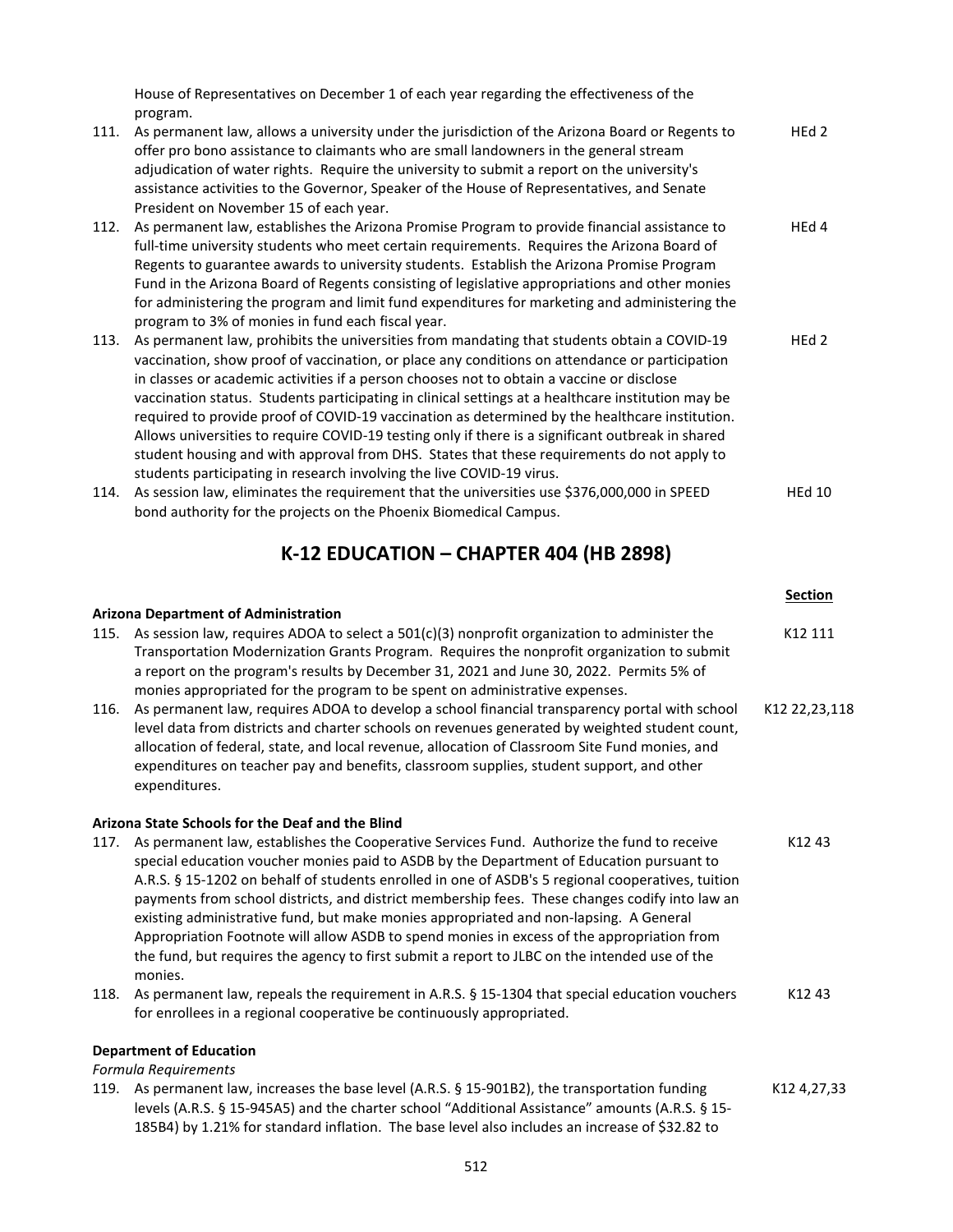| the Classroom Site Fund on a one-time basis in FY 2021 pursuant to Section 137 of the FY 2019<br><b>General Appropriation Act.</b>                                                                                                                                                                                                                                                                                                                                                                                                                                             | incorporate into Basic State Aid \$50,000,000 for teacher salary increases that was funded from |
|--------------------------------------------------------------------------------------------------------------------------------------------------------------------------------------------------------------------------------------------------------------------------------------------------------------------------------------------------------------------------------------------------------------------------------------------------------------------------------------------------------------------------------------------------------------------------------|-------------------------------------------------------------------------------------------------|
| As permanent law, establishes a Group B funding weight of 0.007 in the K-12 Basic State Aid<br>120.                                                                                                                                                                                                                                                                                                                                                                                                                                                                            | K12 27,32                                                                                       |
| formula for gifted pupils who score at or above the 97th percentile, based on national norms,                                                                                                                                                                                                                                                                                                                                                                                                                                                                                  |                                                                                                 |
| on a test adopted by the State Board of Education.                                                                                                                                                                                                                                                                                                                                                                                                                                                                                                                             |                                                                                                 |
| As permanent law, increases the Group B funding weight for children with emotional<br>121.<br>disabilities, mild intellectual disabilities, a specific learning disability, a speech/language<br>impairment, or other health impairments from 0.003 to 0.093. Increase the Group B funding<br>weight for self-contained programs for children with multiple disabilities, autism, or severe<br>intellectual disability from 5.833 to 5.988.                                                                                                                                    | K12 32                                                                                          |
| As permanent law, revises the Basic State Aid apportionment schedule to require ADE to<br>122.                                                                                                                                                                                                                                                                                                                                                                                                                                                                                 | K12 35,119                                                                                      |
| distribute Basic State Aid payments to school districts and charter schools on the 15th day of<br>every month beginning in FY 2023.                                                                                                                                                                                                                                                                                                                                                                                                                                            |                                                                                                 |
| <b>Results-Based Funding</b>                                                                                                                                                                                                                                                                                                                                                                                                                                                                                                                                                   |                                                                                                 |
| As session law, continues to make eligible for Results-Based Funding schools with AzMERIT test<br>123.<br>results in the top 13% for schools with less than 60% of students eligible for free and reduced-<br>price lunch (FRPL) and to the top 27% for schools with 60% or higher FRPL eligibility.                                                                                                                                                                                                                                                                           | K12 107                                                                                         |
| As session law, continues to establish per-pupil funding levels of \$225 for qualifying schools<br>124.<br>with less than 60% FRPL eligibility and for schools with more than 60% FRPL eligibility that have<br>AzMERIT results in the top 27%, but not the top 13% of schools with 60% or higher FRPL<br>eligibility. Qualifying schools with greater than 60% FRPL eligibility and with AzMERIT results in                                                                                                                                                                   | K12 107                                                                                         |
| the top 13% of schools with 60% or more FRPL eligibility would receive \$400.                                                                                                                                                                                                                                                                                                                                                                                                                                                                                                  |                                                                                                 |
| As session law, continues to provide an alternative school with \$400 per student if it reported<br>125.<br>AzMERIT scores for both math and English language arts for spring 2019 testing and its average<br>pass rate for those 2 tests combined equaled or exceeded the average combined pass rate<br>observed for the top 27% of schools with 60% or higher free or reduced price lunch eligibility<br>rates.                                                                                                                                                              | K12 107                                                                                         |
| <b>Career and Technical Education Districts</b>                                                                                                                                                                                                                                                                                                                                                                                                                                                                                                                                |                                                                                                 |
| As permanent law, establishes the Industry Recognized Certificate and Licensure<br>126.<br>Reimbursement Fund to be administered by the Department of Education. ADE shall use<br>monies in the fund to reimburse CTEDs that cover the out-of-pocket exam costs for industry-                                                                                                                                                                                                                                                                                                  | K12 41                                                                                          |
| recognized certificates and licensures for students eligible for free or reduced-price lunches.<br>As permanent law, permits CTEDs to receive ADM for 9th grade pupils enrolled in programs<br>127.<br>included on the Office of Economic Opportunity in-demand regional education list and that<br>remain enrolled in the same CTED program through at least the 40th day of their junior year of<br>high school. Also permits CTEDs to receive ADM for pupils enrolled in internship programs and<br>pupils enrolled in a CTED in the year immediately following graduation. | K12 14                                                                                          |
| As permanent law, requires ADE to include in its CTED annual report information on average<br>128.<br>daily membership, student counts, program enrollment, and program completion rates for<br>CTED students in 9th grade eligible for Basic State Aid funding, students enrolled in internship<br>programs, and students enrolled in the year immediately following graduation. The report shall<br>include information on the number of 9th grade CTED pupils that receive BSA funding that                                                                                 | K12 15                                                                                          |
| remain in the same program through the end of junior year.<br>As session law, notwithstands A.R.S. § 15-393 to permit students enrolled in a CTED to be<br>129.<br>included in ADM for FY 2022 through FY 2025 if their program is included on OEO's in-demand<br>education list in the year immediately following graduation (ADM would otherwise only be                                                                                                                                                                                                                     | K12 114                                                                                         |
| allowed if the program was included on the list in the year the student initiated the program).                                                                                                                                                                                                                                                                                                                                                                                                                                                                                |                                                                                                 |
| <b>Other</b><br>130.<br>As session law, continues stating that it is the intent of the Legislature and Governor that school<br>districts increase the total percentage of classroom spending in the combined categories of                                                                                                                                                                                                                                                                                                                                                     | K12 117                                                                                         |
| instruction, student support and instructional support as defined by the Auditor General.<br>As permanent law, updates the Qualifying Tax Rate and State Equalization Tax Rate cited in<br>131.                                                                                                                                                                                                                                                                                                                                                                                | K12 55                                                                                          |
| A.R.S. § 41-1276 to reflect the Truth in Taxation rates established for FY 2022.<br>As permanent law, amends A.R.S. § 15-911 to add OSPB as a recipient of a report on the<br>132.<br>aggregate expenditures of local revenues for all school districts.                                                                                                                                                                                                                                                                                                                       | K12 30                                                                                          |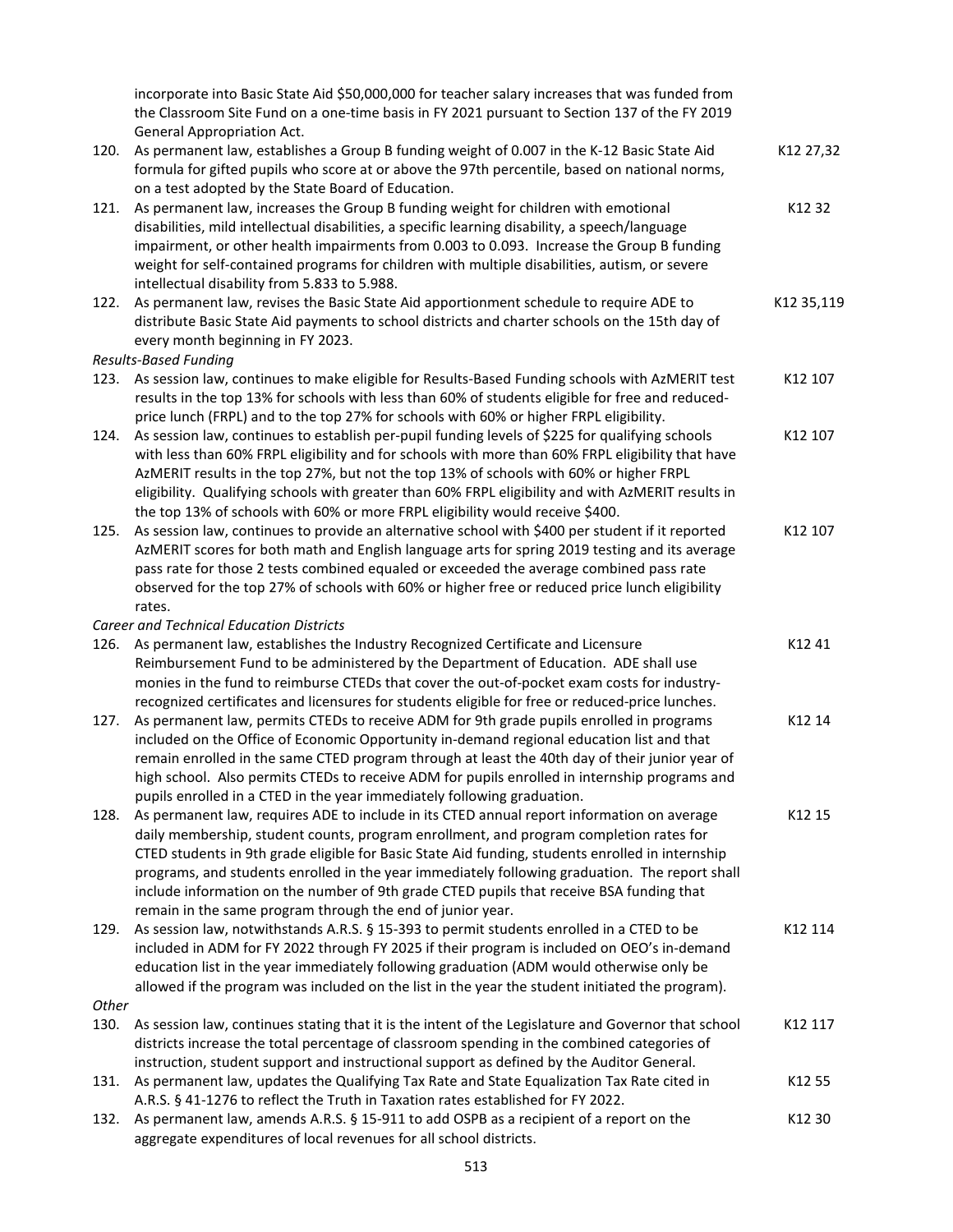|      | 133. As permanent law, increases the maximum allowable annual transfer of unclaimed lottery prize<br>monies to the Department of Education's Tribal College Dual Enrollment Program Fund<br>pursuant to A.R.S. § 5-568 from \$250,000 currently to \$325,000. | K121             |
|------|---------------------------------------------------------------------------------------------------------------------------------------------------------------------------------------------------------------------------------------------------------------|------------------|
| 134. | As permanent law, transfers responsibility to direct and oversee the work of all investigators                                                                                                                                                                | K12              |
|      | related to investigating certified and non-certified school personnel for unprofessional or                                                                                                                                                                   | 5,8,9,13,18,19,2 |
|      | immoral conduct from the Department of Education to the State Board of Education.                                                                                                                                                                             | 0,56             |
| 135. | As permanent law, clarifies that districts and charter schools are eligible for reimbursement                                                                                                                                                                 | K12 24           |
|      | from the Extraordinary Special Education Needs Fund if they have a pupil receiving special                                                                                                                                                                    |                  |
|      | education services who has incurred costs at least 3 times the statewide per pupil funding                                                                                                                                                                    |                  |
|      | average. Stipulates that if available monies in the fund are insufficient to fund the cost of all                                                                                                                                                             |                  |
|      | claims that ADE shall prioritize districts and charter schools with the largest difference between                                                                                                                                                            |                  |
|      | the funding received for the student and the actual costs incurred for that student. Requires                                                                                                                                                                 |                  |
|      | ADE to report by December 15th annually to the Governor, the President of the Senate, the                                                                                                                                                                     |                  |
|      | Speaker of the House of Representatives, and JLBC and OSPB on the number of claims                                                                                                                                                                            |                  |
|      | submitted and paid as well as use of the monies by recipient districts and charters.                                                                                                                                                                          |                  |
| 136. | As permanent law, requires ADE to develop policies to manage access to personally identifiable                                                                                                                                                                | K12 39           |
|      | information, including a detailed security plan.                                                                                                                                                                                                              |                  |
| 137. | As session law, stipulates that ADE must receive review and approval from ITAC and ADOA prior                                                                                                                                                                 | K12 110          |
|      | to expending monies appropriated for the school finance system replacement project.                                                                                                                                                                           |                  |
|      | Requires ADOA to establish development milestones for ADE's school finance system                                                                                                                                                                             |                  |
|      | replacement project within 30 days of the last day of FY 2021. Stipulates that ADE must receive                                                                                                                                                               |                  |
|      | approval from the ADOA director and the Superintendent of Public Instruction prior to receiving                                                                                                                                                               |                  |
|      | funding for any project milestone. Requires ADE to submit a school finance system                                                                                                                                                                             |                  |
|      | replacement project staffing plan for review by ADOA and to contract with a third-party vendor                                                                                                                                                                |                  |
|      | for oversight of the project.                                                                                                                                                                                                                                 |                  |
| 138. | As permanent law, prohibits counties, cities, towns, school districts, or charter schools from                                                                                                                                                                | K12 12,118       |
|      | requiring the use of masks in schools beginning July 1, 2021.                                                                                                                                                                                                 |                  |
| 139. | As session law, requires school districts and charter schools to report to ADE by July 1, 2021                                                                                                                                                                | K12 108          |
|      | whether they offered in-person, teacher led instruction for at least 100 days of the 2020-2021                                                                                                                                                                |                  |
|      | school year or a proportionate level of in-person instruction for LEAs with less than 180                                                                                                                                                                     |                  |
|      | instructional days. In-person instruction data delineated by school site. Stipulates that ADE                                                                                                                                                                 |                  |
|      | shall submit a report to OSPB and JLBC by August 1, 2021 that compiles the information on in-                                                                                                                                                                 |                  |
|      | person instruction reported by school districts and charter schools.                                                                                                                                                                                          |                  |
| 140. | As session law, requires ADE to post all the federally required academic learning loss plans on<br>its website.                                                                                                                                               | K12 108          |
| 141. | As session law, requires OSPB to publicly post K12 Supplementary Payment allocations by<br>school district and charter school.                                                                                                                                | K12 108          |
| 142. | As session law, permits Buckeye Union High School District to submit corrections to the Teacher                                                                                                                                                               | K12 109          |
|      | Experience Index (TEI) component of Basic State Aid formula calculations for FY 2021.                                                                                                                                                                         |                  |
| 143. | As session law, extends the placement of the crisis management team in Peach Springs Unified                                                                                                                                                                  | K12 106,118      |
|      | School District until April 1, 2022.                                                                                                                                                                                                                          |                  |
| 144. | As session law, notwithstands any other law to permit the state to only enforce statutory or                                                                                                                                                                  | K12 113          |
|      | regulatory requirements that are consistent with ADE's current approved waiver of                                                                                                                                                                             |                  |
|      | accountability, school identification, and reporting requirements authorized by the U.S.                                                                                                                                                                      |                  |
|      | Department of Education.                                                                                                                                                                                                                                      |                  |
| 145. | As permanent law, permits schools, rather than school districts and charter schools, to provide                                                                                                                                                               | K12 28           |
|      | instruction under an instructional time model authorized by A.R.S. § 15-901.08, including                                                                                                                                                                     |                  |
|      | remote learning up to 50% in FY 2022 and 40% in FY 2023, reallocation of time between                                                                                                                                                                         |                  |
|      | courses, and staggered learning times.                                                                                                                                                                                                                        |                  |
| 146. | As permanent law, requires school districts to post information about open enrollment on each                                                                                                                                                                 | K12 10,25,26     |
|      | school's website, including the school's capacity and whether or not the school is accepting                                                                                                                                                                  |                  |
|      | open enrollment students by grade level. SBE shall adopt a model school format school districts                                                                                                                                                               |                  |
|      | may use for describing open enrollment options on their websites and, subject to the                                                                                                                                                                          |                  |
|      | availability of appropriated monies, shall design a public awareness campaign about open                                                                                                                                                                      |                  |
|      | enrollment options. Stipulates that ADE shall annually report on open enrollment participation<br>by school district, school, and county.                                                                                                                     |                  |
|      |                                                                                                                                                                                                                                                               |                  |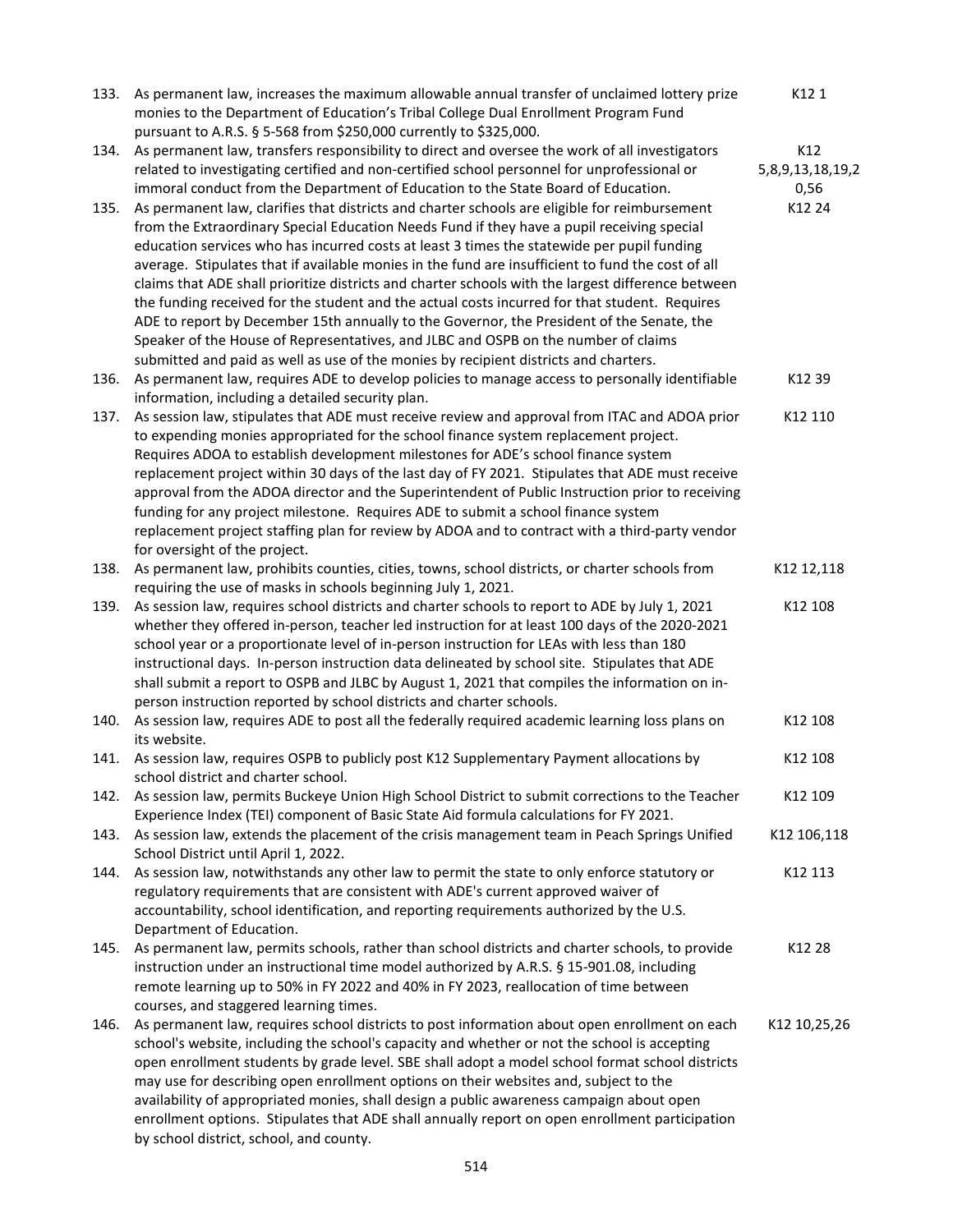| 147.         | As permanent law, nothwithstands any other law to stipulate that age-appropriate and grade-<br>appropriate classroom instruction regarding child assault awareness and abuse prevention is<br>allowed.                                                                                                                                                                                                                                                                                                                                                                                                                                                                                                                                                                                              | K12 21,120                                                                                                      |
|--------------|-----------------------------------------------------------------------------------------------------------------------------------------------------------------------------------------------------------------------------------------------------------------------------------------------------------------------------------------------------------------------------------------------------------------------------------------------------------------------------------------------------------------------------------------------------------------------------------------------------------------------------------------------------------------------------------------------------------------------------------------------------------------------------------------------------|-----------------------------------------------------------------------------------------------------------------|
| 148.         | As permanent law, stipulates that teachers, administrators, or other employees of a school<br>district, charter school, or state agency may not allow instruction that includes certain concepts<br>related to race, ethnicity, and sex. Teachers in violation shall be subject to discipline, including<br>suspension or revocation of certification, as determined by the State Board of Education.<br>Authorizes the Court to impose a maximum civil penalty of \$5,000 per district, charter, or state<br>agency where the violation occurs and authorizes the Attorney General to bring an action<br>seeking injunctive relief or civil remedies against teachers, administrators, or other school<br>district or charter school employees or a state employee that provides such instruction. | K12 21,50                                                                                                       |
| 149.         | As permanent law, authorizes the Attorney General to bring an action seeking injunctive relief<br>or civil remedies against a public official of this state that uses public resources to plan or<br>execute any activity that impedes or prevents a public school from operating for any period of<br>time unless the public official is acting in good faith and in furtherance of his or her official<br>duties.                                                                                                                                                                                                                                                                                                                                                                                 | K12 50                                                                                                          |
| 150.         | As permanent law, allows districts and charter schools to provide in lieu of transportation<br>grants to parents of children in that district or school. Districts may use a portion of their<br>existing transportation funding for such grants while charters may use Charter Additional<br>Assistance funding.                                                                                                                                                                                                                                                                                                                                                                                                                                                                                   | K12 31                                                                                                          |
| 151.         | As permanent law, stipulates that children attending or residing within the attendance<br>boundaries of a school or school district assigned a letter grade of D or F and that are FRPL-<br>eligible do not have to attend a public school prior to enrolling in the ESA program (previously<br>only kindergarten students in the attendance boundaries of a D or F school were not required<br>to attend a public school prior to enrolling in an ESA).                                                                                                                                                                                                                                                                                                                                            | K12 46                                                                                                          |
| 152.         | As permanent law, stipulates that most ESA enrollees have to attend a public school for 45 days<br>in the current year or prior year before becoming eligible for the ESA program (previously the<br>requirement was 100 days in the prior year). Allows kindergartners in Arizona Online<br>Instruction to meet public school attendance requirements if they logged at least 200 hours in<br>an AOI program in the current or prior year.                                                                                                                                                                                                                                                                                                                                                         | K12 46                                                                                                          |
| 153.         | As permanent law, modifies various ESA program requirements. Allows ESAs to be used for<br>out-of-pocket expenses from educational therapies; prohibits ADE from closing ESA accounts<br>earlier than 4 years after high school graduation for accounts in good standing; requires ADE to<br>make decisions on ESA applications in 30 days instead of 45; and modifies procedures related<br>to ineligible expenses, suspended accounts, and appeals of agency decisions concerning ESAs.                                                                                                                                                                                                                                                                                                           | K12 47,48,54                                                                                                    |
| 154.         | As permanent law, prohibits districts or charter schools from requiring a student or teacher to<br>receive a vaccine for COVID-19 or to wear a face covering to participate in in-person instruction.                                                                                                                                                                                                                                                                                                                                                                                                                                                                                                                                                                                               | K12 12,118                                                                                                      |
| 155.         | <b>School Facilities Board</b><br>As permanent law, authorizes the board to procure professional services to assess, and<br>determine the scope of work to address, building deficiencies for the building renewal and<br>emergency deficiency corrections programs.                                                                                                                                                                                                                                                                                                                                                                                                                                                                                                                                | K12 69                                                                                                          |
| 156.<br>157. | As permanent law, increases the new school cost-per-square foot rates by 60%.<br>As session law, notwithstand current new school construction cost-per-square foot rates for<br>schools authorized to begin construction in FY 2022 or earlier that have not yet received final<br>SFB approval to begin construction.                                                                                                                                                                                                                                                                                                                                                                                                                                                                              | K12 70<br>K12 112                                                                                               |
| 158.         | As permanent law, requires SFB to apply the rates approved by the JLBC in the same year when<br>allocating funding to schools approved for new school facilities in that year.                                                                                                                                                                                                                                                                                                                                                                                                                                                                                                                                                                                                                      | K12 70                                                                                                          |
| 159.         | As permanent law, establishes the School Facilities Division within the Arizona Department of<br>Administration. Authorizes the Division to administer the Building Renewal Grants Fund, the<br>Emergency Deficiency Corrections Fund, and the New School Facilities Fund; establish contracts<br>for school inspections related to building adequacy standards; and establish policies and<br>procedures related to preventive maintenance in school buildings. Replaces the School<br>Facilities Board with the School Facilities Oversight Board consisting of 6 members appointed by<br>the Governor. Requires the board to approve student population projections submitted by                                                                                                                 | K12<br>2, 3, 5, 6, 7, 10, 11,<br>16, 17, 29, 34, 36,<br>37, 38, 40, 44, 45,<br>49,51,52,53,57-<br>105, 115, 116 |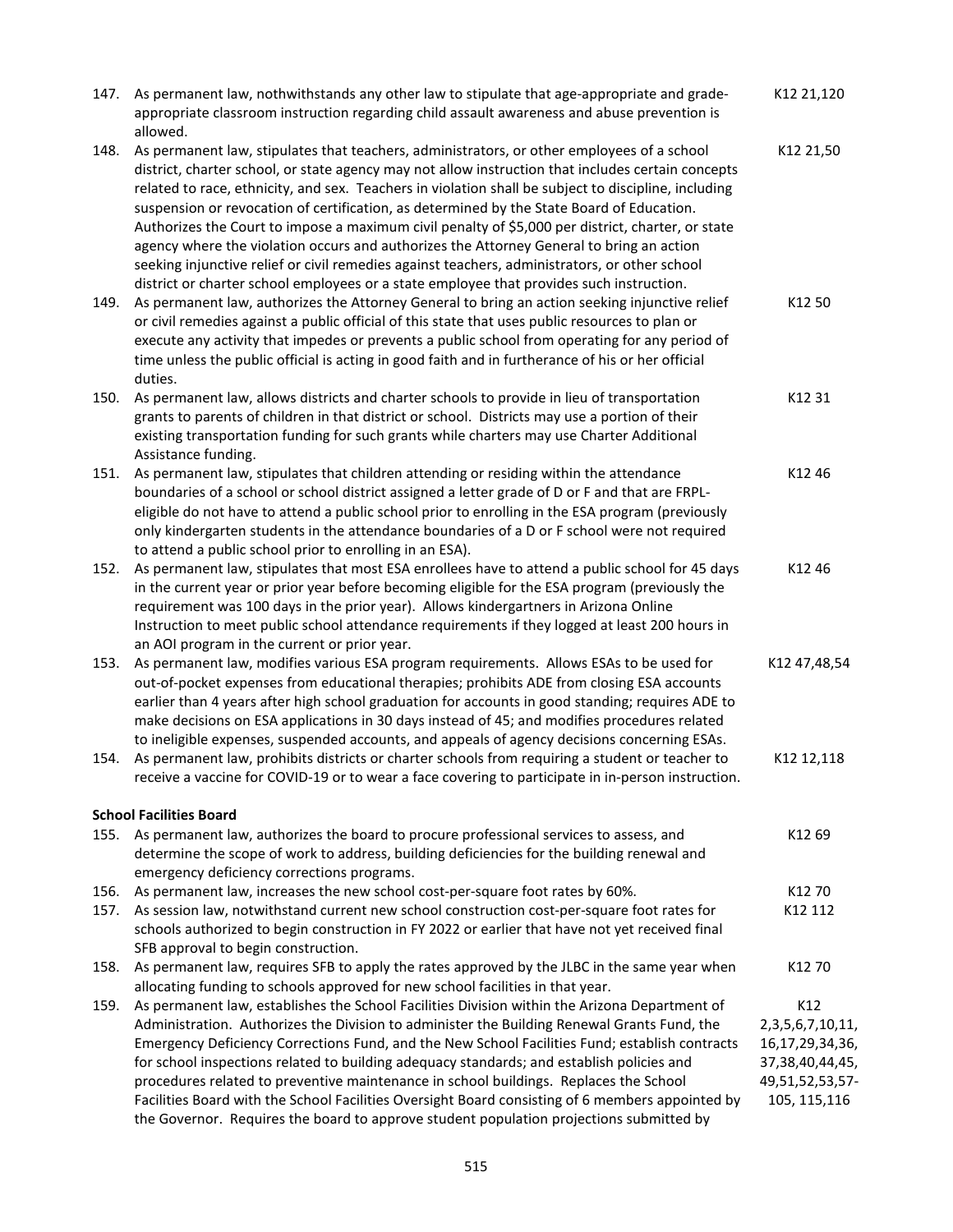school districts to determine eligibility for New School Facilities funding; submit reports on monies distributed by the board; and adopt minimum school facility adequacy guidelines.

#### **State Treasurer**

160. As permanent law, requires the State Treasurer to submit an annual September 1 report to the JLBC and the Governor's Office of Strategic Planning and Budgeting on monies distributed from the Student Support and Safety Fund and Career Training and Workforce Fund to agencies for the administrative costs of implementing the provisions of Proposition 208. The report will include actual distributions from the prior fiscal year and estimated distributions for the current fiscal year. K12 42

### **REVENUE – CHAPTER 411 (SB 1827)**

|      |                                                                                                                                                                                                                                                                                                                                                                                                                                                                        | <b>Section</b>   |
|------|------------------------------------------------------------------------------------------------------------------------------------------------------------------------------------------------------------------------------------------------------------------------------------------------------------------------------------------------------------------------------------------------------------------------------------------------------------------------|------------------|
|      | <b>Arizona Department of Agriculture</b><br>161. As session law, continues fee charging authority and an exemption relating to establishing fees<br>for the Arizona Department of Agriculture in FY 2022. Continues an intent clause that limits<br>additional revenues to \$357,000.                                                                                                                                                                                  | <b>REV 10</b>    |
|      | <b>Counties and Cities &amp; Towns</b>                                                                                                                                                                                                                                                                                                                                                                                                                                 |                  |
|      | 162. As session law, continue to allow counties with a population of less than 250,000 according to<br>the 2010 Decennial Census to use any source of county revenue to meet a county fiscal<br>obligation for FY 2022, up to \$1,250,000 of county revenue for each county. The bill also<br>requires counties using this authority to report to the Director of the JLBC on the intended<br>amount and sources of funds by October 1, 2021.                          | <b>REV 11</b>    |
| 163. | As session law, adds a provision requiring ADOA to bill the city of Flagstaff for the costs of their<br>minimum wage above the statewide minimum wage, in accordance with the provisions in<br>A.R.S. § 35-121.01. The bill would be \$1,110,992.                                                                                                                                                                                                                      | <b>REV 12</b>    |
|      | <b>Department of Gaming</b>                                                                                                                                                                                                                                                                                                                                                                                                                                            |                  |
|      | 164. As session law, continues to set the Racing Wagering Assessment at 0.5% in FY 2022 only.                                                                                                                                                                                                                                                                                                                                                                          | REV 9            |
|      | <b>Industrial Commission of Arizona</b>                                                                                                                                                                                                                                                                                                                                                                                                                                |                  |
|      | 165. As permanent law, establishes the Municipal Firefighter Cancer Reimbursement Fund consisting<br>of fees charged to each city and town that receives state shared revenues for the purpose of<br>reimbursing municipalities for firefighter cancer claims. The total amount of fees may not<br>exceed \$15,000,000 in each fiscal year. The share of fees assessed to each city shall be based<br>on population. Monies in the fund are continuously appropriated. | REV 1,13,14      |
|      | <b>Department of Revenue</b>                                                                                                                                                                                                                                                                                                                                                                                                                                           |                  |
| 166. | As permanent law, repeals the fee charged to cities, towns, counties, councils of governments<br>and regional transportation authorities used to recover a portion of administrative expenses for<br>tax collection services.                                                                                                                                                                                                                                          | REV 2,3,15       |
| 167. | As session law, delays the reversion of Native American Veteran's Income Tax Settlement Fund<br>monies from June 30, 2021 to June 30, 2023.                                                                                                                                                                                                                                                                                                                            | REV 5,6,7,8,15   |
| 168. | As permanent law, beginning in TY 2021, caps the total marginal tax rate for taxable income<br>above \$250,000/\$500,000, including the Proposition 208 surcharge, at no more than 4.5%.<br>Proposition 208 would receive the proceeds from the 3.5% surcharge.                                                                                                                                                                                                        | REV <sub>4</sub> |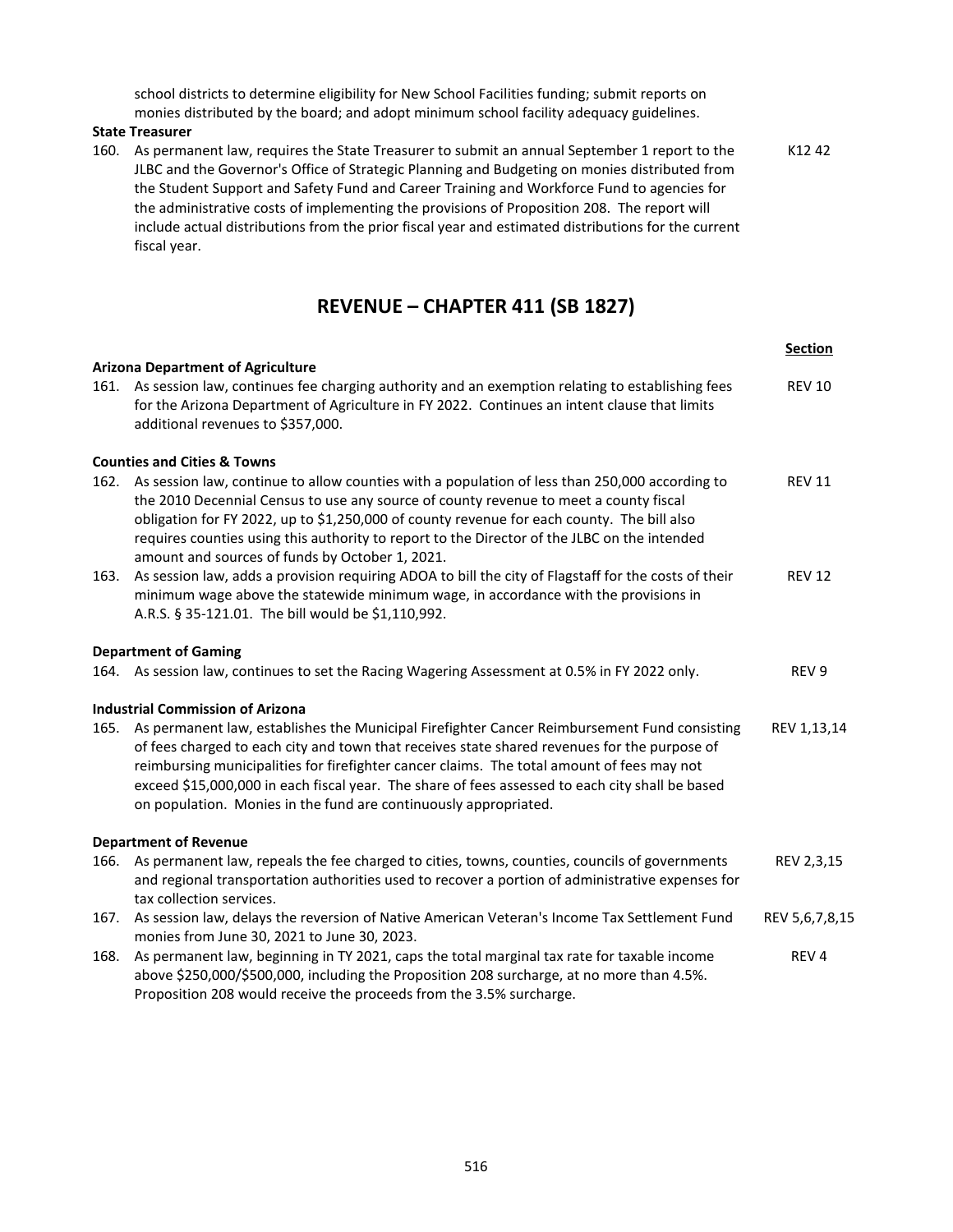### **TRANSPORTATION – CHAPTER 405 (SB 1829)**

|      | <b>Arizona Department of Administration</b>                                                                                                                                                                                                                                                                                                        | <b>Section</b>                              |
|------|----------------------------------------------------------------------------------------------------------------------------------------------------------------------------------------------------------------------------------------------------------------------------------------------------------------------------------------------------|---------------------------------------------|
|      | 169. As permanent law, repeals the Motor Pool Revolving Fund and transfers the \$1,000,000<br>balance to the ADOT State Vehicle Purchase Fund.                                                                                                                                                                                                     | TR 20,21,28                                 |
|      | Department of Public Safety/Department of Transportation                                                                                                                                                                                                                                                                                           |                                             |
| 170. | As permanent law, repeals the DPS and ADOT Safety Enforcement and Transportation                                                                                                                                                                                                                                                                   | TR                                          |
|      | Infrastructure Funds on July 1, 2021. The remaining balances and subsequent revenue are<br>deposited to the State Highway Fund and State Highway Patrol Fund.                                                                                                                                                                                      | 5, 6, 7, 13, 14, 15, 1<br>6, 17, 18, 19, 23 |
|      | <b>Department of Transportation</b>                                                                                                                                                                                                                                                                                                                |                                             |
| 171. | As permanent law, establishes the State Vehicle Replacement Fund consisting of monies<br>deposited pursuant to a fee schedule set by ADOT to charge agencies for replacing and<br>purchasing vehicles and equipment. The fund would be subject to appropriation and exempt<br>from lapsing provisions.                                             | TR <sub>3</sub>                             |
| 172. | As permanent law, requires ADOT to submit an annual report to JLBC and OSPB on October 1<br>on the amount of monies in each agency subaccount, the number of vehicles being replaced,<br>the number of vehicles at each agency, the replacement lifecycle for each vehicle, and the<br>number of vehicles identified as not requiring replacement. | TR <sub>3</sub>                             |
| 173. | As permanent law, establishes the State Fleet Operations Fund consisting of monies deposited<br>pursuant to fee schedule set by ADOT for maintenance of vehicles and equipment. The fund<br>would be subject to appropriation for the purpose of operating and maintaining the motor fleet<br>and exempt from lapsing provisions.                  | TR <sub>3</sub>                             |
| 174. | As session law, allows any business engaged in renting vehicles to use monies collected from<br>their 2021 rental vehicle surcharge to reimburse the amount of vehicle license tax imposed on<br>rental vehicles in 2020 and 2021.                                                                                                                 | <b>TR 29</b>                                |
| 175. | As permanent law, dismisses a violation for driving without registration or license plates if the<br>person obtains the appropriate registration after the violation but before their court date.                                                                                                                                                  | TR <sub>8</sub>                             |
| 176. | As permanent law, increases the daily storage fee for an impounded vehicle from \$15 to \$25.                                                                                                                                                                                                                                                      | <b>TR 10</b>                                |
| 177. | As permanent law, decreases the mandatory impoundment period for a vehicle from 30 days to<br>20 days.                                                                                                                                                                                                                                             | TR 9,10,11,12                               |
| 178. | As permanent law, allows passengers in a vehicle other than the spouse to take possession of a<br>vehicle rather than having it towed.                                                                                                                                                                                                             | <b>TR9</b>                                  |
| 179. | As permanent law, repeals statutory provisions in A.R.S. § 28-9401 and A.R.S. § 28-9402 which<br>require railroads to submit information to ADOT on major rail projects and creates a freight<br>advisory council within ADOT.                                                                                                                     | <b>TR 20</b>                                |
| 180. | As permanent law, prohibits the department from charging the highway safety fee to any<br>vehicle registrations that take effect starting in July 2021 moving forward. Any issuance of the<br>highway safety fee from July 2021 moving forward will be refunded to the customer.                                                                   | TR 4,30                                     |

### **TAX OMNIBUS – CHAPTER 412 (SB 1828)**

**Section**

#### **Income Tax**

181. As permanent law, reduces the individual income tax rates to 2.55% for taxable income up to \$27,272/\$54,544 and to 2.98% for taxable income above \$27,272/\$54,544 in TY 2022. Further rate reductions beyond the proposed 2.55%/2.98% rates for TY 2022 will be contingent upon the state receiving more revenue than forecast as determined by JLBC and OSPB in September of each year. Excluding the beginning balance, the "trigger" target is set at \$12.8 billion in FY 2022 and \$13.0 billion in FY 2023 and each year thereafter. If the state receives more than the FY 2022 trigger level, the rates will be reduced to 2.53%/2.75% starting in TY 2023. If the state TO 13,15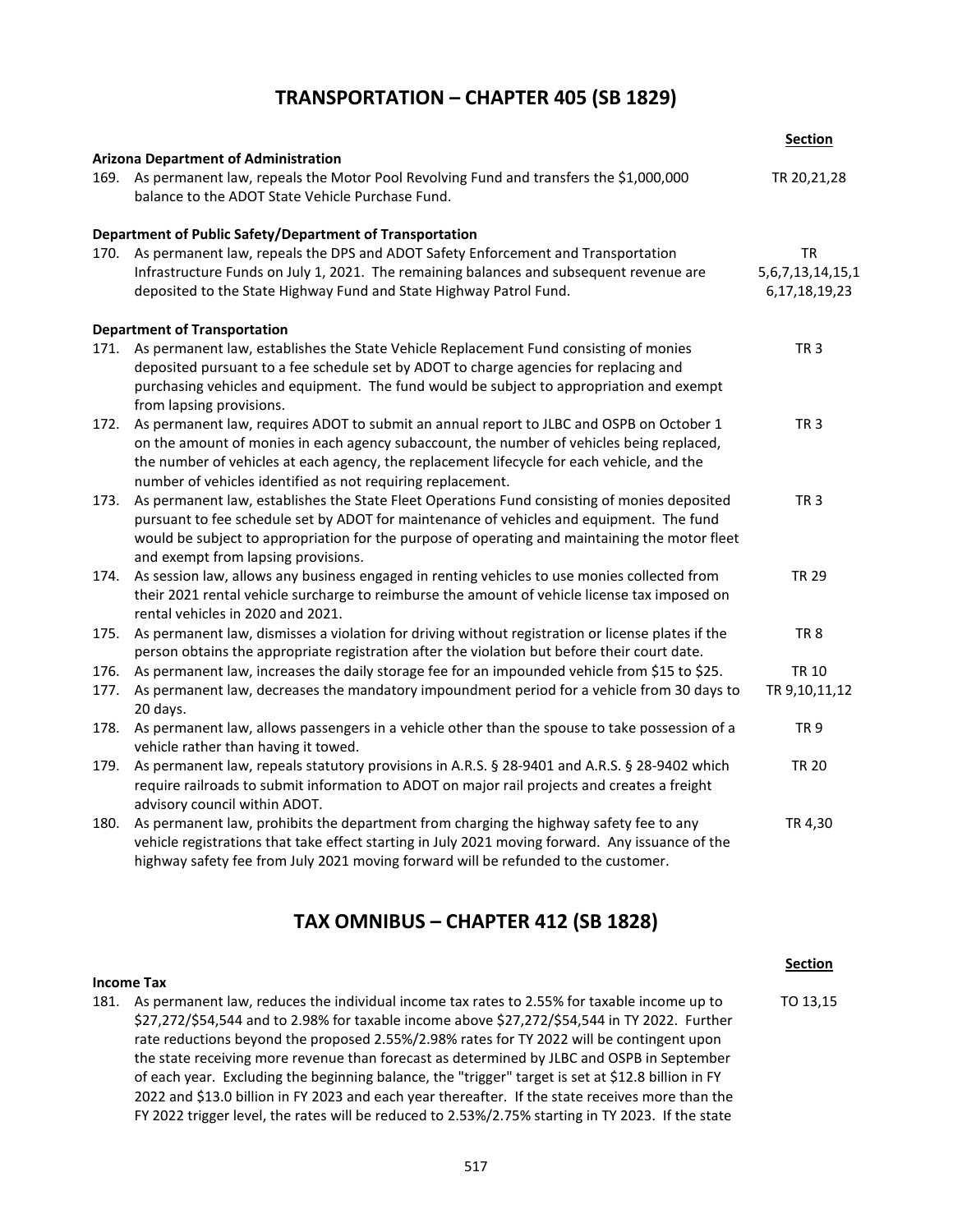receives more than \$13.0 billion in FY 2023 or any subsequent year, the rate will be reduced to a single 2.5% rate in the following Tax Year.

|      | a single z.s / $\sigma$ rate in the rollowing rax rear.                                                                                                                                                                                                                                                                                                                                                          |                       |
|------|------------------------------------------------------------------------------------------------------------------------------------------------------------------------------------------------------------------------------------------------------------------------------------------------------------------------------------------------------------------------------------------------------------------|-----------------------|
| 182. | As permanent law, adjusts for inflation the percentage of charitable contributions that<br>taxpayers that take the standard deduction are allowed to claim over and above the regular                                                                                                                                                                                                                            | TO 17                 |
| 183. | standard deduction, beginning in TY 2022. The adjusted percentage cannot exceed 100%.<br>As permanent law, provides a full individual income tax exemption for benefits, annuities, and<br>pensions received by military retirees, beginning in TY 2021. The current exemption is \$3,500.                                                                                                                       | TO 16,30              |
| 184. | As permanent law, expands the eligibility for students receiving "switcher" individual or low-<br>income corporate school tuition organization (STO) scholarships to include those who were<br>homeschooled, moved from out of state, or held an Empowerment Scholarship Account (ESA),<br>beginning in TY 2021.                                                                                                 | TO 23,24,30           |
| 185. | As permanent law, increases the credit cap for contributions by corporations and insurers to<br>School Tuition Organizations for Displaced/Disabled students from \$5,000,000 to \$6,000,000,<br>beginning in FY 2022.                                                                                                                                                                                           | TO 22,30              |
| 186. | As session law, for calendar year 2021, applications submitted to the Department of Revenue<br>for the individual and corporate renewable energy production tax credit are allowed to be<br>made prior to February 7.                                                                                                                                                                                            | TO 27                 |
| 187. | As permanent law, allows public service corporations retroactively from January 1, 2021 to<br>deduct for income tax purposes any amount of monies or other property contributed to them<br>to expand, improve or replace their water system or sewage disposal facilities.                                                                                                                                       | TO 20,30              |
| 188. | As permanent law, establishes a new nonrefundable income tax credit for the processing of<br>qualified forest products, beginning in TY 2021. The credit has an annual cap of \$500,000 per<br>taxpayer and \$2 million in total for all taxpayers.                                                                                                                                                              | TO 12,18,<br>21,29,30 |
| 189. | As permanent law, clarifies retroactively from January 1, 2016 that the transaction privilege tax                                                                                                                                                                                                                                                                                                                | TO 7,8,9,             |
| 190. | and use tax exemption for machinery and equipment includes containment structures.<br>As permanent law, provides that the payments of estimated tax by individual income tax filers                                                                                                                                                                                                                              | 26,20,32<br>TO 14     |
|      | do not apply to liability accruing from the Proposition 208 Surcharge.                                                                                                                                                                                                                                                                                                                                           |                       |
| 191. | As permanent law, continues to include capital items, community school meal programs,<br>student consumable health care supplies, and playground equipment as eligible expenses for<br>purposes of the individual income tax credit for public school fees and extracurricular activities<br>until June 30, 2024 (eligibility for these items expires June 30, 2022).                                            | TO 19                 |
| 192. | As session law, expands the definition of Qualifying Foster Care Charitable Organizations<br>(QFCO) for TY 2021 to allow tax credit donations to QFCOs that serve persons who have left the<br>foster care system due to reaching 18 years of age, adoption or legal guardianship after<br>reaching 16 years of age or reunification at 14 or 15 years of age.                                                   | <b>TO 28</b>          |
|      | <b>Urban Revenue Sharing</b>                                                                                                                                                                                                                                                                                                                                                                                     |                       |
| 193. | As permanent law, beginning in FY 2024, increases the distribution from the Urban Revenue<br>Sharing Fund to incorporated cities and towns from 15% to 18% of the amount of individual and<br>corporate income taxes collected 2 fiscal years prior.                                                                                                                                                             | TO 11                 |
|      | <b>Property Tax</b>                                                                                                                                                                                                                                                                                                                                                                                              |                       |
| 194. | As permanent law, reduces the assessment ratio for Class 1 (commercial) property to from 18%<br>to 16% over 4 years.                                                                                                                                                                                                                                                                                             | TO 10                 |
| 195. | As permanent law, changes the homeowner's rebate on Class 3 (residential) property from<br>47.19% to 50.0%, beginning in TY 2022.                                                                                                                                                                                                                                                                                | TO 1                  |
| 196. | As permanent law, increases the maximum property tax rate for Fire Assistance Districts from<br>\$3.25 per \$100 Net Assessed Value (NAV) to \$3.375 in TY 2022 and \$3.50, beginning in TY 2023.<br>As under current law, the fire district levy remains limited to the lesser of: (1) 8% more than the<br>amount levied in the preceding year or (2) the maximum tax rate multiplied by the district's<br>NAV. | TO 25                 |
|      | <b>Unemployment Insurance</b>                                                                                                                                                                                                                                                                                                                                                                                    |                       |
|      | 197. As permanent law, makes the following changes to unemployment insurance taxes and<br>benefits:                                                                                                                                                                                                                                                                                                              | TO 2,3,4,5,31         |
|      | Increases the maximum weekly unemployment insurance benefit from \$240 per week to<br>\$320 per week, effective July 1, 2022.                                                                                                                                                                                                                                                                                    |                       |

‒ Increases the taxable payroll base from \$7,000 to \$8,000 on January 1, 2023.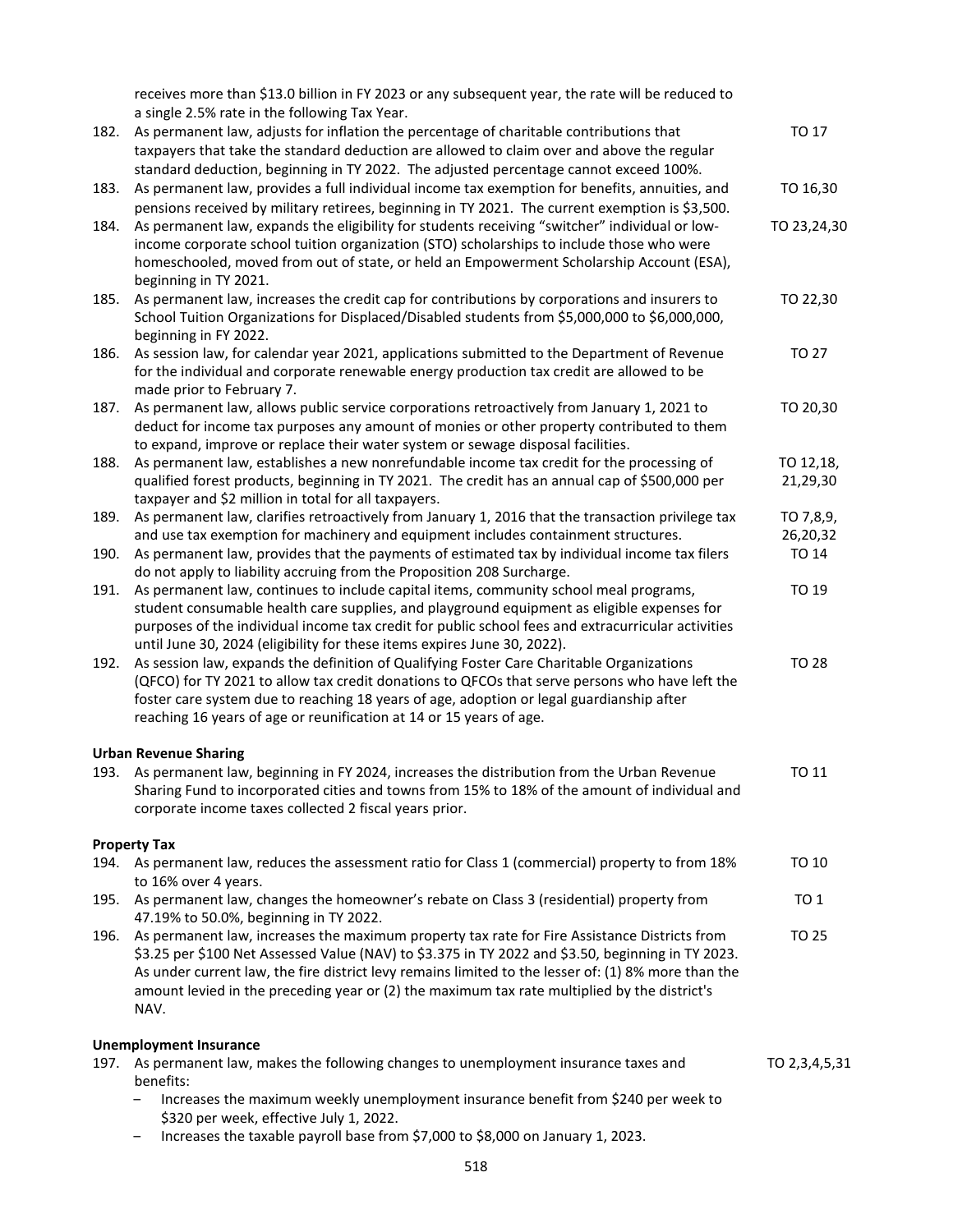- Decreases the maximum number of weeks of unemployment benefits from 26 weeks to 24 weeks if the state unemployment rate is less than 5% in the prior calendar quarter, effective July 1, 2022.
- 198. As permanent law, requires DES to obtain current and actual employment and earned income information from third-party sources when it determines eligibility for unemployment benefits. The identity verification process may include digital and/or physical identity authentication factors. Requires DES to report by December 31 annually on unemployment insurance fraud for the previous fiscal year.

TO 6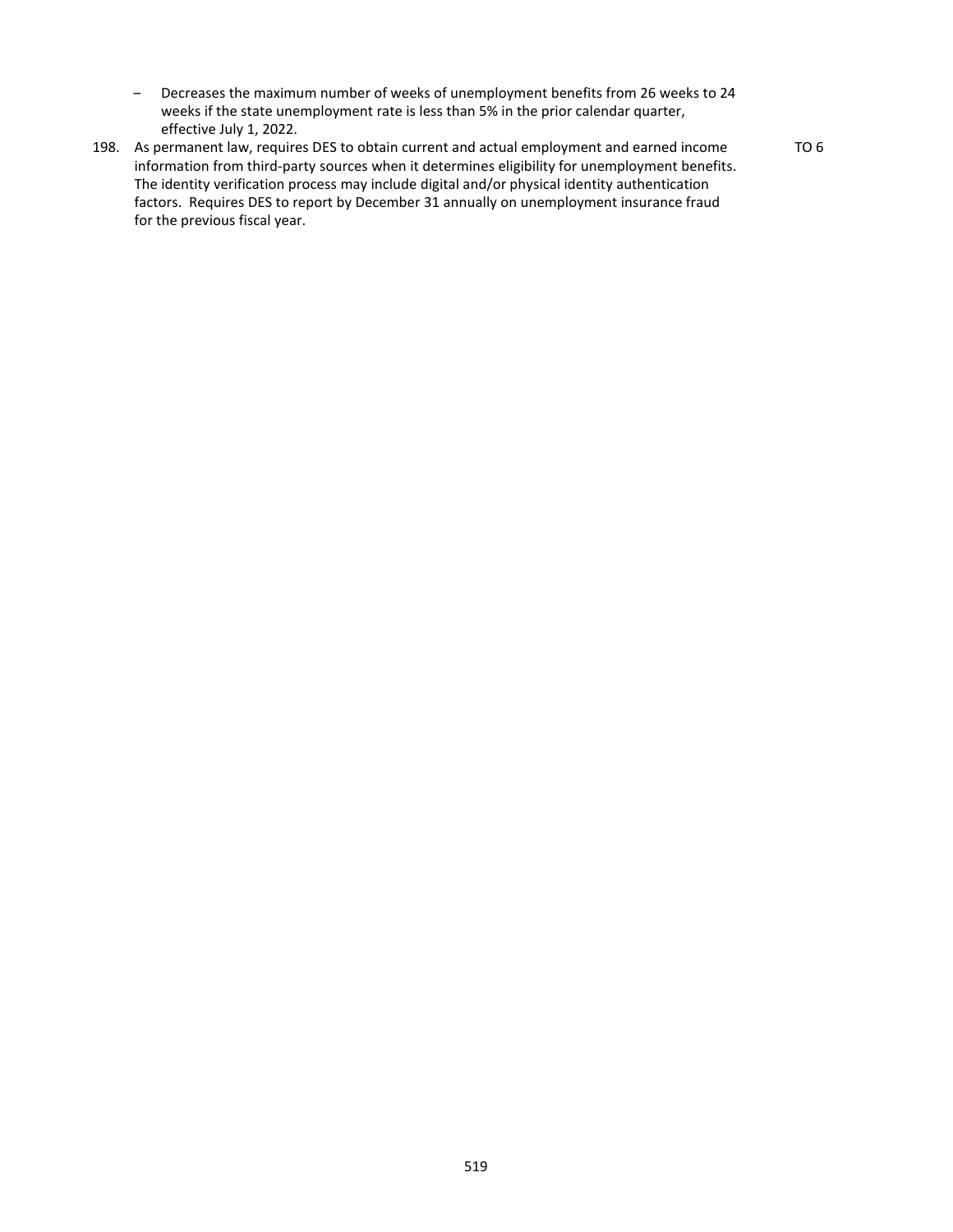## **FY 2022 GENERAL APPROPRIATION ACT PROVISIONS – CHAPTER 408 (SB 1823)/CAPITAL OUTLAY -- CHAPTER 406 (SB 1820)**

The budget includes the following provisions in the General Appropriation Act. These provisions are in addition to the individual agency appropriations, but exclude supplemental appropriations, ex-appropriations, and fund transfers.

|         |                                                                                                                                                                                                                                                                                                                                                                                                                                                                                           | <b>Section</b> |
|---------|-------------------------------------------------------------------------------------------------------------------------------------------------------------------------------------------------------------------------------------------------------------------------------------------------------------------------------------------------------------------------------------------------------------------------------------------------------------------------------------------|----------------|
| 1.      | <b>Department of Education</b><br>As session law, continue deferral of Basic State Aid payments for FY 2022 until FY 2023, but<br>reduce the deferral from \$930,727,700 to \$865,727,700. Expand exemption from deferral from<br>districts with less than 600 students currently to districts with less than 2,000 students.<br>Appropriate \$865,727,700 in FY 2023 for these deferred Basic State Aid payments. Allow ADE to<br>make the rollover payment no later than July 12, 2022. | 130            |
| 2.      | As session law, continue to require school districts to include in the FY 2022 revenue estimates<br>that they use for computing their FY 2022 tax rates the rollover monies that they will receive for<br>FY 2022 in July 2022.                                                                                                                                                                                                                                                           | 130            |
|         | <b>Revenues</b>                                                                                                                                                                                                                                                                                                                                                                                                                                                                           |                |
| 3.      | As session law, continue to specify revenue and expenditure estimates for FY 2021, FY 2022,<br>FY 2023, and FY 2024.                                                                                                                                                                                                                                                                                                                                                                      | 141            |
| 4.      | As session law, continue to require the Executive Branch to provide JLBC preliminary estimates of<br>FY 2021 ending balances by September 15, 2021. Require JLBC Staff to report to JLBC by October<br>15, 2021 as to whether FY 2022 revenues and ending balance are expected to change by more<br>than \$50,000,000 from budgeted projections.                                                                                                                                          | 141            |
|         | <b>Statewide</b>                                                                                                                                                                                                                                                                                                                                                                                                                                                                          |                |
| 5.      | As session law, continue to state legislative intent that all budget units receiving appropriations<br>continue to report actual, estimated and requested expenditures in a format similar to prior<br>years.                                                                                                                                                                                                                                                                             | 137            |
| 6.      | As session law, continue to require ADOA to compile a report on Full-Time Equivalent (FTE)<br>Position usage in FY 2022 in all agencies and provide it to the JLBC Director by October 1, 2022.<br>The Universities are exempt from the report but are required to report separately.                                                                                                                                                                                                     | 138            |
| 7.      | As session law, continue to require each agency to submit a report to the JLBC Director by<br>October 1, 2021 on the number of filled appropriated and non-appropriated FTE Positions by fund<br>source as of September 1, 2021.                                                                                                                                                                                                                                                          | 139            |
| 8.      | As session law, continue to require ADOA to report monthly to the JLBC Director on agency<br>transfers of spending authority from one expenditure class to another or between programs.                                                                                                                                                                                                                                                                                                   | 140            |
| General |                                                                                                                                                                                                                                                                                                                                                                                                                                                                                           |                |
| 9.      | As session law, continue to define "*" as designating an appropriation exempt from lapsing.                                                                                                                                                                                                                                                                                                                                                                                               | 142            |
| 10.     | As session law, continue to define "expenditure authority" as continuously appropriated monies<br>included in individual line items of appropriations.                                                                                                                                                                                                                                                                                                                                    | 143            |
| 11.     | As session law, continue to define "review by the Joint Legislative Budget Committee" (JLBC) as a<br>review by a vote of a majority of a quorum of the members.                                                                                                                                                                                                                                                                                                                           | 144            |

### **FY 2022 MAJOR FOOTNOTE CHANGES**

The budget includes the following major additions, deletions or modifications of footnotes. This list does not include footnote changes pertaining to one-time reports or appropriations or footnote changes conforming to enacted policy. Sections refer to the General Appropriation Act except for Capital Outlay Bill provisions designated with "CO."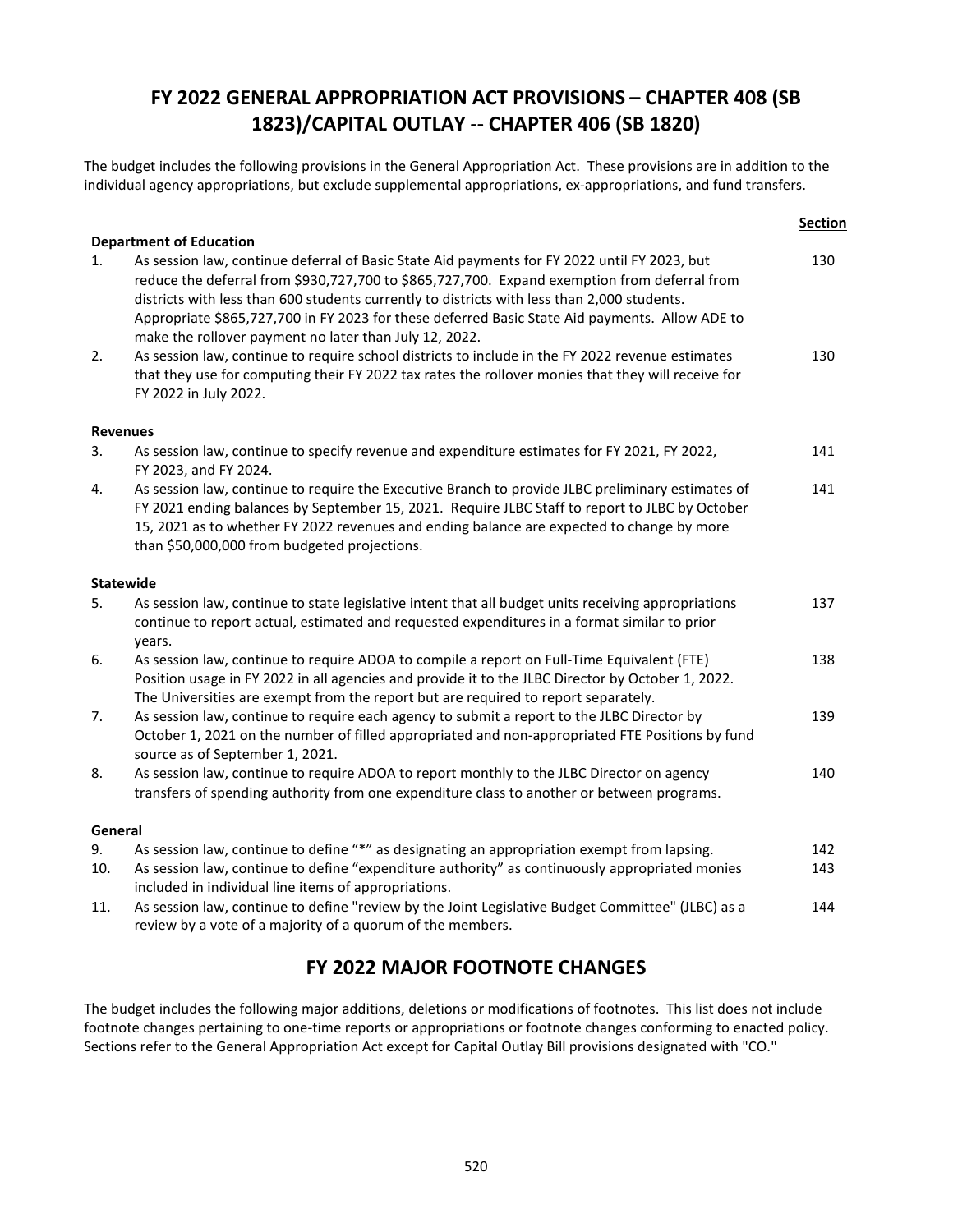|               | <b>Arizona Department of Administration</b>                                                                                                                                                | <b>Section</b>  |
|---------------|--------------------------------------------------------------------------------------------------------------------------------------------------------------------------------------------|-----------------|
| 12.           | Deletes footnote requiring the department to report by August 1, 2021 on the maintenance<br>savings associated with replacing vehicles with an average of 80,000 miles to the Arizona      |                 |
|               | Department of Transportation.                                                                                                                                                              |                 |
| 13.           | Deletes footnote allowing the department to use up to \$275,000 of the building renewal<br>appropriation for Personal Services and Employee-Related Expenditures for up to 5 FTE Positions | CO 40           |
|               | each fiscal year. Adds a footnote allowing the ADOA to use up to five percent (5%) of all capital                                                                                          |                 |
|               | outlay appropriations to the department for project management-related expenses. This                                                                                                      |                 |
|               | footnote does not apply to appropriations for distribution to non-state entities. (Capital)                                                                                                |                 |
| 14.           | Adds a footnote allowing the Department of Administration to use monies appropriated for                                                                                                   | CO <sub>2</sub> |
|               | building renewal to retrofit facilities for space consolidation initiatives. (Capital)                                                                                                     |                 |
| 15.           | Adds footnote extending the lapsing date of the \$17,000,000 FY 2020 appropriation for building                                                                                            | CO 39           |
|               | renewal and \$1,000,000 FY 2020 appropriation for the replacement of air handlers at 1700 W<br>Washington to June 30, 2022. (Capital)                                                      |                 |
| 16.           | Adds footnote extending the lapsing date of the \$375,900 appropriation from the Capitol Mall                                                                                              | 5               |
|               | Consolidation Fund for the Hoteling Pilot through FY 2023.                                                                                                                                 |                 |
| 17.           | Adds footnote extending the lapsing date of \$2,000,000 of the appropriation for the Arizona                                                                                               | 5               |
|               | Financial Information System line item through FY 2023.                                                                                                                                    |                 |
| 18.           | Adds footnote requiring ADOA to report to the JLBC within 10 days after each of the School                                                                                                 | 101             |
|               | Facilities Board, Department of Corrections, and the 2010 Lottery Revenue Bonds retirement or                                                                                              |                 |
|               | defeasance is executed. The report shall include the date and final cost of each retirement or                                                                                             |                 |
|               | defeasance.                                                                                                                                                                                |                 |
| 19.           | Adds footnote indicating state legislative intent that lottery revenues are not used for debt                                                                                              | 120             |
|               | service payments beginning in FY 2022 to allow the General Fund to receive savings from the                                                                                                |                 |
|               | retirement or defeasance of state lottery revenue bonds.                                                                                                                                   |                 |
| 20.           | Adds footnote exempting the appropriation for the HVAC system replacement at the State Capitol                                                                                             | CO <sub>5</sub> |
|               | from JCCR review. (Capital)                                                                                                                                                                |                 |
| 21.           | Adds footnote clarifying that ADOA may take all actions necessary in connection with debt                                                                                                  | 101             |
|               | repayments and defeasance. Reverts any amounts remaining after the payments to General<br>Fund.                                                                                            |                 |
|               | <b>Department of Administration Automation Projects Fund</b>                                                                                                                               |                 |
| 22.           | Adds footnote requiring JLBC's statutory review of APF expenditures in FY 2022 to encompass                                                                                                | 116             |
|               | only the Department of Administration Business One-Stop Web Portal, Department of Economic                                                                                                 |                 |
|               | Security child care system and the Department of Education student accountability system.                                                                                                  |                 |
| <b>AHCCCS</b> |                                                                                                                                                                                            |                 |
| 23.           | Adds a footnote requiring AHCCCS to report to the JLBC by September 30, 2022 on its progress in                                                                                            | 9               |
|               | implementing services specified in the housing and health opportunities section 1115 waiver<br>amendment.                                                                                  |                 |
| 24.           | Adds a footnote stating that \$60,000,000 in Expenditure Authority reverts from the Supported                                                                                              | 9               |
|               | Housing line item in the event AHCCCS does not receive federal approval for its housing and                                                                                                |                 |
|               | health opportunities section 1115 waiver amendment.                                                                                                                                        |                 |
| 25.           | Modifies footnote to include e-cigarette enforcement costs as an allowable use associated with                                                                                             | 9               |
|               | AHCCCS' transfer to the Attorney General.                                                                                                                                                  |                 |
|               | <b>Attorney General</b>                                                                                                                                                                    |                 |
| 26.           | Adds footnote requiring \$1,000,000 appropriation for technology company antitrust to be spent                                                                                             | 11              |
|               | on attorneys for enforcement against technology companies and makes appropriation non-<br>lapsing.                                                                                         |                 |
| 27.           | Adds footnote establishing an organized retail theft task force in the Attorney General to combat                                                                                          | 11              |
|               | crimes related to retail merchandise for the purposes of reselling and to investigate and                                                                                                  |                 |
|               | prosecute cases brought before the task force. Requires the Attorney General to enter the task                                                                                             |                 |
|               | force into intergovernmental agreements with state and local law enforcement agencies and                                                                                                  |                 |
|               | other retail task forces. Requires the task force to consist of at least 1 full-time prosecutor,                                                                                           |                 |
|               | paralegal, and support staff person and at least 2 investigators and 4 peace officers, have                                                                                                |                 |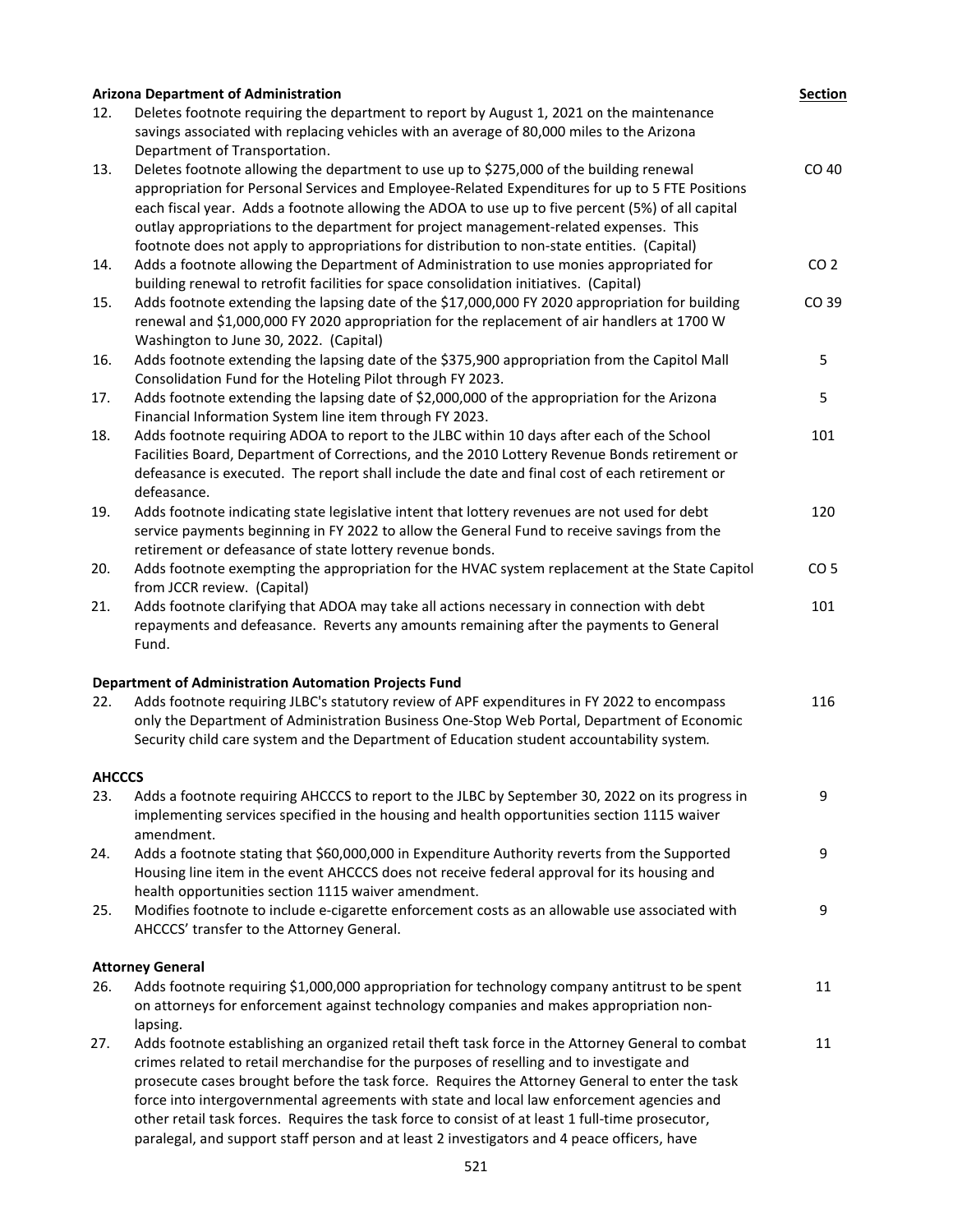|     | regularly scheduled meetings, and submit a report to the Legislature on or before July 1 of each<br>year on its activities and recommendations for legislative action. Establishes an end date for the<br>task force on July 1, 2029.                                                                                                                                                           |       |
|-----|-------------------------------------------------------------------------------------------------------------------------------------------------------------------------------------------------------------------------------------------------------------------------------------------------------------------------------------------------------------------------------------------------|-------|
| 28. | Adds footnote specifying that the Attorney General may not represent or provide legal counsel to<br>the Secretary of State through June 30, 2023.                                                                                                                                                                                                                                               | 11    |
| 29. | <b>Department of Child Safety</b><br>Modifies footnote to allow transfers between Comprehensive Medical and Program line items<br>without JLBC review.                                                                                                                                                                                                                                          | 15    |
| 30. | Modifies footnote on quarterly report on DCS benchmarks by eliminating the JLBC review<br>requirement. Requires semi-annual report to be submitted to JLBC on February 28, 2022 and<br>August 31, 2022.                                                                                                                                                                                         | 15    |
|     | <b>Arizona Commerce Authority</b>                                                                                                                                                                                                                                                                                                                                                               |       |
| 31. | Adds footnote requiring ACA to submit an annual expenditure and performance report to JLBC<br>and OSPB concerning applied research centers on blockchain technology as well as the Institute<br>for Automated Mobility.                                                                                                                                                                         | 17    |
|     | <b>Department of Corrections</b>                                                                                                                                                                                                                                                                                                                                                                |       |
| 32. | Modifies footnote requiring the Department of Corrections bed capacity report to also include<br>any plans to vacate beds but not permanently remove them from the bed count.                                                                                                                                                                                                                   | 21    |
| 33. | Modifies the footnote that mandates the annual bed capacity report. Change the deadline from<br>August 1 to November 1 so that the report deadline does not coincide closely with the budget<br>submission deadline and other report deadlines.                                                                                                                                                 | 21    |
| 34. | Replaces existing IT oversight footnote with a requirement that the Arizona Strategic Enterprise<br>Technology Office and ADC report on progress made in incorporating all sentence calculations<br>into the Arizona Corrections Information System by March 31, 2022. The report shall include a                                                                                               | 21    |
|     | description of any work needed to implement other system functions and the associated cost and                                                                                                                                                                                                                                                                                                  |       |
| 35. | staffing requirements.<br>Modifies footnote on the quarterly report on ADC staffing report by eliminating the JLBC review<br>requirement. Requires semi-annual report to be submitted to JLBC.                                                                                                                                                                                                  | 21    |
| 36. | Deletes the footnote specifying that the Private Prison Per Diem line item includes \$17,468,300 to<br>be used to make a debt service payment for the Kingman refinance.                                                                                                                                                                                                                        | 21    |
| 37. | Adds a footnote requiring the Department of Corrections to submit semi-annual reports to the<br>JLBC on the expenditure of monies from the Medical Staffing Augmentation line item. This<br>appropriation is non-lapsing.                                                                                                                                                                       | 21    |
| 38. | Modifies footnote to exempt from JLBC review through January 1, 2023 any expenditure of<br>funding designated for Personal Services and Employee-Related Expenditures if the department<br>makes a transfer to maximize the use of federal funding.                                                                                                                                             | 21    |
|     | Arizona State Schools for the Deaf and the Blind                                                                                                                                                                                                                                                                                                                                                |       |
| 39. | Adds footnote requiring the agency to report to the JLBC on any expenditure from the<br>Cooperative Services Fund monies in excess of \$17,914,500 in FY 2022.                                                                                                                                                                                                                                  | 24    |
| 40. | Adds footnote exempting the appropriation for the ASDB classroom notification system<br>replacement from JCCR review. (Capital)                                                                                                                                                                                                                                                                 | CO 10 |
|     |                                                                                                                                                                                                                                                                                                                                                                                                 |       |
|     | <b>Department of Economic Security</b>                                                                                                                                                                                                                                                                                                                                                          |       |
| 41. | Adds footnote requiring the department to submit a report to JLBC by September 15, 2021 and<br>March 15, 2022 on child care monies provided by federal coronavirus relief legislation including<br>actual expenditures to date, the expenditure plan for remaining monies, number of children<br>served, average child care rates, and the number of child care settings with a quality rating. | 28    |
|     | Requires department to also submit report to the President of the Senate, Speaker of the House                                                                                                                                                                                                                                                                                                  |       |
| 42. | of Representatives, and the Chairmen of the House and Senate Appropriations Committees.<br>Modifies footnote on new Division of Developmental Disabilities salary adjustments by<br>eliminating the JLBC review requirement. Requires report to be submitted to JLBC.                                                                                                                           | 28    |
|     |                                                                                                                                                                                                                                                                                                                                                                                                 |       |

43. Deletes footnote requiring JLBC review of child care reimbursement rates. 28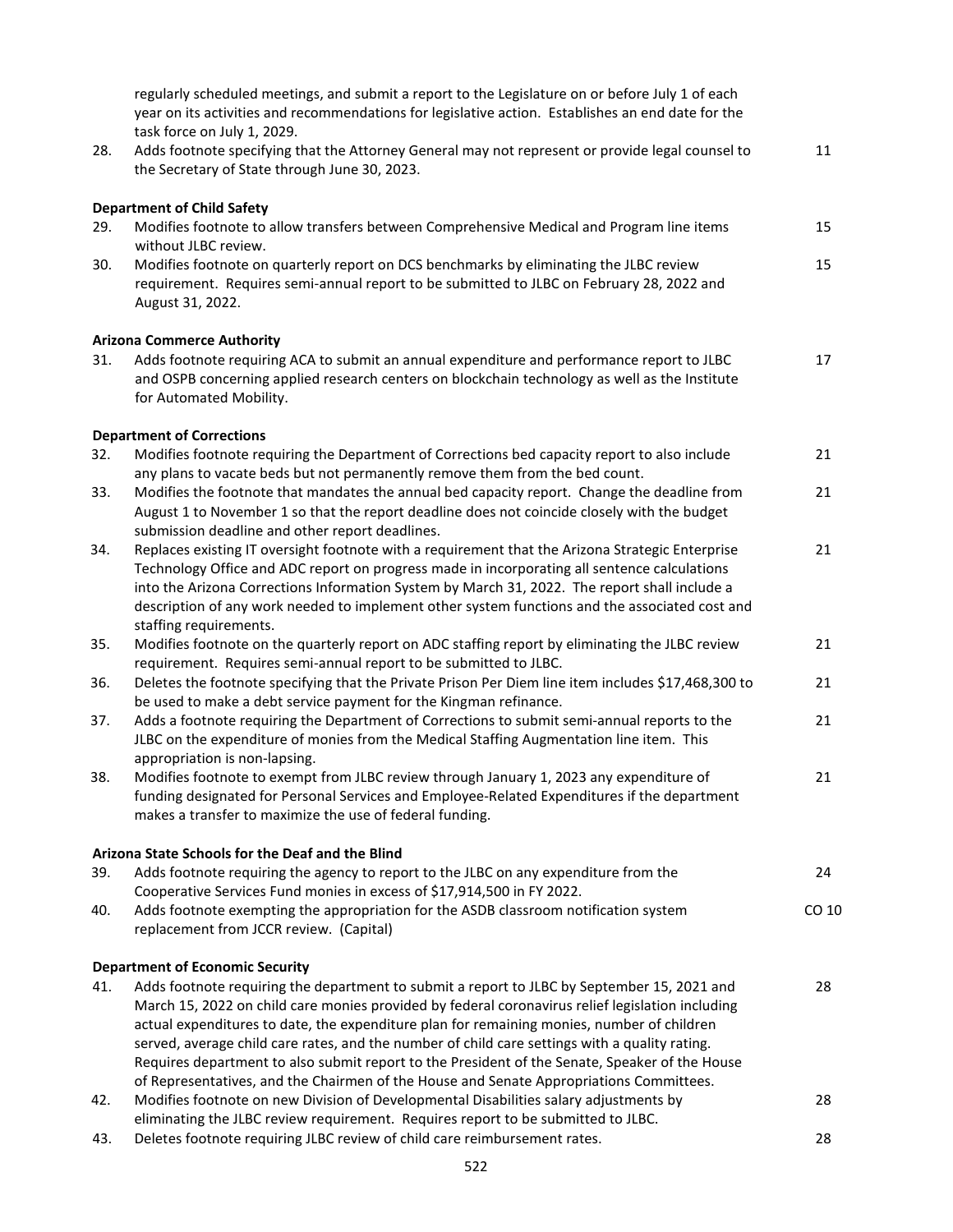| 44. | Deletes obsolete footnote on the 8,500 minimum number of children served by the child care<br>program.                                                                                                                                                                                                                                                                                                                                                                                                                                                                                                                                                                                                                                                                             | 28  |
|-----|------------------------------------------------------------------------------------------------------------------------------------------------------------------------------------------------------------------------------------------------------------------------------------------------------------------------------------------------------------------------------------------------------------------------------------------------------------------------------------------------------------------------------------------------------------------------------------------------------------------------------------------------------------------------------------------------------------------------------------------------------------------------------------|-----|
| 45. | Adds footnote of legislative intent that DES reallocate \$15,000,000 of its base appropriation spent<br>for one-time developmental disability purposes in FY 2021 to partially finance the \$30,000,000<br>provider rate increase in FY 2022.                                                                                                                                                                                                                                                                                                                                                                                                                                                                                                                                      | 28  |
| 46. | Adds footnote requiring the department to submit a report to JLBC by December 15, 2021 and<br>July 15, 2022 on federal pandemic emergency assistance monies provided by the American<br>Rescue Plan Act including actual expenditures to date, the expenditure plan for remaining<br>monies, and the number of individuals served. Requires the department to also submit report to<br>the President of the Senate, Speaker of the House of Representatives, and the Chairmen of the<br>House and Senate Appropriations Committees.                                                                                                                                                                                                                                                | 28  |
| 47. | Adds footnote stipulating that the appropriated amount (\$7,500,000) for Return to Work Grants<br>is non-lapsing through June 30, 2024.                                                                                                                                                                                                                                                                                                                                                                                                                                                                                                                                                                                                                                            | 28  |
| 48. | Adds footnote requiring the department to submit a report to JLBC by March 15, 2022 on the<br>number of individuals who have received child care support through Return to Work Grants and<br>the number of those individuals who did not return to unemployment insurance within 6 months.<br>Requires the department to also submit the report to the President of the Senate, Speaker of the<br>House of Representatives, and the Chairmen of the House and Senate Appropriations<br>Committees.                                                                                                                                                                                                                                                                                | 28  |
| 49. | Adds footnote stipulating that \$1,086,612,800 of the \$1,272,026,800 from the Federal Child Care<br>and Development Fund Block Grant in the Child Care Subsidy line item is non-lapsing. Also states<br>that child care provider rate increases funded from this amount are contingent on available<br>federal funding in future years and may not continue in the future once this funding has been<br>expended.                                                                                                                                                                                                                                                                                                                                                                 | 28  |
| 50. | Adds footnote stipulating that the FY 2021 supplemental appropriation of \$30,200,000 from the<br>Child Care and Development Fund Block Grant is non-lapsing.                                                                                                                                                                                                                                                                                                                                                                                                                                                                                                                                                                                                                      | 103 |
| 51. | Adds footnote requiring that the \$500,000 appropriated to the After School and Summer Youth<br>Program be distributed to a 501c3 organization in the City of Phoenix providing after school and<br>summer youth programs for at-risk youth dealing with gang violence.                                                                                                                                                                                                                                                                                                                                                                                                                                                                                                            | 28  |
|     | <b>Department of Education</b>                                                                                                                                                                                                                                                                                                                                                                                                                                                                                                                                                                                                                                                                                                                                                     |     |
| 52. | Adds a footnote that permits the Superintendent of Public Instruction to transfer monies from the<br>General Fund appropriation for Basic State Aid, up to \$5,000,000 for FY 2021, to the Results-<br>Based Funding program for FY 2021 without review by the JLBC. Any amount transferred to the<br>Results-Based Funding program under this section that exceeds the amount needed to address a<br>funding shortfall for the Results-Based Funding program for FY 2021 reverts to the General Fund<br>on June 30, 2021.                                                                                                                                                                                                                                                         | 105 |
| 53. | Adds footnote stipulating that ADOA distribute \$17,043,300 in FY 2021 to counties with political<br>subdivisions owing property tax refunds as a result of the Transwestern Pipeline Co. v. Arizona<br>Department of Revenue litigation. Requires counties to reimburse affected political subdivisions<br>for refunds, including interest costs, except for any refunds paid by school districts that are<br>reimbursed by ADE via the K-12 Basic State Aid formula. Stipulates that affected political<br>subdivisions submit a claim for reimbursement to counties by July 15, 2021 and that if the<br>appropriated amount is insufficient to cover the cost of all submitted claims, the counties shall<br>proportionately reduce reimbursement to cover all eligible claims. | 100 |
| 54. | Adds footnote stipulating that the \$850,000 appropriated to ADE for Gifted Assessments in FY<br>2022 be used to procure an assessment that districts and charter schools may administer to<br>pupils in second grade to identify gifted pupils.                                                                                                                                                                                                                                                                                                                                                                                                                                                                                                                                   | 30  |
| 55. | Adds footnote stipulating the \$1,200,000 of the appropriation for ADE's school finance system<br>replacement be project be allocated to ADOA to contract with consultants to provide project<br>management services to ADE related to the project.                                                                                                                                                                                                                                                                                                                                                                                                                                                                                                                                | 30  |
| 56. | Adds footnote requiring ADE to report to JLBC by December 31, 2021 on how monies<br>appropriated for student level data access are being used to manage access and protect student<br>level data.                                                                                                                                                                                                                                                                                                                                                                                                                                                                                                                                                                                  | 30  |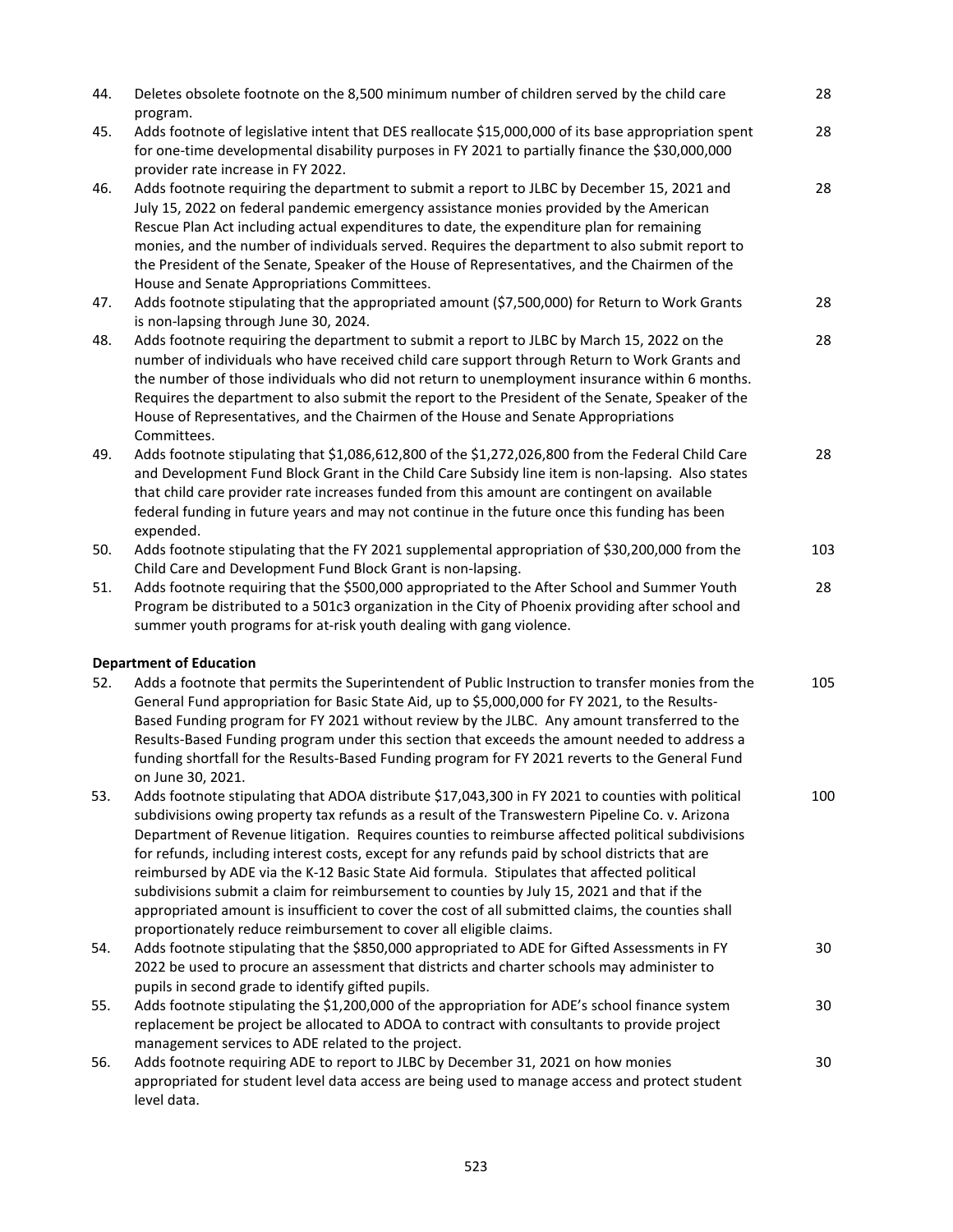### **Department of Emergency and Military Affairs**

| 57. | Adds footnote extending to FY 2026 the lapsing date of the FY 2019 appropriation of \$3,759,000                                                                                                                                                                                                                                                                                                                                                                                                                                                                                                                                                                                                                          | CO <sub>1</sub>      |
|-----|--------------------------------------------------------------------------------------------------------------------------------------------------------------------------------------------------------------------------------------------------------------------------------------------------------------------------------------------------------------------------------------------------------------------------------------------------------------------------------------------------------------------------------------------------------------------------------------------------------------------------------------------------------------------------------------------------------------------------|----------------------|
| 58. | from the General Fund for the construction of a new Tucson Readiness Center. (Capital)<br>Adds footnote extending to FY 2026 the lapsing date of the FY 2020 appropriation of \$3,875,000                                                                                                                                                                                                                                                                                                                                                                                                                                                                                                                                | CO <sub>1</sub>      |
| 59. | from the General Fund for the construction of a new West Valley Readiness Center. (Capital)<br>Adds footnote to allow a 90-day extension of the lapsing of any appropriation to the National                                                                                                                                                                                                                                                                                                                                                                                                                                                                                                                             | 31                   |
|     | Guard Tuition Reimbursement Program.                                                                                                                                                                                                                                                                                                                                                                                                                                                                                                                                                                                                                                                                                     |                      |
| 60. | Adds footnote requiring the department to submit a report on the status of expenditures and                                                                                                                                                                                                                                                                                                                                                                                                                                                                                                                                                                                                                              | CO 12                |
|     | progress in relocating the Yuma County Fairgrounds to the JCCR on or before July 31, 2022 and                                                                                                                                                                                                                                                                                                                                                                                                                                                                                                                                                                                                                            |                      |
|     | July 31, 2023. Makes the appropriation non-lapsing. (Capital)                                                                                                                                                                                                                                                                                                                                                                                                                                                                                                                                                                                                                                                            |                      |
| 61. | Adds footnote specifying the distribution of the \$55,000,000 DEMA Border Security Fund. Of the<br>appropriation, \$2,700,000 shall be equally distributed (\$675,000) to DPS, and Cochise, Pinal, and<br>Yuma Counties to operate a pilot program to reduce human trafficking. In addition, a total of<br>\$1,100,000 is allocated to Cochise, Pima, Santa Cruz, and Yuma County Sheriffs to purchase<br>cameras and other related equipment for Southern Arizona border enforcement. Of the<br>appropriation, \$20,000,000 will be distributed to cities and counties for border-related crimes. Of<br>the appropriation, \$25,000,000 is allocated for Arizona National Guard costs in the southern<br>border region. | 106                  |
| 62. | Adds footnote exempting 2022 capital appropriations from JCCR review. (Capital)                                                                                                                                                                                                                                                                                                                                                                                                                                                                                                                                                                                                                                          | CO 11                |
|     |                                                                                                                                                                                                                                                                                                                                                                                                                                                                                                                                                                                                                                                                                                                          |                      |
|     | Arizona Department of Forestry and Fire Management                                                                                                                                                                                                                                                                                                                                                                                                                                                                                                                                                                                                                                                                       |                      |
| 63. | Adds footnote making the appropriation for the Rural Fire District Reimbursement line item non-<br>lapsing.                                                                                                                                                                                                                                                                                                                                                                                                                                                                                                                                                                                                              | 37                   |
|     |                                                                                                                                                                                                                                                                                                                                                                                                                                                                                                                                                                                                                                                                                                                          |                      |
|     | <b>Arizona Game and Fish Department</b>                                                                                                                                                                                                                                                                                                                                                                                                                                                                                                                                                                                                                                                                                  |                      |
| 64. | Adds footnote exempting certain FY 2022 capital appropriations from JCCR review. (Capital)                                                                                                                                                                                                                                                                                                                                                                                                                                                                                                                                                                                                                               | CO 15, 16,<br>17, 18 |
|     |                                                                                                                                                                                                                                                                                                                                                                                                                                                                                                                                                                                                                                                                                                                          |                      |
|     | <b>Department of Gaming</b>                                                                                                                                                                                                                                                                                                                                                                                                                                                                                                                                                                                                                                                                                              |                      |
| 65. | Adds footnote distributing monies appropriated to the Racing Purse Enhancement line item to a                                                                                                                                                                                                                                                                                                                                                                                                                                                                                                                                                                                                                            | 40                   |
|     | nonprofit horsemen's organization to promote racing and enhance race purses.                                                                                                                                                                                                                                                                                                                                                                                                                                                                                                                                                                                                                                             |                      |
| 66. | Adds footnote distributing monies appropriated to Racetrack Purse and Maintenance and<br>Operations Funding line item to be distributed to eligible racing permittees based on a 3-year                                                                                                                                                                                                                                                                                                                                                                                                                                                                                                                                  | 40                   |
|     | average of race days.                                                                                                                                                                                                                                                                                                                                                                                                                                                                                                                                                                                                                                                                                                    |                      |
|     |                                                                                                                                                                                                                                                                                                                                                                                                                                                                                                                                                                                                                                                                                                                          |                      |
| 67. | <b>Governor's Office</b><br>Adds footnote extending the lapsing date of the FY 2020 appropriation from the Crisis                                                                                                                                                                                                                                                                                                                                                                                                                                                                                                                                                                                                        | 1                    |
|     | Contingency and Safety Net Fund through FY 2022.                                                                                                                                                                                                                                                                                                                                                                                                                                                                                                                                                                                                                                                                         |                      |
|     |                                                                                                                                                                                                                                                                                                                                                                                                                                                                                                                                                                                                                                                                                                                          |                      |
| 68. | <b>Department of Health Services</b><br>Adds footnote exempting FY 2022 capital appropriation from JCCR review. (Capital)                                                                                                                                                                                                                                                                                                                                                                                                                                                                                                                                                                                                | CO 19                |
| 69. | Adds footnote requiring DHS to distribute monies appropriated for the Family Health Pilot                                                                                                                                                                                                                                                                                                                                                                                                                                                                                                                                                                                                                                | 43                   |
|     | Program to at least 2 nonprofit organizations to implement a statewide system to provide                                                                                                                                                                                                                                                                                                                                                                                                                                                                                                                                                                                                                                 |                      |
|     | services and referrals to parents of children under 2 years of age, including unborn children.                                                                                                                                                                                                                                                                                                                                                                                                                                                                                                                                                                                                                           |                      |
|     | Requires nonprofit organizations participating in the program to submit quarterly reports to DHS                                                                                                                                                                                                                                                                                                                                                                                                                                                                                                                                                                                                                         |                      |
|     | on the population served.                                                                                                                                                                                                                                                                                                                                                                                                                                                                                                                                                                                                                                                                                                |                      |
|     | <b>Industrial Commission of Arizona</b>                                                                                                                                                                                                                                                                                                                                                                                                                                                                                                                                                                                                                                                                                  |                      |
| 70. | Adds footnote that stating that General Fund appropriation be used only for the administrative                                                                                                                                                                                                                                                                                                                                                                                                                                                                                                                                                                                                                           | 49                   |
|     | costs of Title 21, Chapter 11, Arizona Revised Statutes. The administration of the Municipal                                                                                                                                                                                                                                                                                                                                                                                                                                                                                                                                                                                                                             |                      |
|     | Firefighter Cancer Reimbursement Fund does not convey any responsibility for firefighter cancer                                                                                                                                                                                                                                                                                                                                                                                                                                                                                                                                                                                                                          |                      |
|     | compensation and benefits on to this state.                                                                                                                                                                                                                                                                                                                                                                                                                                                                                                                                                                                                                                                                              |                      |
|     | Judiciary - Superior Court                                                                                                                                                                                                                                                                                                                                                                                                                                                                                                                                                                                                                                                                                               |                      |
| 71. | Modifies footnote to require counties to maintain FY 2020 expenditure levels for each probation                                                                                                                                                                                                                                                                                                                                                                                                                                                                                                                                                                                                                          | 51                   |
|     | program to qualify for state funding.                                                                                                                                                                                                                                                                                                                                                                                                                                                                                                                                                                                                                                                                                    |                      |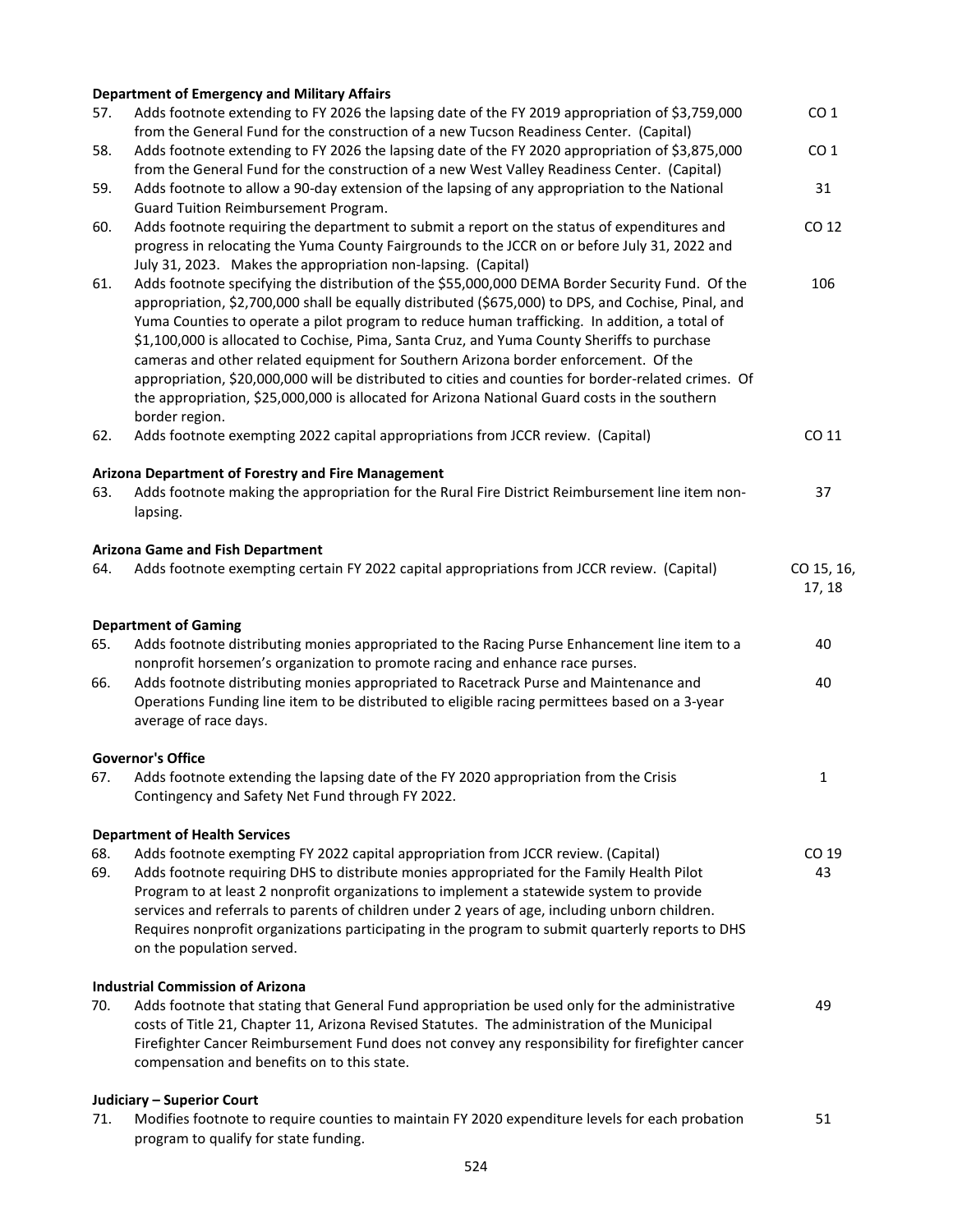| 72.<br>73. | Adds a footnote specifying that of the amount appropriated in the Special Water Master line item<br>\$147,600 is for 2 paralegals and \$109,700 is for a law clerk.<br>Adds OSPB to the recipients of the annual probation salary report.                                                                                                                                                                                                                                                                                                                                                                                                                                                 | 51<br>51                    |
|------------|-------------------------------------------------------------------------------------------------------------------------------------------------------------------------------------------------------------------------------------------------------------------------------------------------------------------------------------------------------------------------------------------------------------------------------------------------------------------------------------------------------------------------------------------------------------------------------------------------------------------------------------------------------------------------------------------|-----------------------------|
| 74.        | Adds a footnote stating that the amounts appropriated in the probation line items includes<br>funding for a 2.5% increase to cover the state's share of the cost of estimated FY 2022 probation<br>officer salary increases and states that if the counties approve salary increases in FY 2022 that<br>increase the state's share above the amount appropriated it is the legislative intent that the<br>counties pay for that cost in FY 2022 and subsequent years.                                                                                                                                                                                                                     | 51                          |
|            | Judiciary - Supreme Court                                                                                                                                                                                                                                                                                                                                                                                                                                                                                                                                                                                                                                                                 |                             |
| 75.        | Adds a footnote specifying that of the amount appropriated in the Automation line item,<br>\$133,900 is to expand and maintain the court's case management system for water adjudication.                                                                                                                                                                                                                                                                                                                                                                                                                                                                                                 | 51                          |
|            | Legislature - Auditor General                                                                                                                                                                                                                                                                                                                                                                                                                                                                                                                                                                                                                                                             |                             |
| 76.        | Adds footnote to require the Auditor General to compile a report on how Local Education<br>Agencies (LEAs) spent or plan to spend federal COVID stimulus funds including how ADE has spent<br>or is planning to spend its discretionary funds. Require the Auditor General to present its findings<br>and any potential recommendations to the Joint Legislative Audit Committee by January 1, 2022<br>and January 1, 2023. Require school districts, charters schools, the Department of Education and<br>other state and local agencies that pass through related stimulus monies to cooperate with and<br>provide necessary information in a format prescribed by the Auditor General. | 54                          |
| 77.        | Adds footnote requiring the Auditor General to conduct a special audit of financial and related<br>information of private, non-governmental grant monies used for Arizona 2020 elections and<br>Maricopa County's procurement of voting systems, and report on or before March 31, 2022 to<br>the Governor, President of the Senate, and Speaker of the House of Representatives.                                                                                                                                                                                                                                                                                                         | 54                          |
|            | <b>Arizona State Parks Board</b>                                                                                                                                                                                                                                                                                                                                                                                                                                                                                                                                                                                                                                                          |                             |
| 78.        | Adds footnote requiring the Arizona State Parks Board to submit a report to the JLBC Staff on the<br>status of all capital projects and capital expenditures on or before November 30, 2021 and May<br>31, 2022. (Capital)                                                                                                                                                                                                                                                                                                                                                                                                                                                                | CO 21                       |
| 79.        | Modifies footnote to clarify Fool Hollow revenue sharing arrangement with Show Low. In<br>addition to receiving the operating lump sum appropriation from the State Parks Revenue Fund<br>(SPRF) for State Parks, the agency is appropriated from SPRF an amount equal to the revenue<br>share agreement with the U.S. Forest Service for Fool Hollow Lake Recreation Area.                                                                                                                                                                                                                                                                                                               | 67                          |
| 80.        | Adds footnote exempting smaller FY 2022 projects from JCCR review. (Capital)                                                                                                                                                                                                                                                                                                                                                                                                                                                                                                                                                                                                              | CO 22,<br>23, 24,<br>25, 26 |
| 81.        | Adds footnote extending the lapsing date of the Arizona Trails line item through FY 2023.                                                                                                                                                                                                                                                                                                                                                                                                                                                                                                                                                                                                 | 68                          |
|            | <b>Board of Pharmacy</b>                                                                                                                                                                                                                                                                                                                                                                                                                                                                                                                                                                                                                                                                  |                             |
| 82.        | Adds footnote requiring the board to report to the JLBC Staff and OSPB on or before September<br>30, 2021 on its progress in implementing the Auditor General recommendations as outlined in the<br>September 2020 sunset audit.                                                                                                                                                                                                                                                                                                                                                                                                                                                          | 70                          |
|            | <b>Arizona Pioneers' Home</b>                                                                                                                                                                                                                                                                                                                                                                                                                                                                                                                                                                                                                                                             |                             |
| 83.<br>84. | Adds footnote exempting the FY 2022 capital improvements from JCCR review. (Capital)<br>Adds footnote extending the lapsing date of the \$414,000 FY 2020 appropriation for capital<br>improvements to June 30, 2022. (Capital)                                                                                                                                                                                                                                                                                                                                                                                                                                                           | CO 27<br>CO 39              |
|            | <b>Department of Public Safety</b>                                                                                                                                                                                                                                                                                                                                                                                                                                                                                                                                                                                                                                                        |                             |
| 85.        | Adds footnote extending the lapsing date for the FY 2020 appropriation for Peace Officer Training<br>Equipment to June 30, 2022 and reverting any unexpended monies to the fund from which the<br>monies were appropriated.                                                                                                                                                                                                                                                                                                                                                                                                                                                               | 77                          |
| 86.        | Adds a footnote stating legislative intent that, after FY 2022, Proposition 207 money received by<br>local law enforcement agencies is expected to cover reimbursements to regional peace officer<br>training academies for training officers.                                                                                                                                                                                                                                                                                                                                                                                                                                            | 136                         |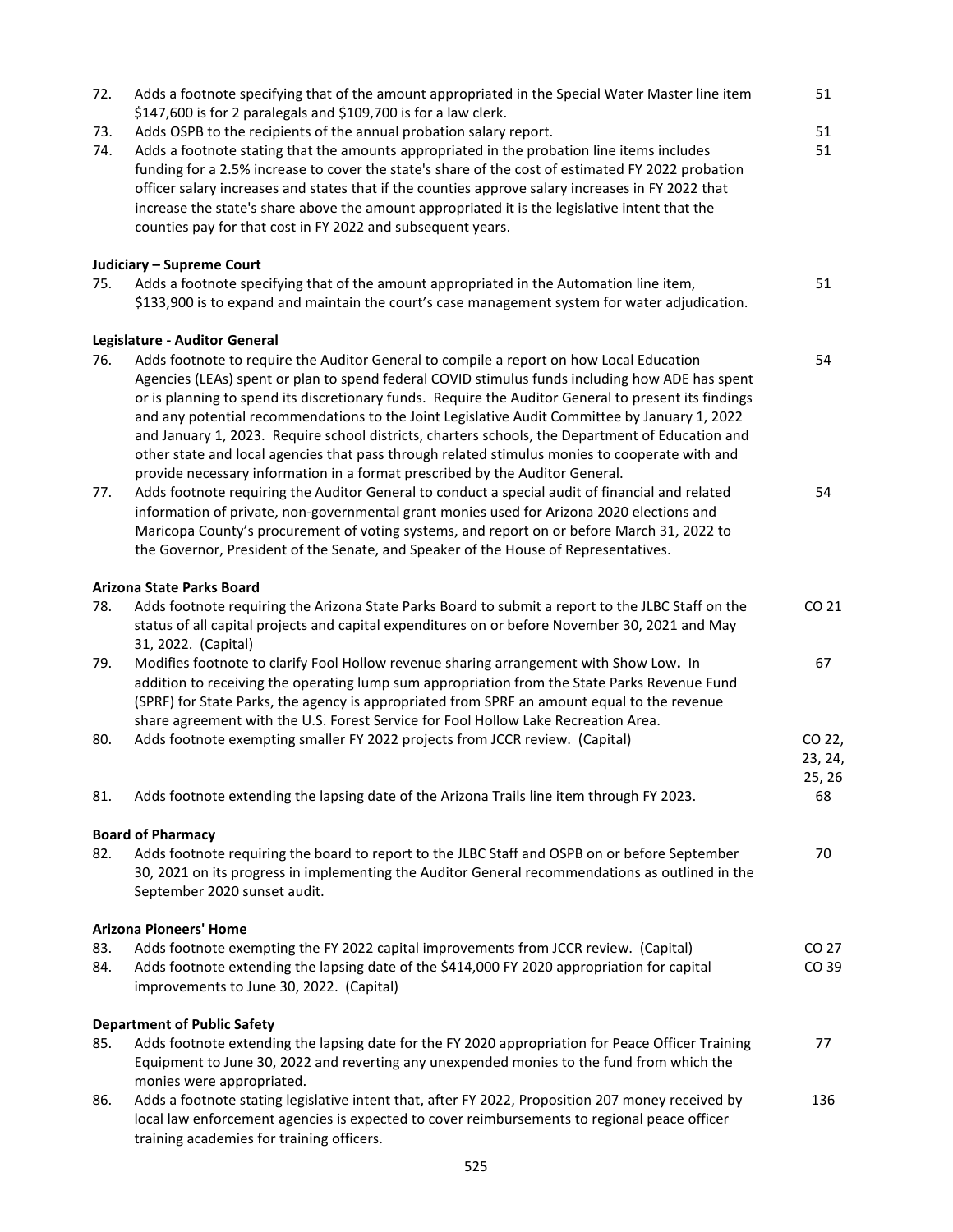| 87.  | Adds footnote requiring DPS to submit an annual progress report on the update to the microwave<br>backbone communication system until the project is completed.                                                                                                                                     | 119   |
|------|-----------------------------------------------------------------------------------------------------------------------------------------------------------------------------------------------------------------------------------------------------------------------------------------------------|-------|
| 88.  | Adds footnote specifying that the Rapid DNA Testing Equipment line item shall be used to<br>purchase and deploy rapid DNA testing devices through the state. Requires the department to<br>report quarterly on devices, training, and utilization.                                                  | 77    |
|      |                                                                                                                                                                                                                                                                                                     |       |
| 89.  | <b>Public Safety Personnel Retirement System</b><br>Adds footnote requiring PSPRS to incorporate the FY 2021 DPS and ADC pension payoff<br>appropriation in the June 30, 2021 PSPRS and CORP valuation, and account for the appropriation<br>in calculating FY 2023 DPS and ADC contribution rates. | 110   |
|      | <b>Department of Revenue</b>                                                                                                                                                                                                                                                                        |       |
| 90.  | Adds footnote making the FY 2022 appropriation in the Income Tax Information Technology line<br>item non-lapsing through FY 2024.                                                                                                                                                                   | 82    |
|      | <b>School Facilities Board</b>                                                                                                                                                                                                                                                                      |       |
| 91.  | Adds footnote requiring the board to distribute funding to the Kirkland Elementary School District<br>to replace an existing school building including necessary demolition of existing buildings.                                                                                                  | 83    |
| 92.  | Adds footnote requiring the board to distribute funding to the Yuma Union High School District to<br>construct a new high school.                                                                                                                                                                   | 83    |
|      | <b>Secretary of State</b>                                                                                                                                                                                                                                                                           |       |
| 93.  | Adds footnote allowing the Secretary of State to use the Records Services Fund appropriations for<br>FY 2021 and FY 2022 for record storage costs incurred during fiscal years 2020, 2021, and 2022.                                                                                                | 84    |
| 94.  | Adds footnote allowing the Secretary of State to hire 1 FTE Position as a legal adviser. Prohibits                                                                                                                                                                                                  | 84    |
|      | the Secretary of state from making expenditures or incurring indebtedness to employ outside or<br>private attorneys.                                                                                                                                                                                |       |
|      | <b>Office of Tourism</b>                                                                                                                                                                                                                                                                            |       |
| 95.  |                                                                                                                                                                                                                                                                                                     |       |
|      | Adds footnote making the Southern Arizona Study Committee line item non-lapsing.                                                                                                                                                                                                                    | 87    |
|      |                                                                                                                                                                                                                                                                                                     |       |
| 96.  | <b>Department of Transportation</b><br>Modifies footnote requiring the Arizona Strategic Enterprise Technology to report, on behalf of                                                                                                                                                              | 88    |
|      | ADOT, the annual progress on the motor vehicle modernization system, including updated plans                                                                                                                                                                                                        |       |
|      | for spending on stabilization, maintenance, ongoing operations, support and enhancements to                                                                                                                                                                                                         |       |
|      | the system. Annual JLBC review would be deleted.                                                                                                                                                                                                                                                    |       |
| 97.  | Adds footnote extending the lapsing date of the \$2,300,000 FY 2020 appropriation for the<br>replacement of office buildings at Seligman and Williams and the \$4,600,000 FY 2020                                                                                                                   | CO 39 |
|      | appropriation for the replacement of the maintenance office building in Wickenburg to June 30,                                                                                                                                                                                                      |       |
|      | 2023. (Capital)                                                                                                                                                                                                                                                                                     |       |
| 98.  | Adds footnote extending the fiscal year for the Preventive Surface Treatments line item from 12                                                                                                                                                                                                     | 88    |
| 99.  | months to 14 months.<br>Adds footnote stipulating that the Interstate 10 widening appropriation reverts on June 30, 2022                                                                                                                                                                            | CO 35 |
|      | if the department is unable to secure right of way agreements necessary for the project by that                                                                                                                                                                                                     |       |
|      | date. The appropriation reverts on June 30, 2023 if the department secures federal funding for                                                                                                                                                                                                      |       |
|      | the project. (Capital)                                                                                                                                                                                                                                                                              |       |
| 100. | Adds footnote stipulating that the \$90,000,000 appropriation for pavement rehabilitation shall be                                                                                                                                                                                                  | CO 33 |
|      | used for projects that are not in Maricopa or Pima County, on roads that are graded as being in<br>fair or poor condition and are not in the department's 5-year transportation plan. (Capital)                                                                                                     |       |
|      |                                                                                                                                                                                                                                                                                                     |       |
| 101. | <b>State Treasurer</b><br>Adds footnote distributing the FY 2022 appropriation from the School Safety Interoperability Fund                                                                                                                                                                         | 89    |
|      | to Graham, Greenlee, Gila, and Pinal Counties for costs associated with implementing an<br>interoperable communication sharing platform.                                                                                                                                                            |       |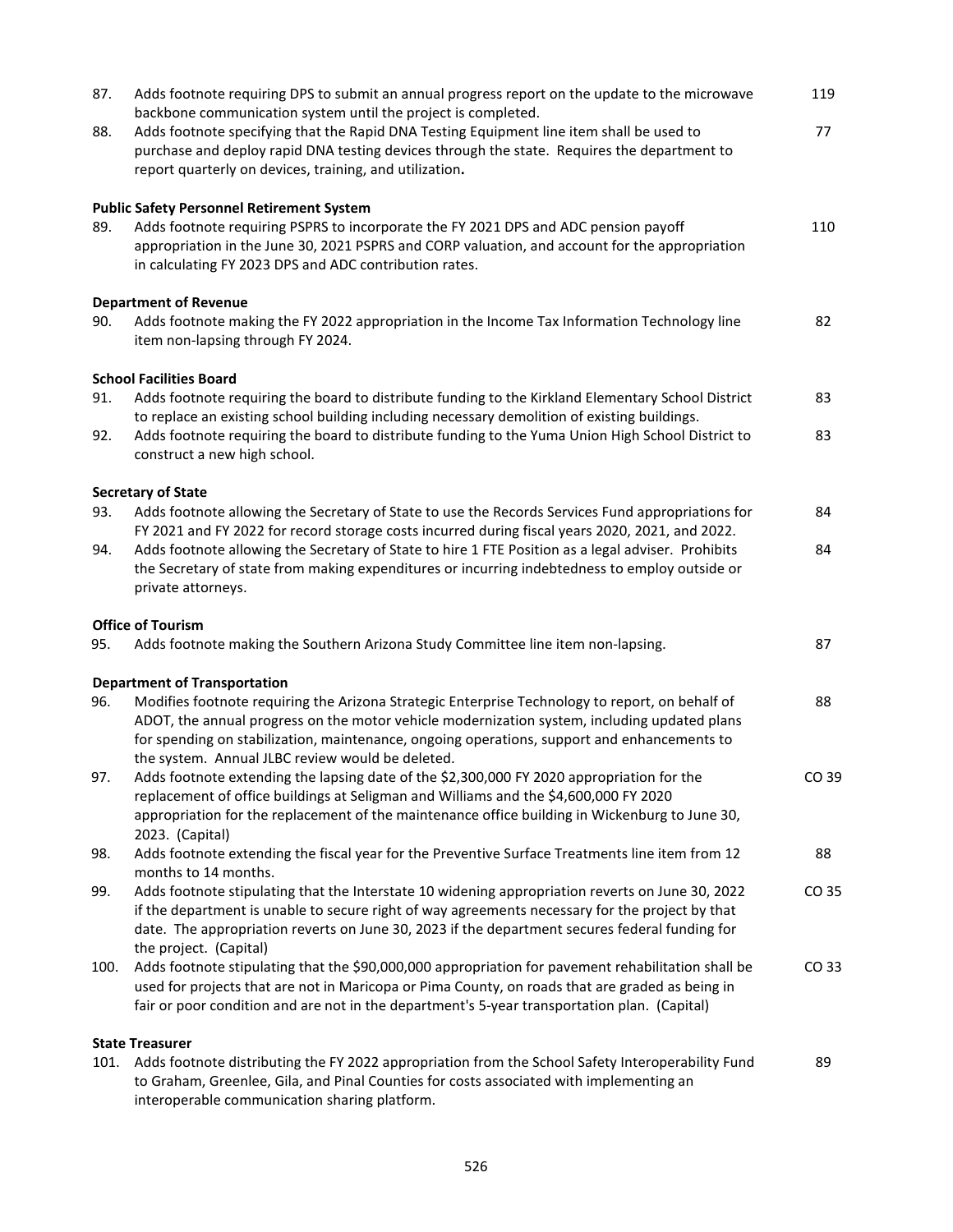| 102. | Adds footnote distributing monies from the School Safety Program line item to Maricopa, Navajo,<br>Yavapai, and Mohave Counties for costs associated with implementing a school safety pilot<br>program.                                                                                                                                                                                                                                          | 89         |
|------|---------------------------------------------------------------------------------------------------------------------------------------------------------------------------------------------------------------------------------------------------------------------------------------------------------------------------------------------------------------------------------------------------------------------------------------------------|------------|
| 103. | Adds footnote clarifying the distribution of the \$3,300,000 General Fund transfer to the normal<br>vehicle license tax distribution for excess rental vehicle surcharges.                                                                                                                                                                                                                                                                        | 89         |
|      | <b>Universities</b>                                                                                                                                                                                                                                                                                                                                                                                                                               |            |
| 104. | Modifies footnote to add OSPB as a recipient of the annual report from Northern Arizona<br>University on monies distributed to a nonprofit foundation for biomedical research.                                                                                                                                                                                                                                                                    | 93         |
| 105. | Modifies footnote for Washington D.C. Internships to require unspent monies as of March 15,<br>2022 to be made available to any student enrolled at an Arizona public university and require<br>ABOR to provide internships in partnership with a third-party organization meeting certain<br>requirements.                                                                                                                                       | 91         |
| 106. | Extends the lapsing data of the FY 2021 appropriation for the Washington, DC Internships line<br>item until June 30, 2022.                                                                                                                                                                                                                                                                                                                        | 91         |
| 107. | Adds footnote stating UA may not transfer or spend monies appropriated for the Arizona<br>Geological Survey for any other purpose.                                                                                                                                                                                                                                                                                                                |            |
| 108. | Adds footnote requiring ASU to spend monies appropriated for the Eastern Europe Cultural<br>Collaborative to facilitate academic and cultural exchanges between university faculty and<br>students and academic institutions in eastern Europe.                                                                                                                                                                                                   | 92         |
| 109. | Adds footnote requiring UA to spend monies appropriated for the Kazakhstan Studies Program to<br>facilitate academic exchanges between university students and academic institutions in<br>Kazakhstan.                                                                                                                                                                                                                                            | 94         |
| 110. | Adds footnote specifying that the amount appropriated to each university from the General Fund<br>includes funding to backfill tuition costs for each university's cost associated with the FY 2022<br>employer health insurance premium increase. It is the intent of the Legislature that future costs<br>associated with health insurance continue to be allocated proportional to each university's<br>General Fund and appropriated tuition. | 92, 93, 94 |
| 111. | Modifies footnote to expand the use of \$8,000,000 appropriated to the UA operating budget for<br>primary care physician scholarships on the College of Medicine Tucson campus.                                                                                                                                                                                                                                                                   | 94         |
| 112. | Adds footnote requiring monies appropriated for the UA Natural Resource Users Law and Policy<br>Center to be used to assist claimants in the general stream adjudications of water rights pursuant<br>to A.R.S. § 15-1647.                                                                                                                                                                                                                        | 94         |
| 113. | Adds footnote requiring monies appropriated for the ASU Political History and Leadership<br>Program to be used at the sole discretion and approval of the lead of the program and for direct<br>support of the program                                                                                                                                                                                                                            | 94         |
|      | <b>Department of Veterans' Services</b>                                                                                                                                                                                                                                                                                                                                                                                                           |            |
| 114. | Modifies footnote requiring the department to submit an expenditure report on the veteran<br>support services expenditure plan to JLBC Staff rather than for committee review.                                                                                                                                                                                                                                                                    | 95         |
| 115. | Adds footnote requiring the department to receive a 65% match of the total costs to build a<br>veteran's home from the federal government. Requires the department to consult the Veterans<br>Advisory Commission when selecting a site for the new veterans' home. (Capital)                                                                                                                                                                     | CO 29      |
| 116. | Adds footnote requiring that the \$100,000 appropriated for Veteran Suicide Prevention be<br>distributed to a 501c3 organization located in southern Arizona that works with regional veteran<br>organizations to improve services to veterans to reduce veteran suicide.                                                                                                                                                                         | 113        |
|      | <b>Water Infrastructure Finance Authority</b>                                                                                                                                                                                                                                                                                                                                                                                                     |            |
|      | 117. Adds footnote designating \$3,000,000 to be distributed for water projects assistance grants to<br>cities and towns in Navajo and Apache Counties.                                                                                                                                                                                                                                                                                           | 97         |
|      | 118. Adds footnote designating \$1,000,000 each for Cochise and Graham Counties distributed for<br>water projects assistance grants to political irrigation districts.                                                                                                                                                                                                                                                                            | 97         |
|      | <b>Department of Water Resources</b>                                                                                                                                                                                                                                                                                                                                                                                                              |            |
|      | 119. Adds a footnote requiring the department to use monies appropriated for the Agua Fria flood<br>insurance study to complete a study of the hydrology and hydraulics of the Agua Fria River by                                                                                                                                                                                                                                                 | 98         |